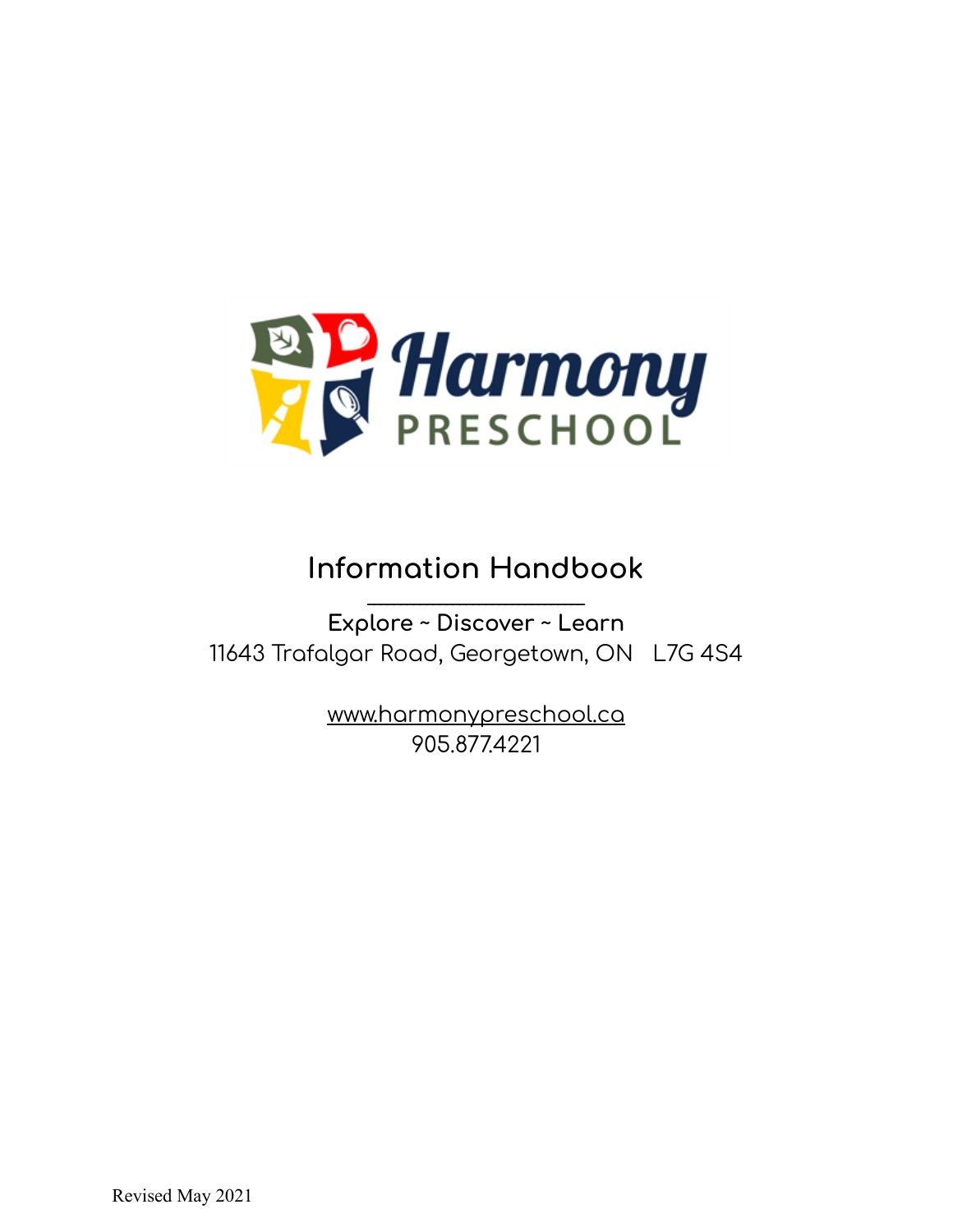

# Table of Contents

| ADMINISTRATIVE INFORMATION                                                 | 2  |
|----------------------------------------------------------------------------|----|
| PROGRAM STATEMENT                                                          | 3  |
| <b>CURRICULUM INFORMATION</b>                                              | 7  |
| SUPERVISION AND CARE                                                       | 8  |
| MEDICAL INFORMATION                                                        | 9  |
| <b>POLICIES AND PROCEDURES</b> (Listed Alphabetically)                     |    |
| ANAPHYLAXIS POLICY                                                         | 11 |
| EXCLUSION OF SICK CHILDREN                                                 | 14 |
| GRIEVANCE AND CONFLICT RESOLUTION POLICY                                   | 16 |
| <b>INCLUSION PRACTICE</b>                                                  | 18 |
| LATE PICK-UP POLICY                                                        | 19 |
| MEDICAL ADMINISTRATION POLICY                                              | 20 |
| PAYMENT OF FEES POLICY                                                     | 22 |
| PROHIBITED PRACTICES                                                       | 23 |
| SPECIAL DIETARY AND FEEDING ARRANGEMENTS                                   | 24 |
| SUPERVISION OF VOLUNTEERS AND PLACEMENT STUDENTS POLICY                    | 25 |
| TERMINATION OF SERVICES POLICY                                             | 26 |
| <b>WAITLIST POLICY</b>                                                     | 28 |
| <b>COVID-19 PANDEMIC POLICIES &amp; PROCEDURES</b> (Listed Alphabetically) |    |
| COVID-19 EXCLUSION POLICY                                                  | 29 |
| <b>ENTRANCE SCREENING</b>                                                  | 32 |
| ENTRANCE SCREENING PROCEDURE                                               | 34 |
| HAND HYGIENE POLICY AND PROCEDURES                                         | 36 |
| SANITARY HEALTH AND SAFETY PROTOCOLS DURING COVID-19                       | 38 |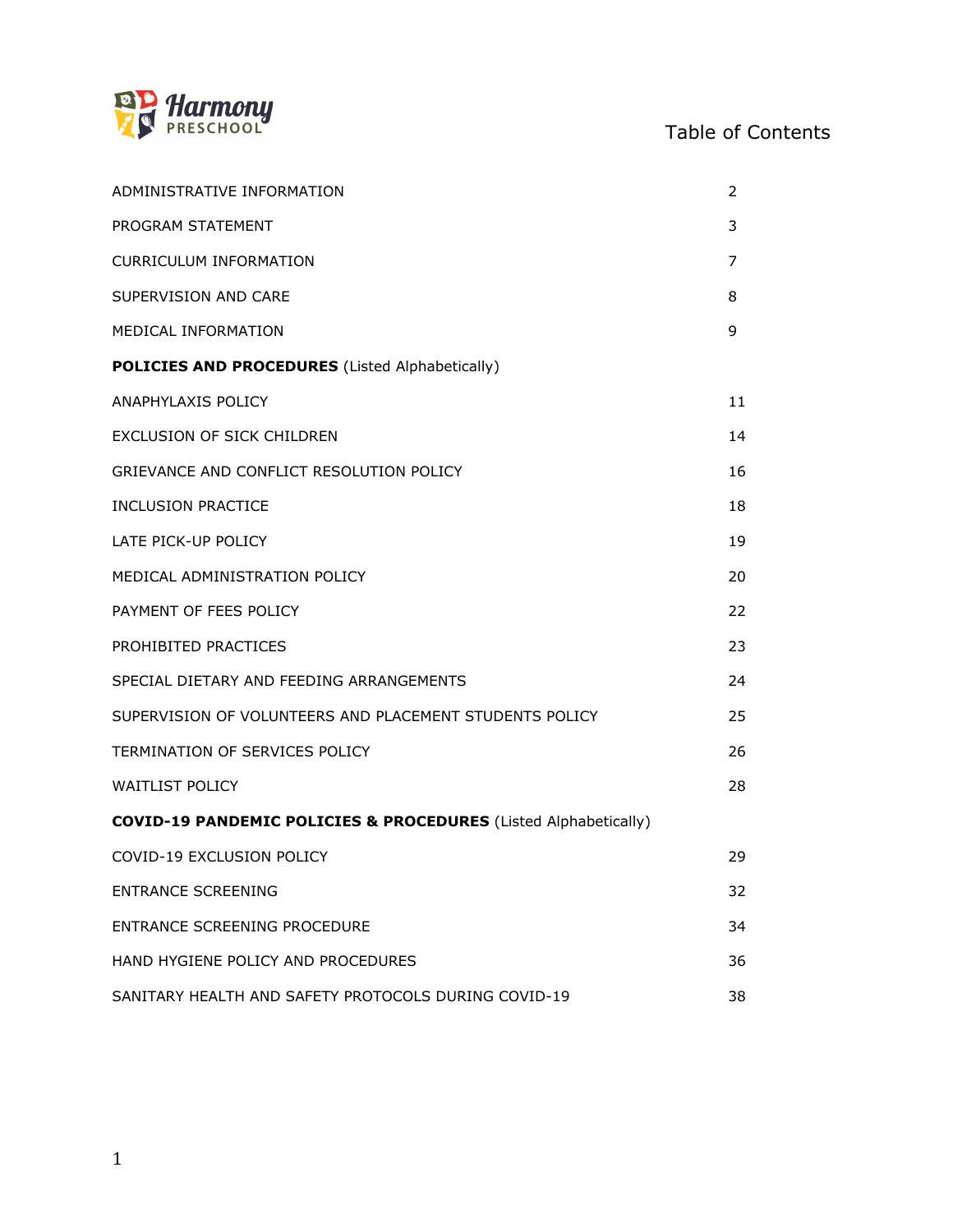

# Administrative Information

Welcome to **Harmony Preschool**. We have chosen to present important information to you via this Information Handbook. It is our hope that the booklet will help to inform you and direct you as you begin on this educational journey with your child.

#### **Mission**

Harmony Preschool's mission is to develop, in partnership with the family, the preschool child's social, environment, physical, intellectual and spiritual development from a Biblical point of view.

#### **Vision**

Harmony Preschool's purpose is to provide a nurturing educational environment in which your child is encouraged to respond to God and others in harmony and love.

#### **Contact Information**

Harmony Preschool/Halton Hills Christian School 11643 Trafalgar Rd, Georgetown, ON L7G 4S4 Office 905-877-4221 Website [www.harmonypreschool.ca](http://www.harmonypreschool.ca)

#### **Preschool Director (Marianne Schenk)** [m.schenk@hh-cs.org](mailto:m.schenk@hh-cs.org)

#### **Classroom & Kitchen Communication [harmony@hh-cs.org](mailto:harmony@hh-cs.org)** harmony@hh-cs.org

#### **Admission**

Harmony is open to children who are between the ages of 2 1/2- 4 yrs old.

## **Hours of Operation (7:30 - 5:00)**

Harmony Preschool will run according to the regular school calendar from September to June of Halton Hills Christian School. We will be closed on the following Statutory Holidays – Thanksgiving Day, Family Day, Good Friday, Easter Monday, Victoria Day along with 3 designated PD days, and 3 early dismissals. (Adjustments will have been made to your Tuition Invoice) There will be a two week break at Christmas and one week for March Break. If it becomes necessary to cancel Harmony Preschool for any unforeseeable reason, all parents will be notified via voice mail and/or email.

**Note:** If you are in need of After School Care, please call the School Office and they will give you the *necessary information.*

#### **Registration**

Registration is on a first-come, first-served basis. Registration continues until classes have reached a maximum of 16 students per class for the morning and a maximum of 16 students per class for the afternoon. Registration must be accompanied by a non-refundable fee of \$100.

#### **Attendance**

Students are expected to be at school for their scheduled session. If your child is going to be absent, we request that you notify the office by 9:00 AM or email the classroom teacher(s) or Preschool Director. If your child will be picked up by someone other than the normal pick-up person, a written note must be submitted to the classroom teacher.

#### **COVID-19 Addendum**

While many things will seem different with new procedures in place for the safety of both children and staff, we aim to continue to provide quality Christian education in an environment that supports the belonging, well-being, engagement, and expression for your child. COVID-19 is unprecedented and is constantly evolving and therefore we will make sure that all changes are realistic and feasible and are in alignment with the recommendations from the Ministry of Education and our local Public Health Department.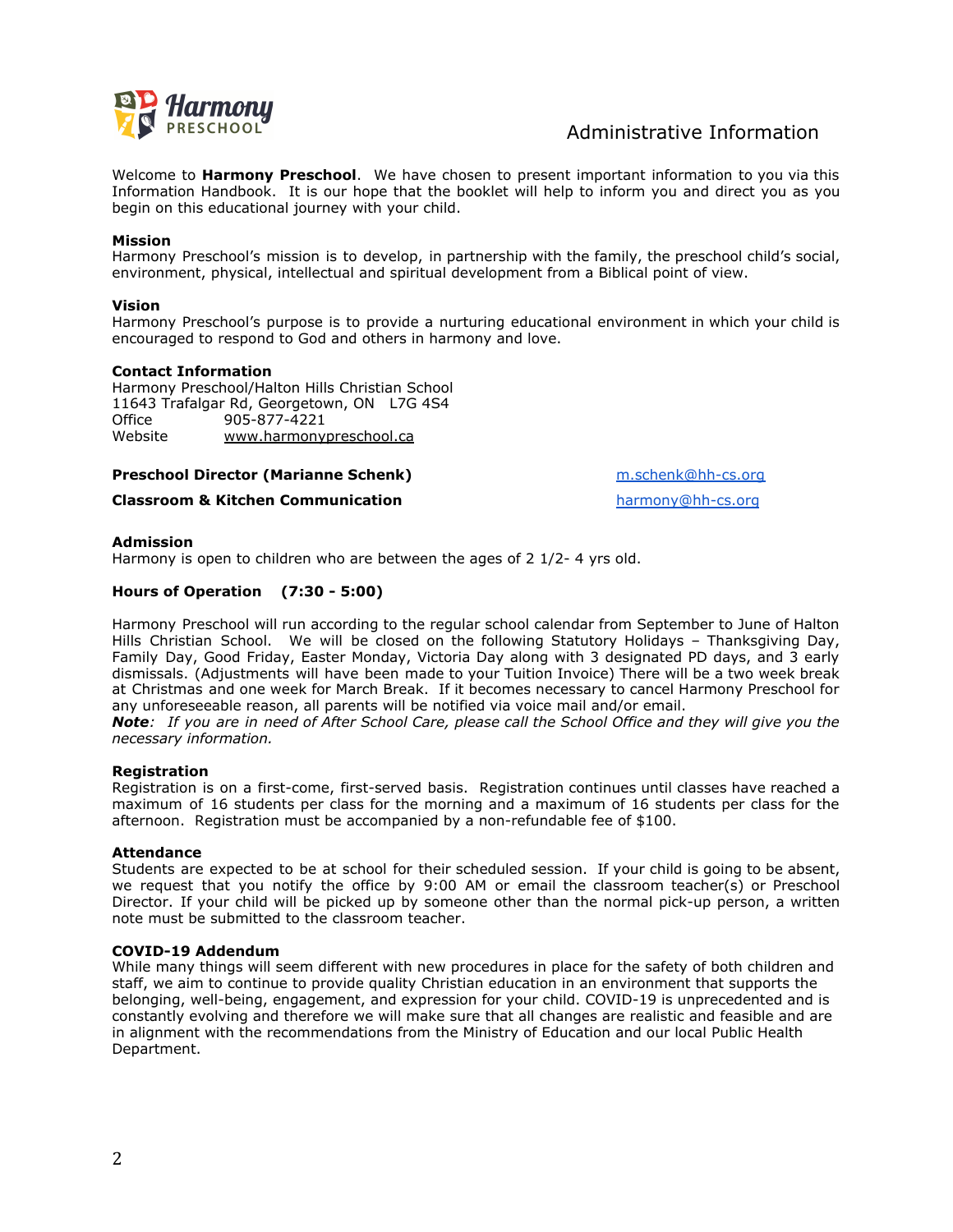Program Statement



## *"Finally, all of you, live in harmony with one another; be sympathetic, love as brothers, be compassionate and humble." (1 Peter 3:8)*

We commit to and believe *"that every child is competent, capable of complex thinking, curious, and rich in potential. We believe that they grow up in families with diverse social, cultural, and linguistic perspectives. We believe that every child should feel that he or she belongs, is a valuable contributor to their surroundings, and deserves the opportunity to succeed. We believe that learning and development happens within the context of relationships among children, families, educators, and their environments. We believe that when we recognize children as capable and curious, we are more likely to deliver* programs and services that value and build on their strengths and abilities." (as stated in the How Does *Learning Happen? Ontario's Pedagogy for the Early Years, 2014 document).*

Harmony Preschool is a faith based emergent enriched curriculum that is child-led and teacher-guided with Christ as our foundation. We believe in allowing all children to *explore~discover~learn* through the relationships that we build with the children, their families, and through our internal and external communities.

We support and implement the core values of Halton Hills Christian School (HHCS)

- $\rightarrow$  To serve and honour God in all things
- $\rightarrow$  To demonstrate honesty and integrity in all that we say and do
- $\rightarrow$  To demonstrate that each student matters
- $\rightarrow$  To deliver a Christ centred education
- $\rightarrow$  To deliver quality programs for both inside and outside the classroom
- ➔ To build and offer community for students and their families

We support and implement the core values of HHCS through our awareness, acknowledgement and implementation of the four pillars of learning  $\sim$  belonging, well-being, engagement and expression  $\sim$  as stated in the How Does Learning Happen? Ontario Pedagogy for the Early Years, 2014 (HDLH) document. We believe the implementation of these four pillars are critical to all children, family members, staff members and our extended community to feel a part of our program. As we create a feeling of  $\sim$ belonging, well-being, engagement and expression  $\sim$  and become co-learners together then we are ultimately able to support the child's learning and growth.

## Jesus said, "Let the little children come to me, and do not hinder them, for the kingdom of heaven *belongs to such as these." (Matthew 19:14)*

We **promote the health, safety, nutrition and well-being of each child** through a variety of ways. Addressing the needs of the whole child is what allows the child to fully grow, develop and learn according to God's plan.

- $\triangleright$  Staff monitor the health of each child as they enter the classroom and connect with the parents during drop off and pick up time to discuss and talk about the child's day.
- $\triangleright$  Staff perform a daily inspection of the classroom and playground to ensure a safe learning environment for the child. This includes following a regular sanitization schedule.
- $\triangleright$  We have chosen to invest in the well-being of each child through our nutrition program.
	- We offer a high rotation menu with a variety of food options including multi cultural food items to promote healthy food awareness that is prepared onsite.
	- We build strong relationships with each family by respecting and supporting to the best of our abilities, any special dietary, cultural and religious requirements as needed.
	- We provide a family friendly style for snack and meal time inviting the children to help set the table, serve themselves when possible while supporting the building of relationships.

*"Do to others as you would have them do to you" (Luke 6:31)*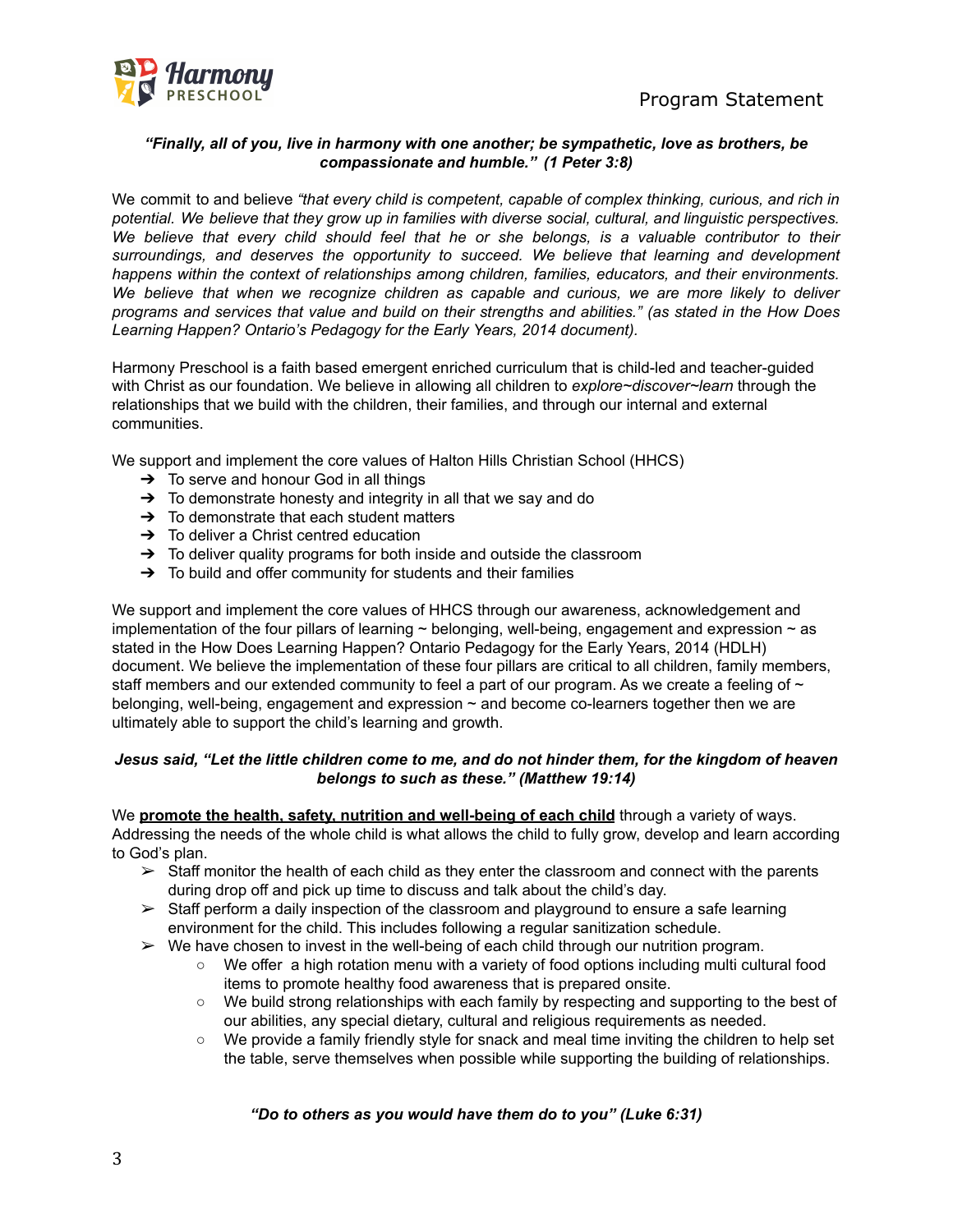We are called to **support positive and responsive interactions among the children, parents, child care providers, and staff** by how we build relationship with one another.

- $\triangleright$  We treat each other with respect by how we listen and speak to each other.
- $\triangleright$  We model how to have positive relationships with each other.
- $\triangleright$  We are aware and intentional of our body language and voice during interactions with the child, parents/guardians, community agencies, and co-workers.

## *"Encourage one another and build each other up." (1 Thessalonians 5:11a)***.**

We support and **encourage each child to interact and communicate in a positive way and support his/her ability to self-regulate** by incorporating and modeling the *7 Habits of Happy Kids* (as supported by Halton Hills Christian School) through our daily interactions with the children.

- $\blacktriangleright$  Habit 1: Be Proactive: You're in Charge
- $\geq$  Habit 2: Begin with the End in Mind: Have a Plan
- ➢ Habit 3: Put First Things First: Work First, Then Play
- $\triangleright$  Habit 4: Think Win-Win: Everyone Can Win
- $\triangleright$  Habit 5: Seek First to Understand, Then to Be Understood: Listen Before You Talk
- ➢ Habit 6: Synergize: Together is Better
- ➢ Habit 7: Sharpen the Saw: Balance Feels Best

#### *"I the LORD search the heart and examine the mind,"(Jeremiah 17:10a)*

We know that as we provide materials and equipment to support the opportunity to *explore~discover~learn* we are **fostering the child's exploration, play and inquiry.**

- $\triangleright$  We strive to engage the heart and mind of each child through the questions that we ask.
	- We call these **essential questions**. These questions are open-ended and we learn more about the child as we hear their answers. (Example: I wonder ....?)
- $\triangleright$  Through the responses and our observations of the child we are able to extend and further develop his/her learning through the use of the "*Early Learning for Every Child Today" (ELECT)* document.
- $\triangleright$  We provide an extensive variety of hands on learning opportunities that support the interests of the child.
- $\triangleright$  We enhance, rotate and/or renew the materials and equipment the children are using to further expand their interest(s) and inquiries.

## *"Finally, brothers and sisters, whatever is true, whatever is noble, whatever is right, whatever is pure, whatever is lovely, whatever is admirable—if anything is excellent or praiseworthy—think about such things." (Philippians 4:8)*

In order for us to **provide child-initiated and adult-support experiences** we are intentional about providing an environment that is child-led and teacher-guided.

- $\triangleright$  Curriculum planning is based on the interests of the children (child led teacher quided).
- $\triangleright$  Scaffold the child's learning through "essential questions" (I wonder ...).
- $\triangleright$  Provide small group learning opportunities that are child led and teacher guided.
- $\triangleright$  Our enriched curriculum is enhanced by other supportive programs such as: Jolly Phonics, Handwriting Without Tears, and our Bible Stories Curriculum.

## "Start children off on the way they should go, and even when they are old they will not turn from *it." (Proverbs 22:6)*

## We believe in **creating a positive learning environment and promoting experiences in which each child's learning and development will be supported.**

- $\triangleright$  We are intentional about the materials that are available for the children to ensure that they are open ended to enhance their creativity and imagination.
- $\triangleright$  We provide a nature based outdoor education area that allows the child to explore the world around him/her in a creative open environment.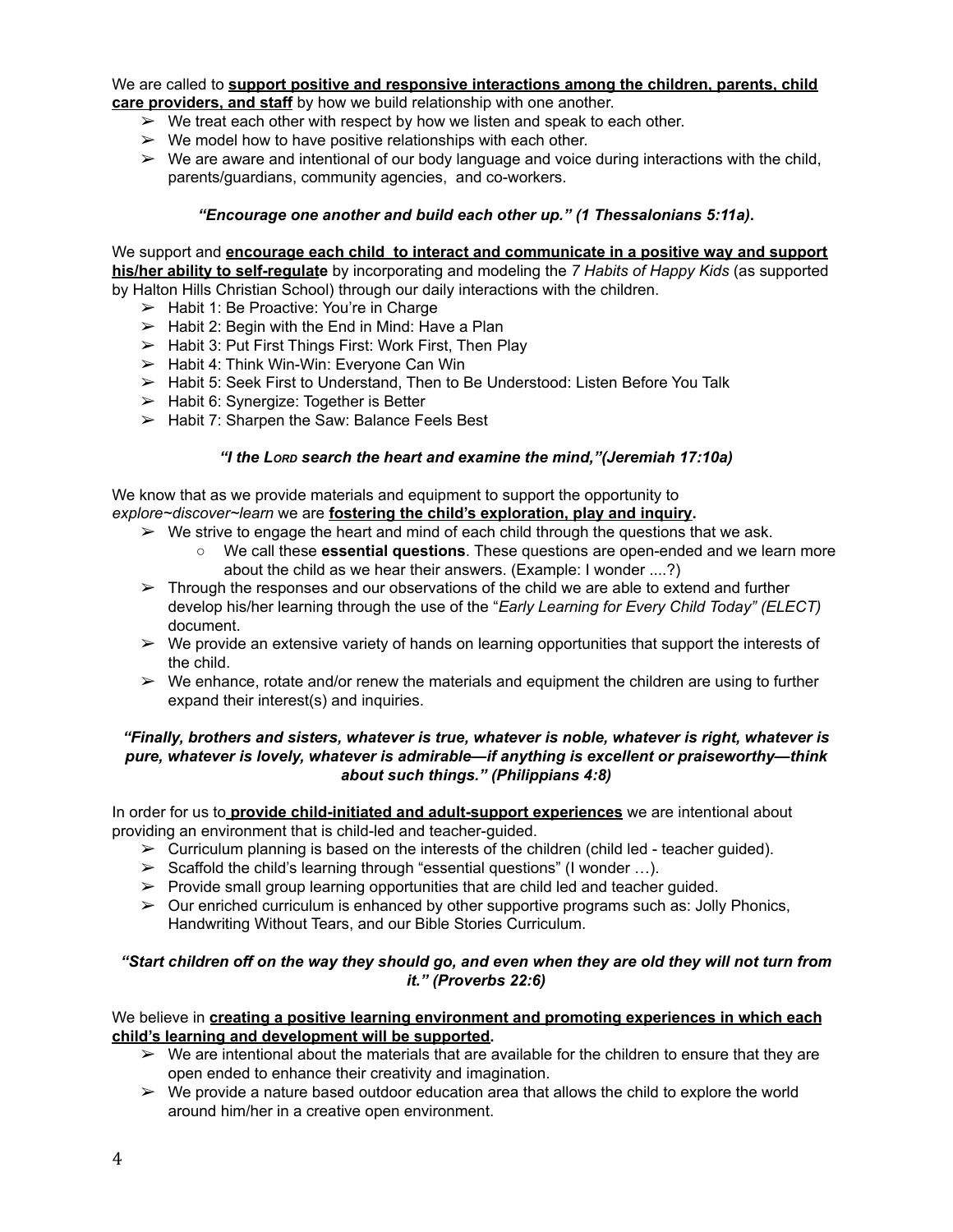- $\triangleright$  We observe each individual child to see where s/he is developmentally in all areas: social, emotional, language, cognitive and physical so that we intentionally plan activities and provide materials to help support the individual child's growth.
- ➢ As educators we work with each child to become co-learners to *explore~discover~learn* together to scaffold the child's learning.
- $\triangleright$  We see parents as an important part of their child's learning. We want to involve the parents in the learning. As we connect home and school, the learning is more meaningful to the child.

## "Give careful thought to the paths for your feet and be steadfast in all your ways." (Proverbs 4:26)

## We strive to provide a variety of learning opportunities that **incorporates indoor and outdoor play that promotes active play, rest and quiet time within the day and give consideration to the individual needs of the child receiving care.**

- $\triangleright$  Educators are aware of the individual needs of each child and provide opportunities that support the needs to ensure a sense of belonging, well being, engagement and expression within every aspect of the daily schedule.
- $\triangleright$  We set up the classroom in such a way that provides both busy and quiet areas; this way we support each child's ability to self-regulate as needed throughout the day.
- $\triangleright$  Daily communication with the parents/guardians allow us to get to know each child and discover what his/her individual needs are.

## "These are the things you are to do: Speak the truth to each other, and render true and sound *judgment in your courts;" (Zechariah 8:16)*

## We understand and believe in the value of **fostering the engagement of and ongoing communication with the parents about the program and their child.**

- $\triangleright$  We coach and encourage staff to share "learning stories" with the parents regarding their child.
- $\triangleright$  We encourage parents to be intentional about reading the documentation posted within the classroom and through the HHCS News Nuggets.
- $\triangleright$  We support parent's request for a Parent/Teacher meeting.
- $\triangleright$  We exhibit and provide ongoing documentation throughout the classroom that is reflective of the current learning that is happening.
- $\triangleright$  We provide open-house opportunities for parents to experience and learn more about our program through drop in activities during the day and evening information sessions.

## "And let us consider how we may spur one another on toward love and good deeds, not giving up *meeting together, as some are in the habit of doing, but encouraging one another—" (Hebrews 10:24-25)*

## We understand the value of working alongside and **involving our local community partners to help provide support to the children, their families and the staff.**.

- $\triangleright$  Through our emergent enriched curriculum we bring in local "experts" to help further enhance the children's learning.
- $\triangleright$  Through local/regional/provincial grants being offered we connect with local experts and parents within the community to help support the goals within the grant.
- $\triangleright$  We invite local community partners to come into our program to provide professional learning opportunities for staff and/or parents within our program.
- ➢ We encourage and present Service Projects (Example: Operation Christmas Child) to support either our local or broader community.

## "Rise up; this matter is in your hands. We will support you, so take courage and do it." (Ezra 10:4)

To provide the quality program that we believe each child and family deserves we strive to **support the staff and all other parties involved who interact with the children in our program by providing a continuous professional learning** environment.

- ➢ Provide In-house Professional Development (PD) 2 x's/year
	- Staff input required in regards to what PD topic(s) should be
	- Either an "expert" will be brought in or the PD will be led by staff themselves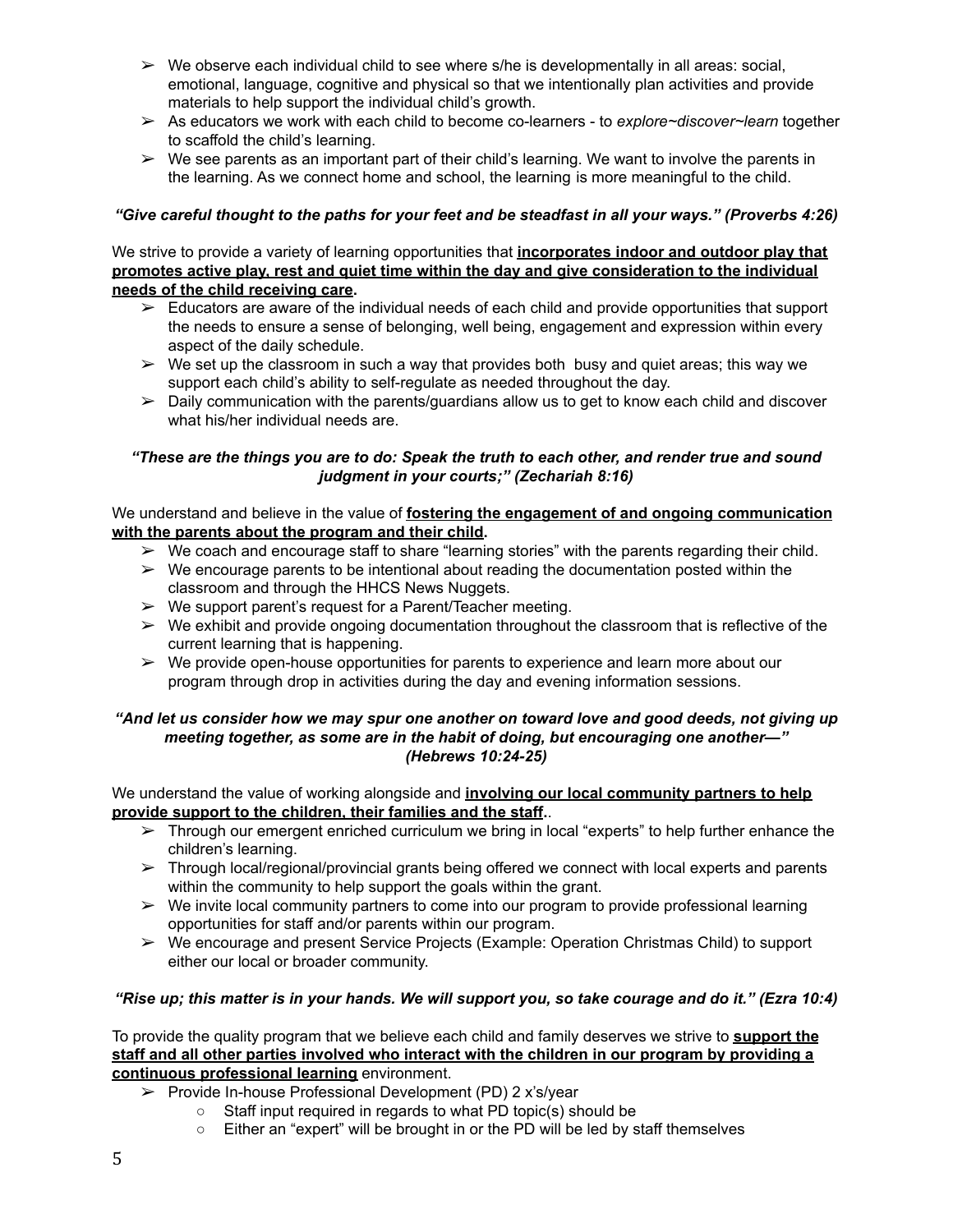- ➢ Staff encouraged to participate in Continuous Professional Learning opportunities through various support organizations (ie, Quality First, THRC, Sheridan College, etc.) to be reflective of their professional goals.
- $\geq$  Annual Performance Review
	- Professional Goals based on survey results
		- Resources
			- Code of Ethics and Standards of Practice (CECE)
			- Occupational Standards for Early Childhood Educators
			- How Does Learning Happen?
			- Quality First Resources/Tools
			- Program Statement
- ➢ Encourage and facilitate communities of practice among staff and through networking resources within the Region of Halton.

## *"I applied my heart to what I observed and learned a lesson from what I saw:" (Proverbs 24:32)*

## Annually we **document and review the impact of the above strategies to further understand how to best support the children and families in our community to ensure that they all have a sense of belonging, well being, engagement and expression.**

- ➢ Annual Parent Survey
	- Survey is to be sent out the end of May allowing 2 weeks for parents to respond
	- Results are to tabulated and graphed categorized through the 4 pillars of HDLH
	- Results of survey to be discussed at the annual June Year End Staff Meeting
		- Action Plans to be created based on survey results and staff discussions
- $\triangleright$  During the August Staff Meeting
	- Action Plans will be discussed and assigned to staff as to implementation for the upcoming school year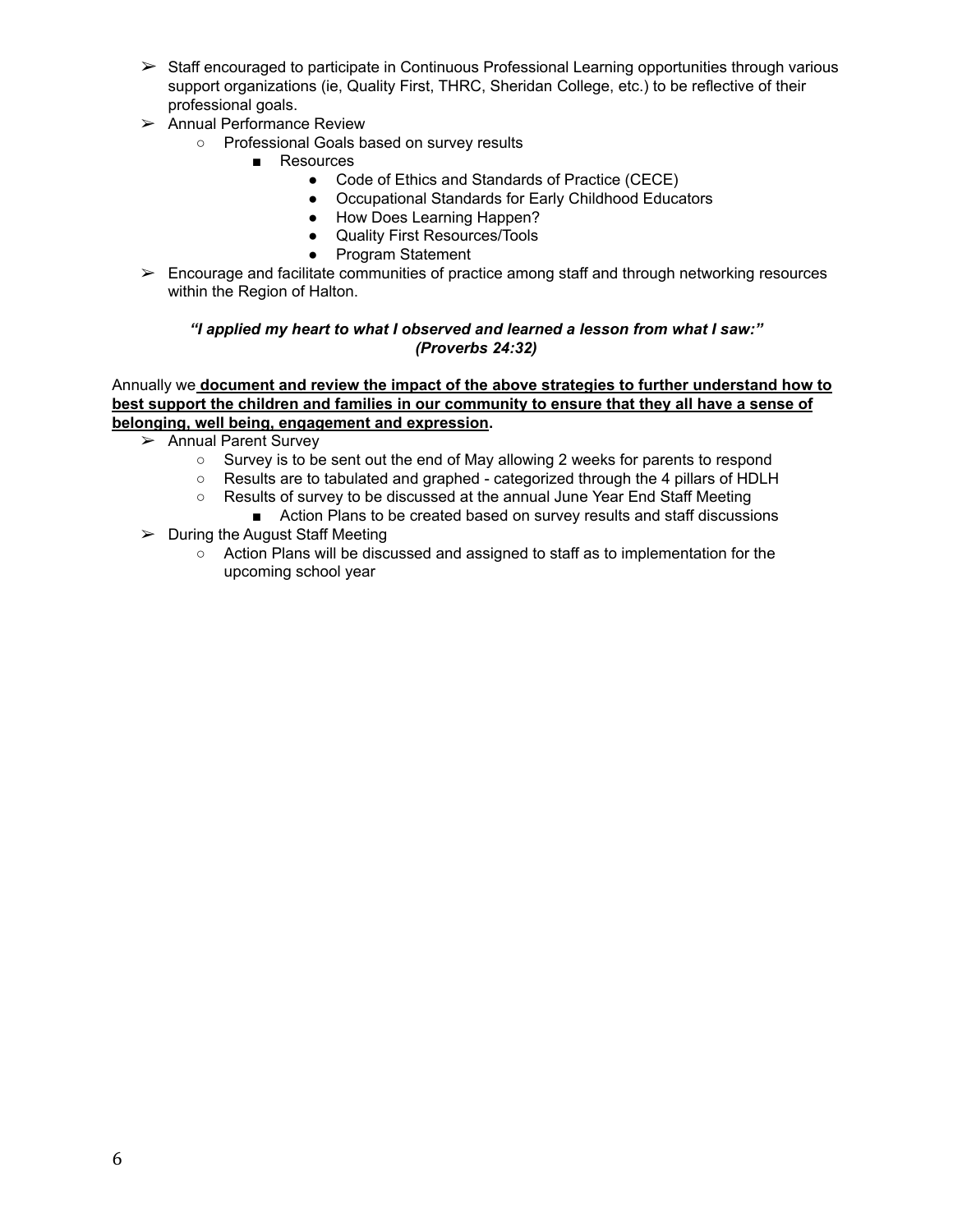

#### **Curriculum**

Through a structured Christ centered learning environment we provide an emergent enriched curriculum, which is child led and teacher guided.

For your child's learning experiences, a wide variety of materials and plenty of time to experiment with them are provided. We encourage children to think creatively and play socially. This lays a foundation for becoming an individual with an inquiring, informed and imaginative mind.

The **schedule** for the day will include:

- Purposeful Play (Centre Time)
- Circle Time
- Small Group Time/Activities
- Praise & Worship
- AM & PM Snack
- Lunch
- Rest Time/Quiet Time
- Outdoor Exploration (Morning & Afternoon)

#### **Communication**

Staff is always willing to speak with you about your child's day. If you need more information or have any questions or concerns regarding your child, a meeting can certainly be arranged. Please speak with the Preschool Director or the classroom teacher to set-up an appointment.

#### **Ages and Stages Questionnaires (ASQ-3)**

One of our goals in meeting the individual needs of your child is to find out where they are developmentally – what is their developmental age. This will be done through the Ages and STages Questionnaires following the first six weeks of your child being enrolled in the program. If further information is needed, the teachers will then work with the Brigance Screen II. This will help the teachers to have a deeper awareness of where your child is at developmentally to know how to further support them in their learning during their time in our program.

#### **Early Learning for Every Child Today (ELECT)**

The Early Learning for Every Child Today (ELECT) is a practical document that the teachers will use to help guide them in your child's learning within their early childhood environment. It highlights six statements of principles along with the Continuum of Development.

These six statements of principles help to support learning for each individual child.

- 1. Early childhood development sets the foundation for lifelong learning, behaviour and health.
- 2. Partnerships with families and communities strengthen the ability of early childhood settings to meet the needs of young children.
- 3. Respect for diversity, equity and inclusion are prerequisites for honouring children's rights, optimal development and learning.
- 4. A planned curriculum supports early learning.
- 5. Play is a means to early learning that capitalizes on children's natural curiosity and exuberance.
- 6. Knowledgeable, responsive early childhood professionals are essential.

The Continuum of Development describes the progression of development for infants, toddlers, preschoolers and school-age children (up to 8 years of age). The continuum addresses five different domains – Social, Emotional, Communication, language and literacy, Cognitions and Physical

#### **Learning Expeditions**

We believe in providing children with a variety of learning opportunities that support their sense of belonging, well-being, engagement, and opportunity for expression in their learning. Therefore, occasionally students will be taken on learning expeditions that enhances and supports the current topic of learning. Expeditions will happen through neighbourhood walks, nature walks, etc or through guest visitors coming to our classroom.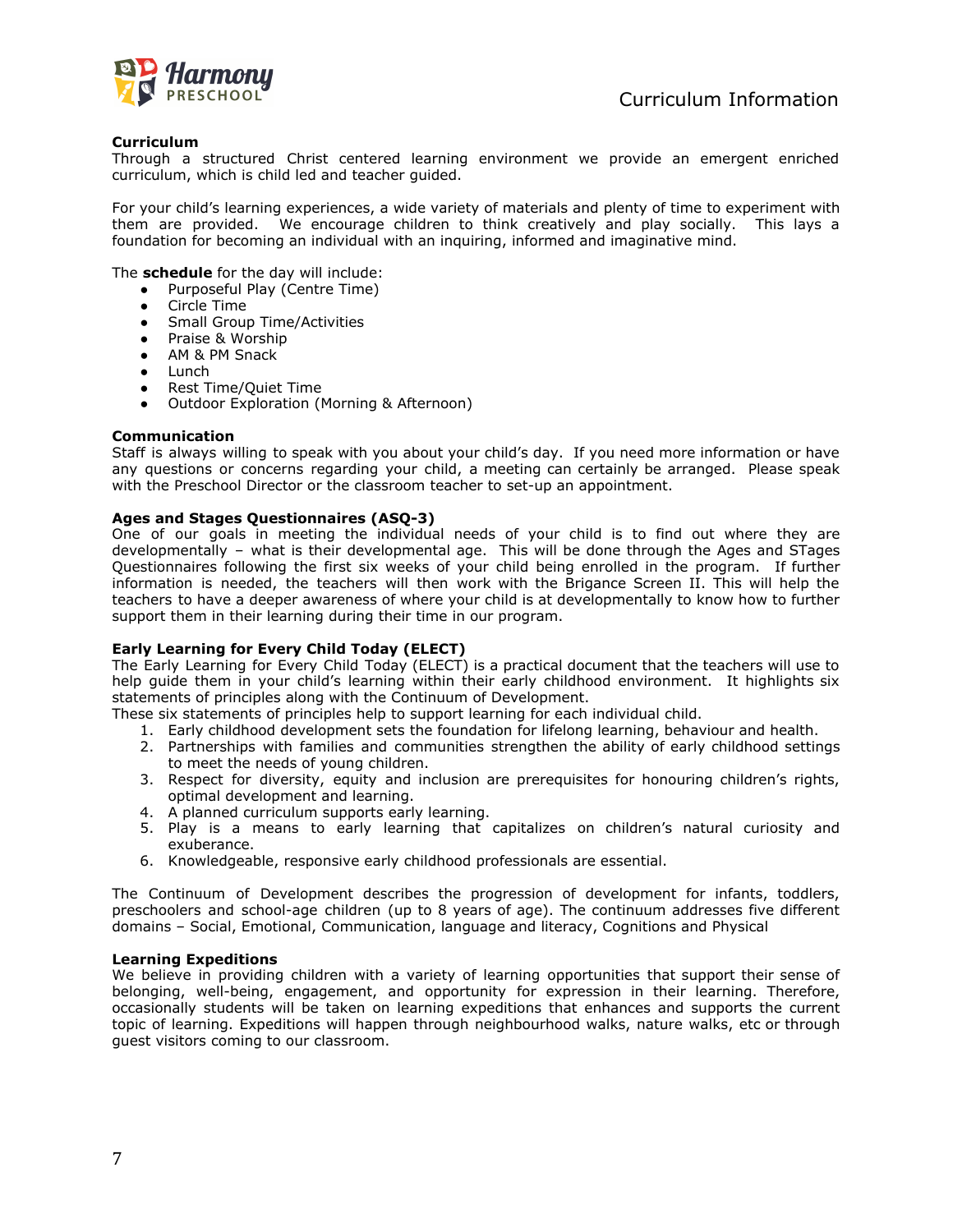

**Toilet Training:** We understand that developmentally children are at different stages in the toilet training process. Together we will work towards your child having the self-help skills of going to the bathroom, getting on and off the toilet themselves and being able to pull their clothing up and down independently. One of the strongest skills we can encourage your child to have is the ability to communicate with the classroom teacher when they need to go to the bathroom.

**Note:** We ask that you provide us with diapers and/or pull-ups, wipes and cream.

#### **Dress Code**

Children should come to school dressed in appropriate comfortable clothing that is easy for them to handle without too much help. T-shirts with inappropriate images or slogans are banned for all students. Indoor shoes with non-marking soles will be required. These will be kept at the school. Outdoor shoes must be close-toed, for safety purposes. No flip-flops or sandals.

Please provide a change of labelled clothing in your child's backpack, appropriate for the season. If your child has used an item, please wash and then return it.

#### **Nutritional Breaks**

Menus are designed "in house" and our meals are made fresh daily in our onsite kitchen. Meals and snacks are in line with Canada's Food Guide and the Child Care Early Years Act. We provide a four-week rotation per season (Fall, Winter and Spring).

#### **Volunteer Opportunities**

In keeping with our philosophy, we want to make sure that there are many opportunities for the home and school to work together as we nurture your child. These opportunities will happen through various special occasions that will happen throughout the year. Parental involvement is encouraged. **Note:** In order to volunteer in the classroom you must provide us with a Police check including the Vulnerable Sector, that is less than six months old.

#### **Emergency Management Policy**

Harmony Preschool is committed to providing a safe and nurturing environment for all children and families in our program. To support this environment we have a policy that explains and outlines the procedure(s) to follow when dealing with emergency situations. (Example: fire, tornado ,etc). In case of a school wide emergency situation, parents will be contacted as per our policy via email and ROBO call.

#### **School Closure**

In the event of inclement weather causing risk in transporting students, the school will not be open. This decision will be made by the bussing company who providies transportation to our HHCS students and in conversation with Halton Hills Christian School. An announcement of such closing will be broadcast over radio station CFRB (1010 AM) in the morning. A ROBO call and email wil be sent out to you, using the primary contact number and email that you provide us with, notifying you of a school closure.

#### **Student Accident Insurance**

Harmony Preschool will assume the responsibility of basic student coverage for accidents. Extra coverage and life insurance, if desired, are available. Forms will be sent home during the first week of school.

#### **Behaviour Management**

Redirecting inappropriate behaviour is a part of the learning process that helps lead your child to a full awareness of who God is calling your child to be within their community It is our aim to help your child become aware and understand the desired behaviour knowing it is based on God's biblical truths and therefore are in alignment with the practices of Halton Hills Christian School/Harmony Preschool. We use the *Seven Healthy Habits of Highly Effective People, by Stephen Covey,* as part of our behaviour management.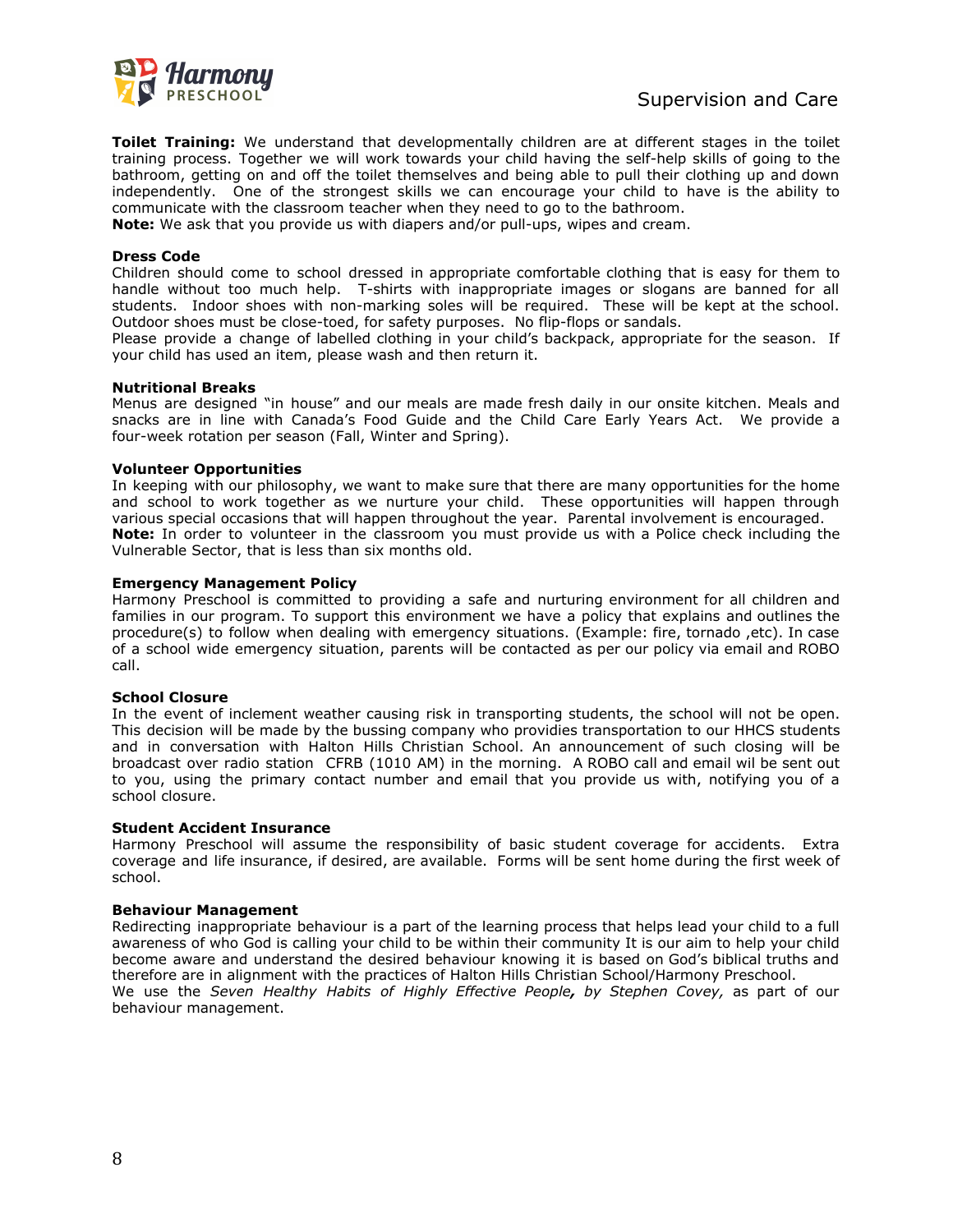

#### **Illness**

Sometimes a child may become ill while at school. The parent will be called and notified, but if we are unable to reach you, we will call your emergency contact person if it is evident that the child really needs to go home. Children with a contagious illness, heavy cold, low-grade fever, and/or flu-like symptoms that prevent them from taking part in regular school activities, are encouraged to be kept at home. A child may return back when their symptoms have subsidedare or are no longer contagious. (Please refer to the Exclusion of Sick Children Policy)

#### **Allergies/Asthma**

Parents with children having severe allergies (to nuts, bees, foods, etc.) or asthma, should provide the school with appropriate Epi-pens or puffers. The appropriate medical forms need to be filled-in and signed. (Please refer to the Medical and Anaphylaxis Policies)

We will do our best to ensure that causative agents are not brought into our environment. **Note:** When your child needs special dietary or food arrangements we ask that you provide the necessary alternate food for your child that closely resembles the meal of the day.

#### **Medication Administration**

The designated RECE staff member will administer your child's medication, according to your instructions provided on our Medications form, with written authorization from the parents/guardians. Medications are accepted only in the original container with the expiry date of the medication and the child's name recorded on the container. (Refer to Medication Policy)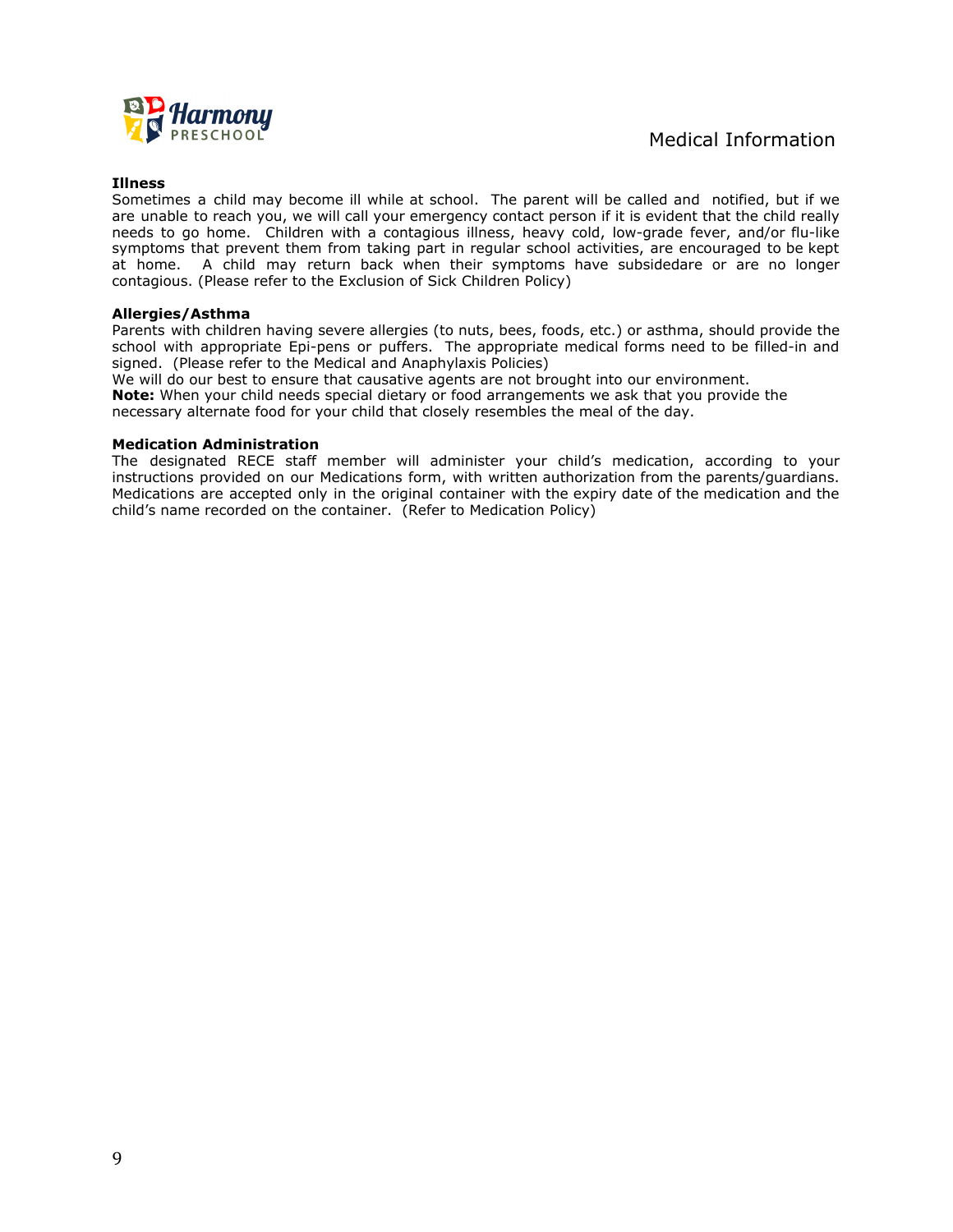# **POLICIES AND PROCEDURES**

|                                                  | Page |
|--------------------------------------------------|------|
| ANAPHYLACTIC POLICY                              | 11   |
| EXCLUSION OF SICK CHILDREN                       | 14   |
| GRIEVANCE AND CONFLICT RESOLUTION POLICY         | 16   |
| INCLUSION PRACTICES                              | 18   |
| LATE PICK UP POLICY                              | 19   |
| MEDICATION ADMINISTRATION POLICY                 | 20   |
| PAYMENT OF FEES POLICY                           | 22   |
| PROHIBITED PRACTICES                             | 23   |
| SPECIAL DIFTARY AND FEEDING ARRANGEMENTS         | 24   |
| SUPERVISION OF VOLUNTEERS AND PLACEMENT STUDENTS | 25   |
| TERMINATION OF SERVICES POLICY                   | 26   |
| <b>WAITLIST POLICY</b>                           | 28   |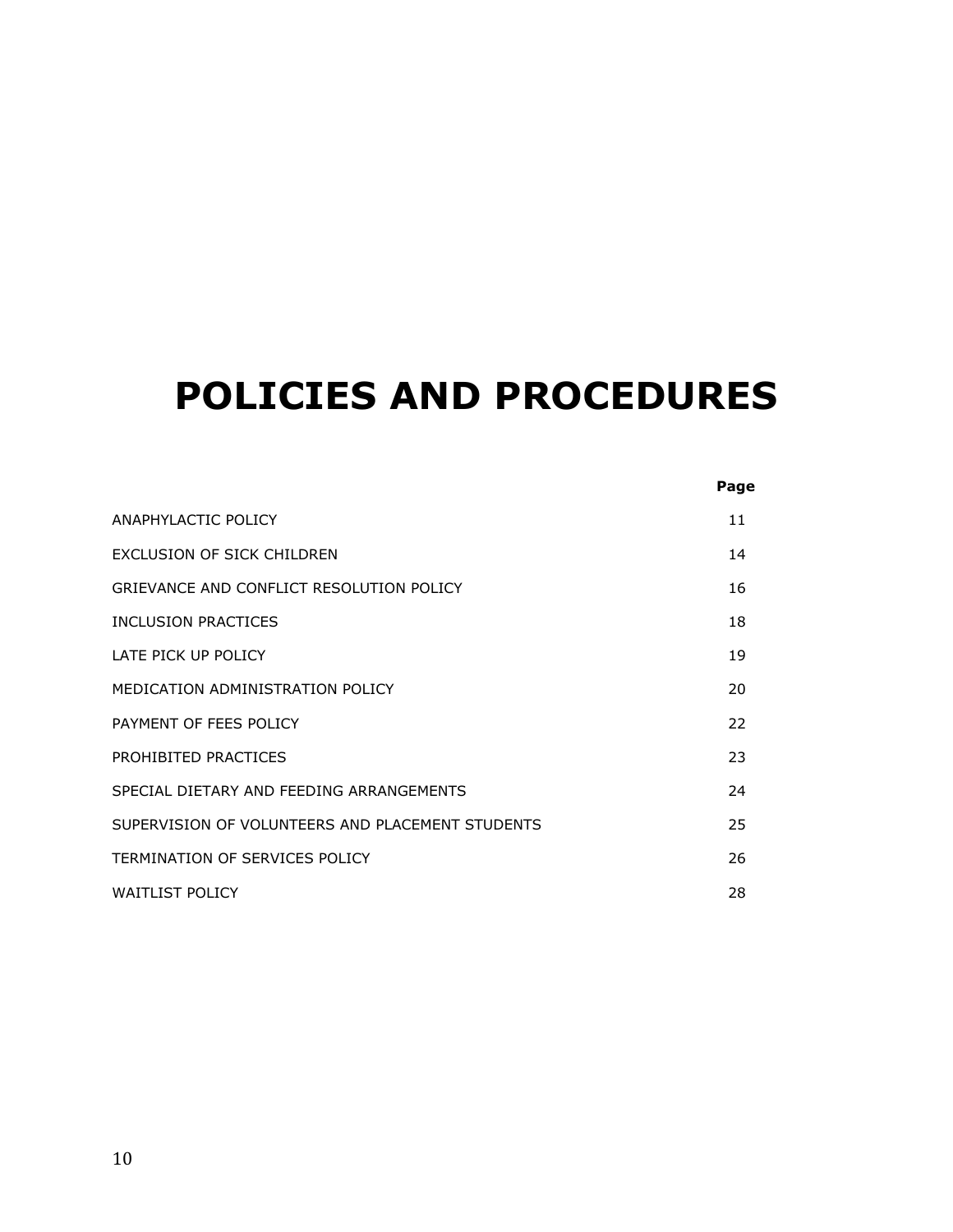

# Anaphylactic Policy

## **POLICY**

Due to the severe nature of some allergies, Harmony Preschool, will work with parents of children with serious allergies to food and/or causative agents to provide the safest environment possible for their child(ren).

An *[Individualized Plan and Emergency Procedure for](https://doc-0k-a4-apps-viewer.googleusercontent.com/viewer/secure/pdf/dfsa0e26nfe9lihrbdm8bvuqqtef3mlc/i87kb82019gq9e6g2t40kivu17mmt15k/1547137575000/drive/08829927604218005601/ACFrOgB6fI15Dy46dzu67Pro8s7LmQ2U2SeWskEKsWfVkoHxkoU-W5FCKsLYUTf524sYzbzjdMwTh_AgzOWsQGeyjycx7J1QxZ0JcwrBcAHveUYXC-2D_lGBjJjiOlg=?print=true&nonce=enfrl7mh593m0&user=08829927604218005601&hash=s1bhobkut1tctak1r38m19uh1p0tergs) a Child with an Anaphylactic Allergy* (IPEP) will be designed to ensure that children at risk are identified, and that strategies are in place to minimize the potential for accidental exposure. Staff will be trained to respond to an emergency situation. O.Reg. 137/15 ss39(1)

## **INTRODUCTION**

At the time of registration, parents are asked about their child's medical conditions, including any risk of anaphylaxis, serious allergies, asthma, and/or special dietary or alternate food arrangements due to medical conditions or religious beliefs. Parents will be asked to provide information on their child's medical or religious needs, and will be asked to complete and sign necessary forms.

- [Anaphylactic Checklist](https://docs.google.com/document/d/13pNoOBVMqGf6-pCK9xwlDSMq9MkJx9rXKIsj2ukUyZQ/edit#)
- [Individualized Plan and Emergency Procedure for a](https://docs.google.com/document/d/10uvbdDuutW0d4-sU8hHaZ71C4FD7_liq2vIdgrVNOOQ/edit) Child with an Anaphylactic Allergy
- **[Special Dietary and Food Arrangement's Form](https://docs.google.com/document/d/1V52gK_PvGpLVgg-xdu6bsfsl_k2XimiNcU6j6M51VvQ/edit)**

**Note:** All staff must be aware of these children. The IPEP form is to be posted in the classroom and kitchen, and placed in the attendance binder. Staff are to read, initial and date each Anaphylactic form..

Parents are to advise Harmony Preschool if their child develops an allergy and requires medication. Any change to the child's form, be it a change in treatment (i.e. changes in medication) or a change in condition (i.e. child has outgrown an allergy) is to be reported to the Preschool Director in writing immediately.

**Anaphylaxis is a severe systemic allergic reaction which can be fatal, resulting in circulatory collapse or shock, and "anaphylactic" has a corresponding meaning. The allergy may be related to food, insect stings, medicine, latex, exercise, etc.**

#### **PROCEDURE**

All Staff (Preschool Director, Classroom Staff, Cook, Student/Volunteer) to:

- 1. Review Anaphylactic Policy annually
- 2. Participate in annual Epipen training provided by Halton Hills Christian School
- 3. Review Individual Plan and Emergency Procedure for a Child with and Anaphylactic Allergy (IPEP) immediately once the IPEP has been developed with the parents and thereafter annually or whenever the IPEP changes.
	- a. Staff to date and initial Individual Plan and Emergency Procedure for a Child with an Anaphylactic Allergy form immediately, during annual review, and/or whenever changes have been made.
- 4. If an item with a banned substance is brought in the school, staff will remove the substance immediately either by
	- a. Returning it to the appropriate person(s)
	- b. Place unopened in the Preschool Director's office and then returned to the appropriate person as soon as possible.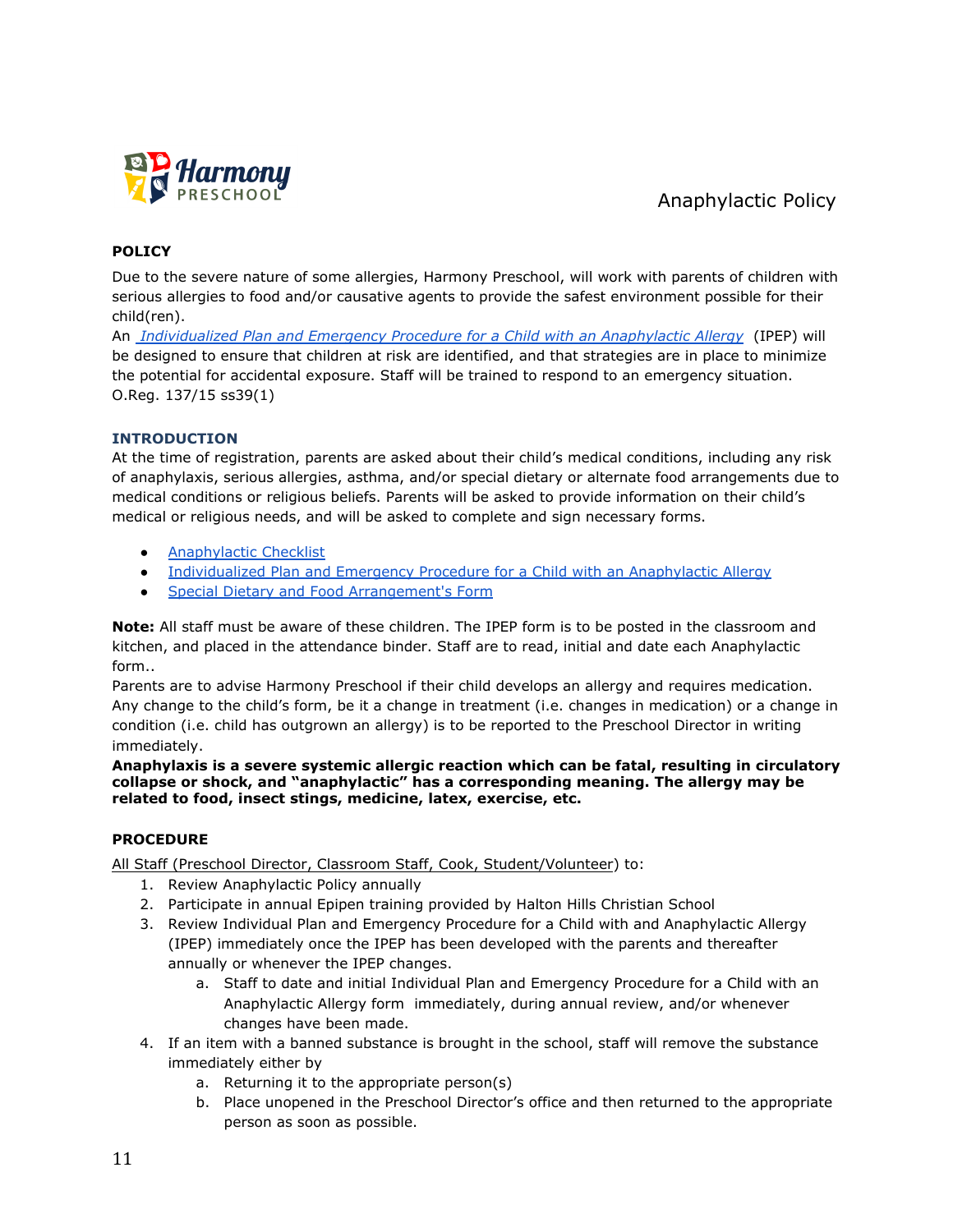5. To administer Epipen should a need arise

## Preschool Director to:

- 1. Ensure all staff have reviewed the Anaphylactic Policy and have participated in the annual Epipen training, and review IPEP's
- 2. Develop the [Individualized Plan and Emergency Procedure](https://doc-0k-a4-apps-viewer.googleusercontent.com/viewer/secure/pdf/dfsa0e26nfe9lihrbdm8bvuqqtef3mlc/i87kb82019gq9e6g2t40kivu17mmt15k/1547137575000/drive/08829927604218005601/ACFrOgB6fI15Dy46dzu67Pro8s7LmQ2U2SeWskEKsWfVkoHxkoU-W5FCKsLYUTf524sYzbzjdMwTh_AgzOWsQGeyjycx7J1QxZ0JcwrBcAHveUYXC-2D_lGBjJjiOlg=?print=true&nonce=enfrl7mh593m0&user=08829927604218005601&hash=s1bhobkut1tctak1r38m19uh1p0tergs) for a Child with an Anaphylactic [Allergy](https://doc-0k-a4-apps-viewer.googleusercontent.com/viewer/secure/pdf/dfsa0e26nfe9lihrbdm8bvuqqtef3mlc/i87kb82019gq9e6g2t40kivu17mmt15k/1547137575000/drive/08829927604218005601/ACFrOgB6fI15Dy46dzu67Pro8s7LmQ2U2SeWskEKsWfVkoHxkoU-W5FCKsLYUTf524sYzbzjdMwTh_AgzOWsQGeyjycx7J1QxZ0JcwrBcAHveUYXC-2D_lGBjJjiOlg=?print=true&nonce=enfrl7mh593m0&user=08829927604218005601&hash=s1bhobkut1tctak1r38m19uh1p0tergs) (IPEP) with parents immediately upon learning of a child's medical condition or religious needs.
	- a. Parents to complete the **[Anaphylactic Checklist](https://docs.google.com/document/d/13pNoOBVMqGf6-pCK9xwlDSMq9MkJx9rXKIsj2ukUyZQ/edit#)** along with the IPEP
- 3. Review the IPEP with parents annually or when the plan changes
- 4. Ensure all necessary forms are completed
- 5. Ensure that potential risks are removed as much as possible from our facilities.
- 6. Ensure all documentation is in the child's file and posted in appropriate areas

#### Classroom Staff to:

- 1. Visibly post Individual Plan and Emergency Procedure (IPEP) in the classroom where the child will be. Classroom, Kitchen, and Playground (place in binder)
- 2. In the case of severe allergies where an Epipen is required or severe asthma where inhalers are required, the teacher(s) will store the medication in an unlocked medicine box (a sign is posted on the door of the medicine box for complete awareness and easy access) **Note:** In extreme cases, teachers may need to wear a fanny pack and carry the anaphylactic medication on them at all times.
- 3. Take the anaphylactic medication when going on a field trip (i.e. second Epipen)

Preschool Cook to:

- 1. Check all food products coming into our program to ensure the ingredients do not include a banned substance.
	- a. Communicate with Halton Hills Christian School staff regarding any banned food products.
- 2. Provide parents of children with an allergy a copy of the menus and to meet with the parents to decide on an action plan using the Special Dietary [and Food Arrangement](https://docs.google.com/document/d/1V52gK_PvGpLVgg-xdu6bsfsl_k2XimiNcU6j6M51VvQ/edit) form
	- a. Parents are to highlight anything their child cannot have and to provide an alternate substitute
	- b. Work with the parent(s) to work out an acceptable substitution for those items.
- 3. Visibly post Individual Plan and Emergency Procedure (IPEP) in the kitchen.

#### **PRACTICES**

During the hours of operation, there must be one person with Food Safety Training Certification on site.

#### **Banned Substances**

- **●** Nuts of all kinds
- **●** Cashews
- **●** Foods brought in by parents that have not been approved by any Preschool Staff

#### **Exceptions:**

- **●** Foods for special diets are allowed providing the parent has check it for banned substances and has been approved by the Preschool Cook
- **●** Staff members are to use extreme caution whenever bringing foods and drinks for their own consumption into the school, ensuring they are free of any banned substances.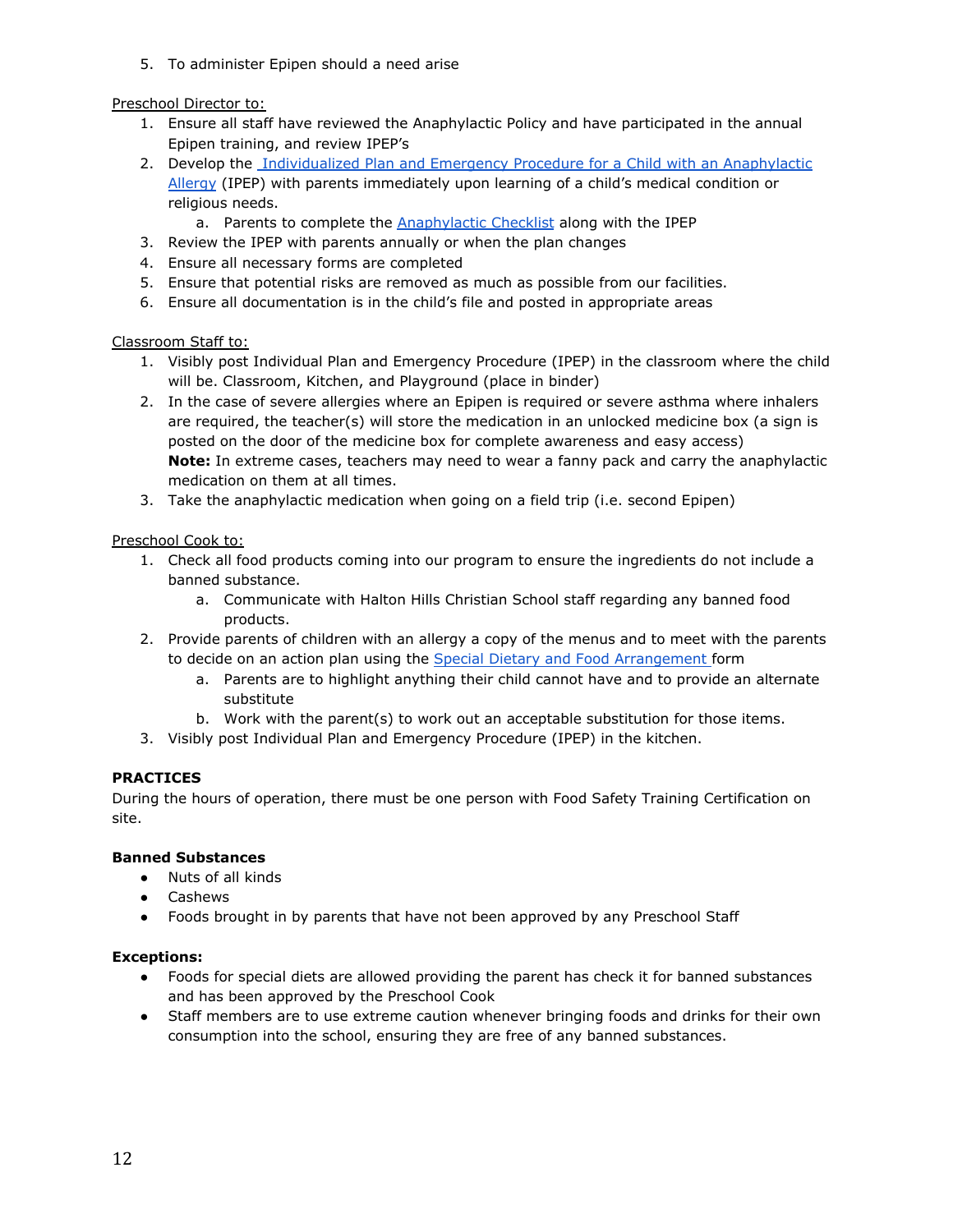## **Medication Administration**

- 1. To administer Epipen
	- a. Pull off the safety cap
	- b. Jab tip into outer thigh (can be done through multiple layers of clothing) until you hear a click [orange to the thigh, blue to the sky]
	- c. Hold for 10 15 seconds (length of "Happy Birthday" song)
	- d. Once removed, the needle tip will automatically retract
- 2. Call 911 immediately if Epipen has been administered
- 3. One staff member should distract the other children in the classroom or playground from the incident by keeping them busy with songs, stories, etc.
- 4. Follow Individual Plan and Emergency Plan
- 5. Refer to [Serious Occurrence Policy](#page-16-0) for follow through.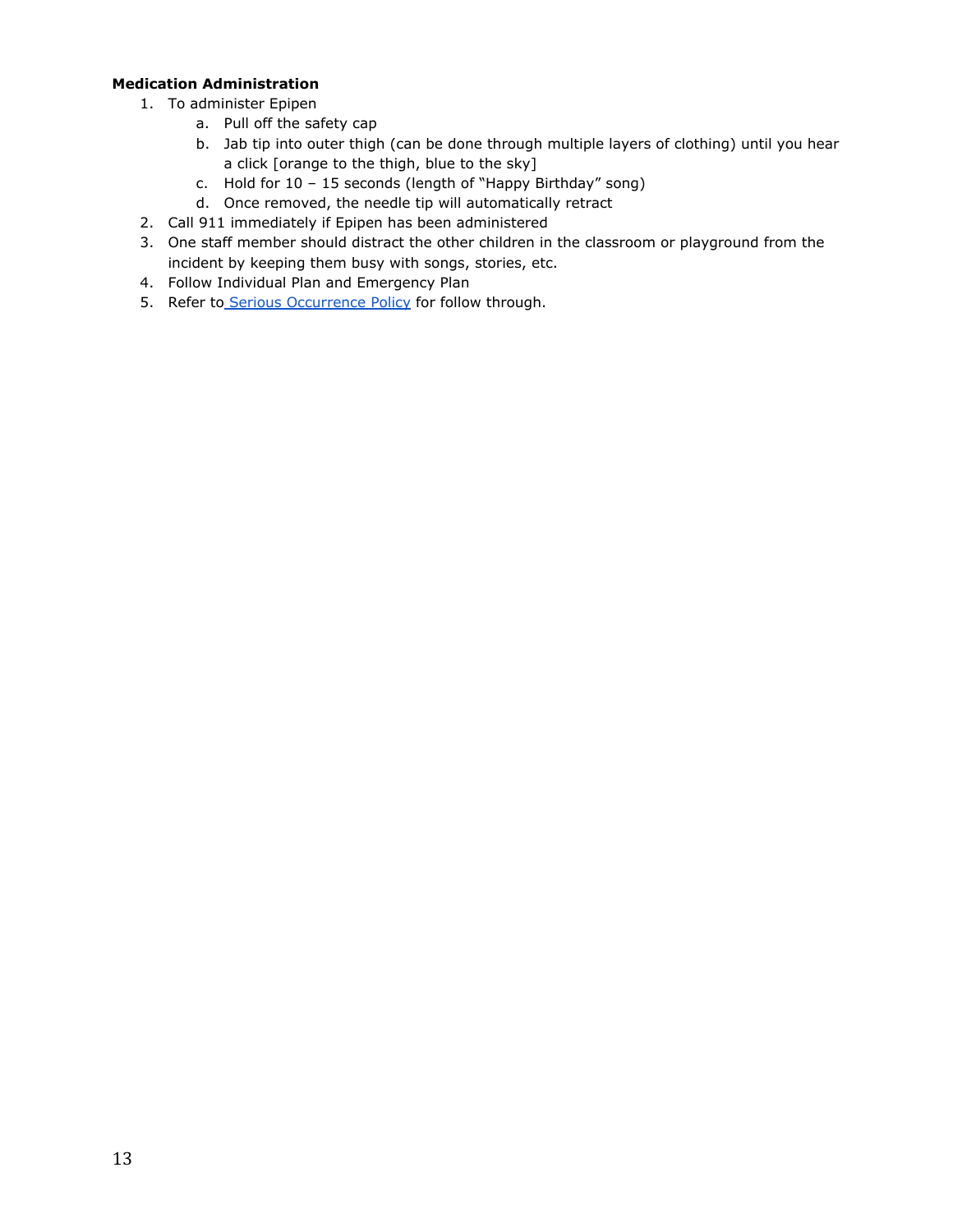

Children who appear ill and/or display signs and symptoms as outlined below will be excluded from the Harmony Preschool Program until they are past the exclusion period as stated in this policy. [O. Reg 137/15,ss4.5,36(1)]

## **PROCEDURE**

- 1. Staff to observe children upon entry into classroom in order to detect symptoms of ill health as per stated below before they interact with other children.
	- a. Staff to ask the parent(s) whether their child has been ill since the last day of attendance if they notice the child is listless, pale, and/or reluctant to leave their parent.
	- b. Children are to wash their hands before entering into play with their peers.
- 2. Staff to inform parents and Preschool Director if they notice any signs of illness. The parents are to collect their child and to arrange medical assessment as soon as possible.
- 3. The Preschool director or Teacher in Charge reports incidents of communicable diseases and infections to Halton Public Health based on the Outbreak [Protocol Policy](https://docs.google.com/document/d/18I8FBAkTc-Z_F6PzgjW4iarhA1wNliP3rAYfO-KKC9w/edit).
- 4. The child may return when the symptoms have been diagnosed and the [Period of Exclusion](http://www.halton.ca/cms/one.aspx?portalId=8310&pageId=11694) as outlined by the Halton Region Health Department has been met

## **Note to Parents:**

- $\triangleright$  If you suspect your child has a communicable disease that may spread to others:
	- Keep your child at home and away from others
	- Contact your family doctor for a diagnosis
- $\triangleright$  Children should be kept from home if they have:
	- $\circ$  An illness that prevents them from fully taking part in all activities of the day.
	- An illness that requires more care that the educators can provide without impacting the care of the other children.
	- Symptoms of a communicable illness as listed
- $\triangleright$  The following illnesses do NOT require a person to be excluded, unless your child is not well enough to participate in regular activities. Exclusion is not recommended for infections that are mild and/or common in the community or in situations where exclusion would not be effective in preventing spread:

 $\sim$  Chickenpox  $\sim$  Cold Sores  $\sim$  Colds  $\sim$  Cytomegalovirus  $\sim$  Ear Infections  $\sim$  Fifth Disease  $\sim$  Hand, Food, Mouth Disease  $\sim$  Hepatitis B  $\sim$  HIV  $\sim$  Pinkeye without discharge from eye  $\sim$  Roseola  $\sim$  Thrush or Diaper Rash  $\sim$  Shingles

\*This information is found in the Halton Region: Child Care Health Resource 2017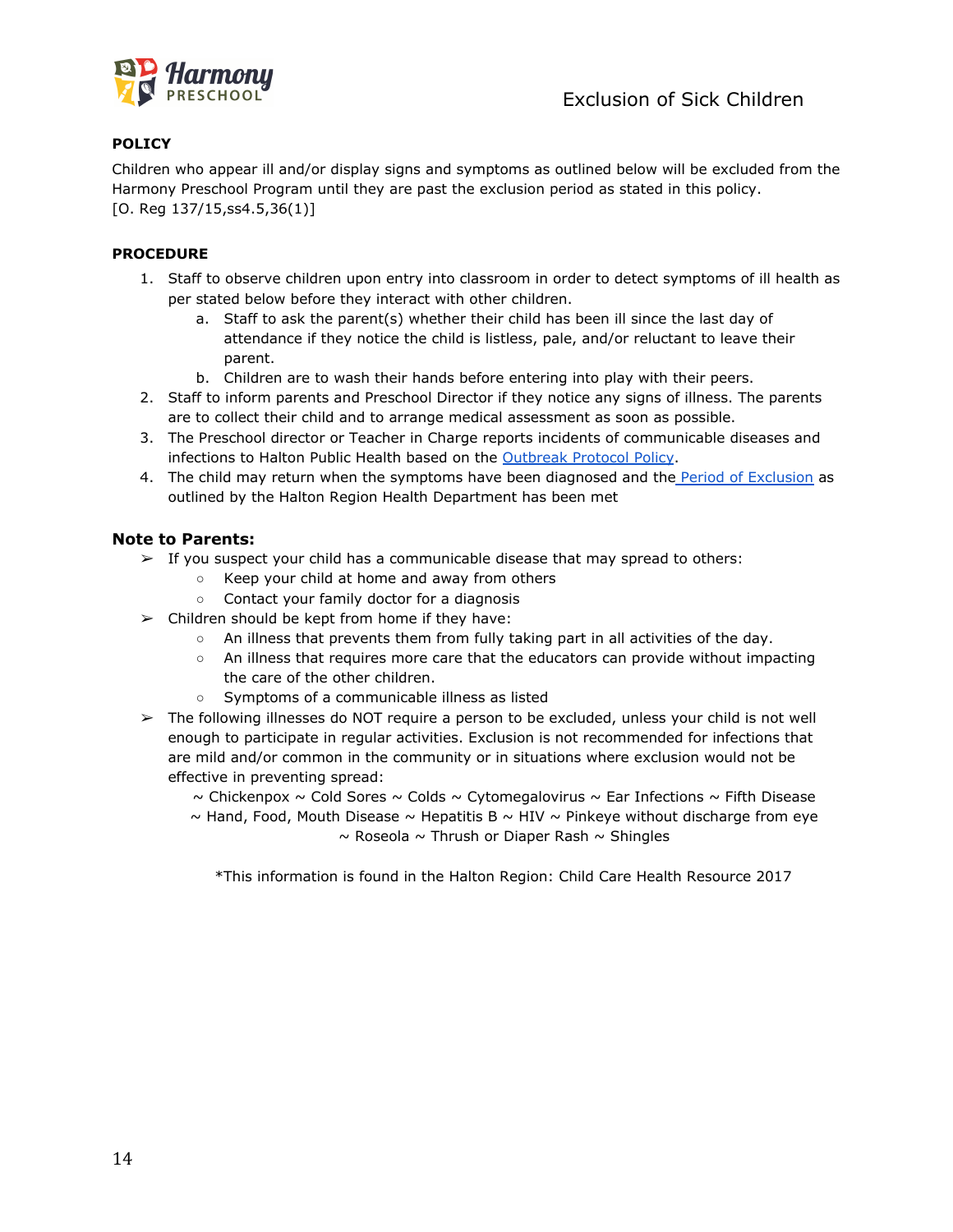# **Symptoms that May Indicate a Communicable Disease**

| Fever                       | Temperature of 38.5 C                                                                                                                                      |
|-----------------------------|------------------------------------------------------------------------------------------------------------------------------------------------------------|
| <b>Respiratory Symptoms</b> | Difficult or rapid breathing or severe coughing                                                                                                            |
| Vomiting                    | Two or more episodes of vomiting within the previous 24<br>hours                                                                                           |
| Diarrhea                    | An increased number or abnormally loose stools in the<br>previous 24 hours or 3 or more loose stools/day without<br>obvious dietary, drug or medical cause |
| Eye/Nose Drainage           | Thick mucus or pus draining from an eye or nose                                                                                                            |
| Sore Throat                 | Sore throat, especially when other symptoms such as fever or<br>visibly swollen glands in the neck are present                                             |
| Skin Problems               | Rashes which are undiagnosed or contagious sores                                                                                                           |
| Itching                     | Persistent itching or scratching of body or scalp                                                                                                          |
| Appearance/Behaviour        | Child looks or acts differently; unusually tired, pale, lacking<br>appetite, confused, irritable, or difficult to awaken.                                  |
| Unusual Colour              | Eyes or Skin - Yellow<br>Stool - grey or white                                                                                                             |

Health Department staff are able to provide advice and support if necessary. [www.halton.ca](http://www.halton.ca)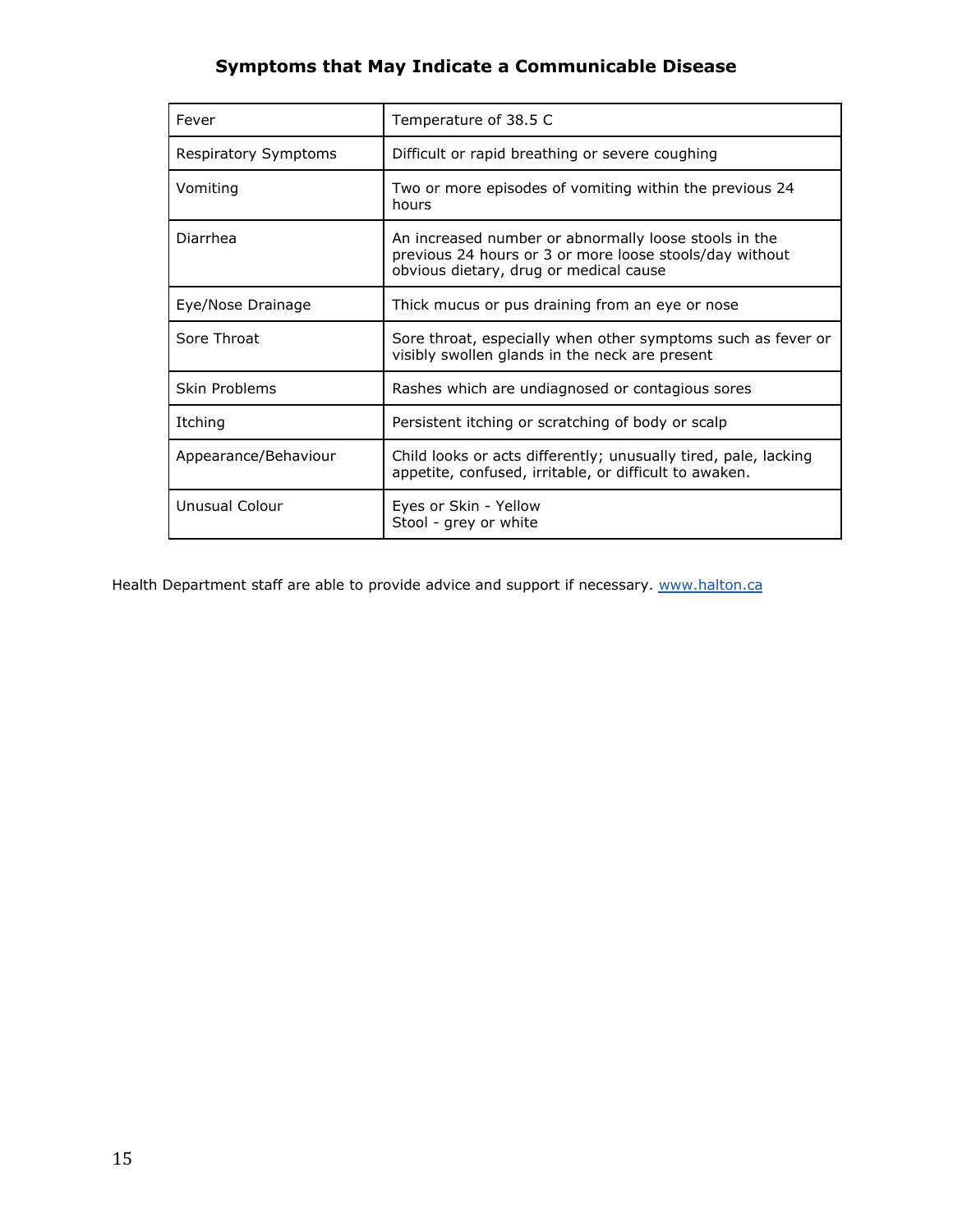<span id="page-16-0"></span>

# Grievance and Conflict Resolution Policy

## **POLICY**

Harmony Preschool is committed to listen, support and work together with parents to provide an environment that is supportive of their needs to the best of their ability when a concern arises.All issues and concerns are to be dealt with in a timely manner. O. Reg. 137/15 ss. 45(1)

**PROCEDURE**

When an issue or concern has been addressed by either Harmony Preschool staff or a parent, the following steps are to be implemented in a professional and confidential manner.

All steps, as identified below, are to be addressed in the same manner whether the parents have brought an issue or concern to a staff member or the Preschool Director.

- 1. Parents are to address the concern to either the staff member or the Preschool Director either in person, phone call, or via email.
	- a. Either, staff member or Preschool Director, is to make contact with the parent(s) within 24 hours of notice regarding the concern.
	- b. Together, Parents and Harmony Preschool staff, decide how to address the concern either through conversation or in a meeting.
- 2. Through the discussion, an action plan is decided between all parties involved, following the plan described below.
	- a. Accept the situation  $\sim$  See the issue or concern as a challenge and then find reasons to go on.
	- b. Analyze the situation  $\sim$  Be objective. Get the facts.
	- c. Define the situation  $\sim$  Reflect on the issues behind the problem; clarify the major goals.
	- d. Form and select an idea of the situation  $\sim$  Develop options for achieving goals.
	- e. Implement the solution  $\sim$  Make the solution happen by taking action on the decision. i. Define and allocate responsibilities
	- f. Evaluate the situation within 3 weeks of implementation of the new action
		- i. Determine the effects of the action, including the degree of progress. Review and plan again if necessary.

#### **Problem-Solving Identifiers: Understanding What Is and What Could Be:**

*Specifics:*

- 1. What are the facts?
- 2. What exactly is the situation?
- 3. What has been done?
- 4. What has been said?
- 5. What am I doing? What are others doing?
- 6. How would an outsider look at this situation?

*The Big Picture:*

- 1. What are the possibilities?
- 2. What other ways are there for solving this problem?
- 3. What are the implications beyond the facts?
- 4. What is this problem similar to?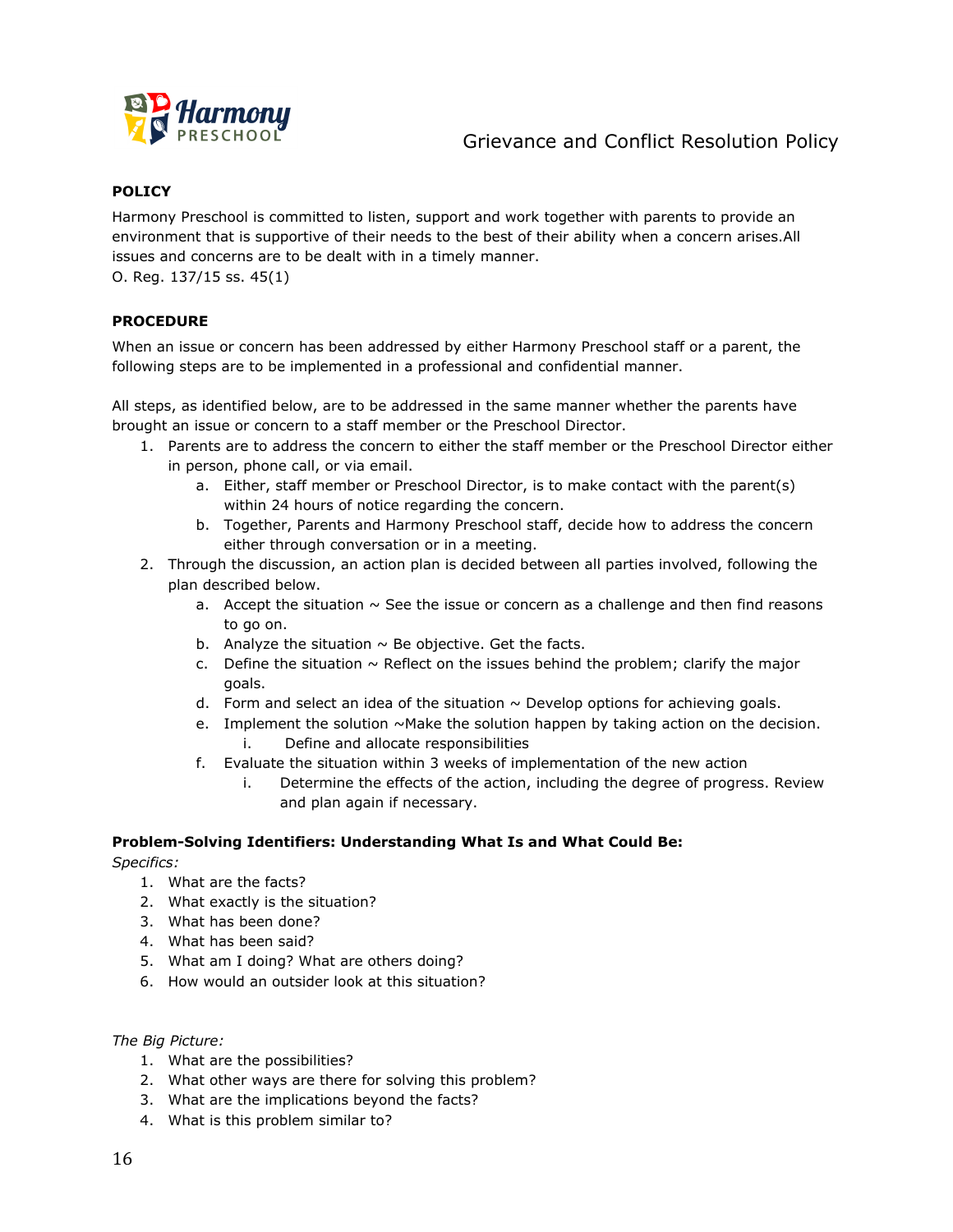*Logic:*

- 1. What are the pros and cons of each possibility?
- 2. What are the logical consequences of each possibility?
- 3. What is the cost of each?
- 4. What are the pleasant/unpleasant outcomes of each?
- 5. What is the consequence of not acting?
- 6. Parents and Harmony Preschool together decide how to address the concern either through conversation or in a meeting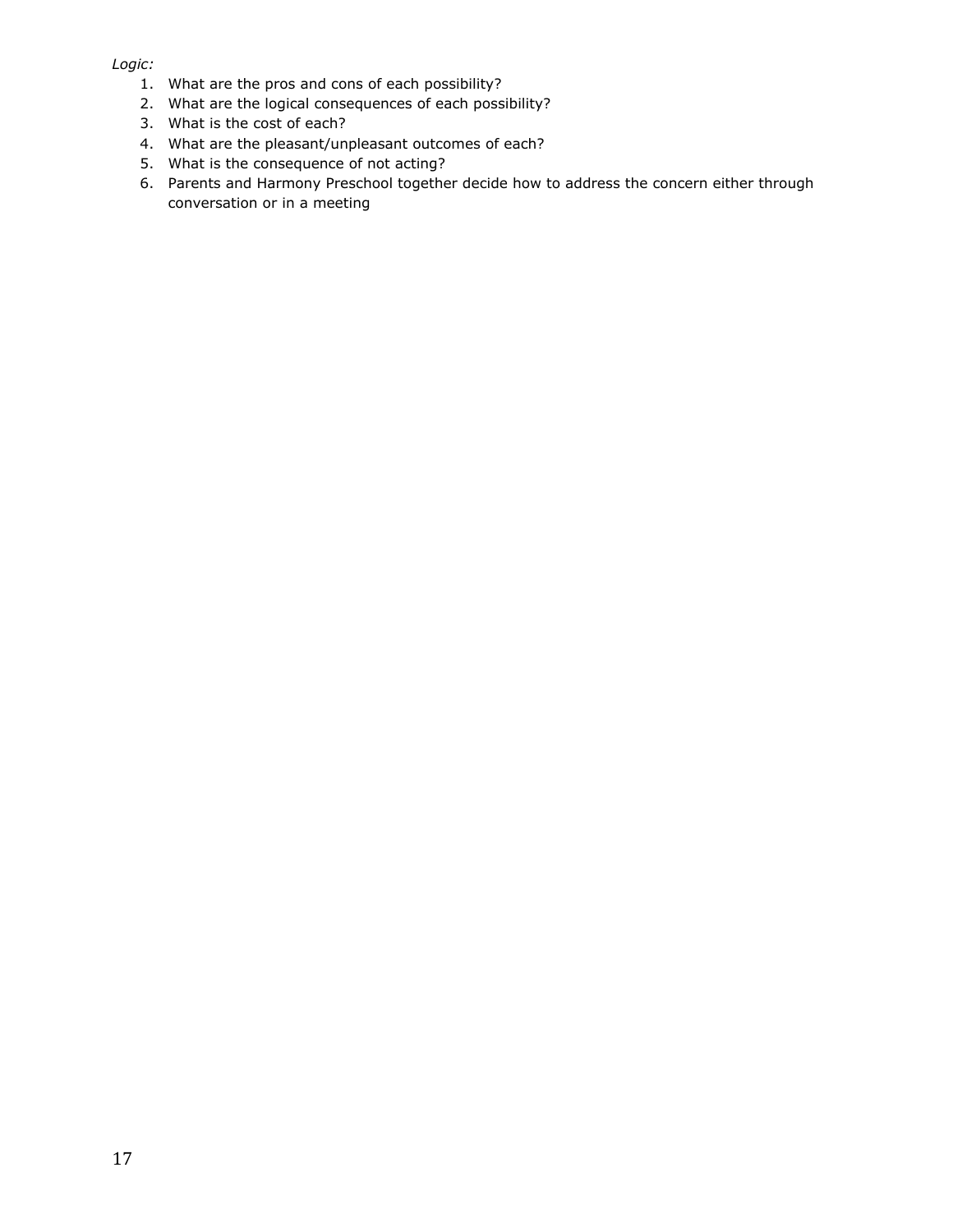

## **PRACTICE**

It is the practice of Harmony Preschool to provide an inclusive environment for all children, regardless of age, ability, gender, culture/ethnicity or language

## **PROCEDURE**

1. All staff are to provide support to all children through guidance, encouragement and support to achieve and enable their full developmental and performance potential.

2. All children are encouraged and invited to full attendance and participation in all areas of our program during our operating hours.

3. All staff are to encourage and support full parent participation for school events, meetings, etc. through invitations, email, and conversations.

4. All staff are to support any third party agencies, volunteers, and students who come to support our program or a specific child in our program.

5. The guiding principle among individual adults includes dedication to the fair, equitable and just treatment of all children in the program.

**Note:** At all times parents needs are to be respected along with the needs of their child. If parents choose not to participate in school events, meetings, etc. they are to be shown respect and support through our words and actions.

> *All children bring gifts and have the right to be valued, accepted and included. We embrace inclusion and celebrate diversity as the means to foster the well being of every child, and thereby enrich our communities. All are entitled to full participation and support to meet their individual needs using a strength-based, family-centred approach, whereby we all learn from each other.*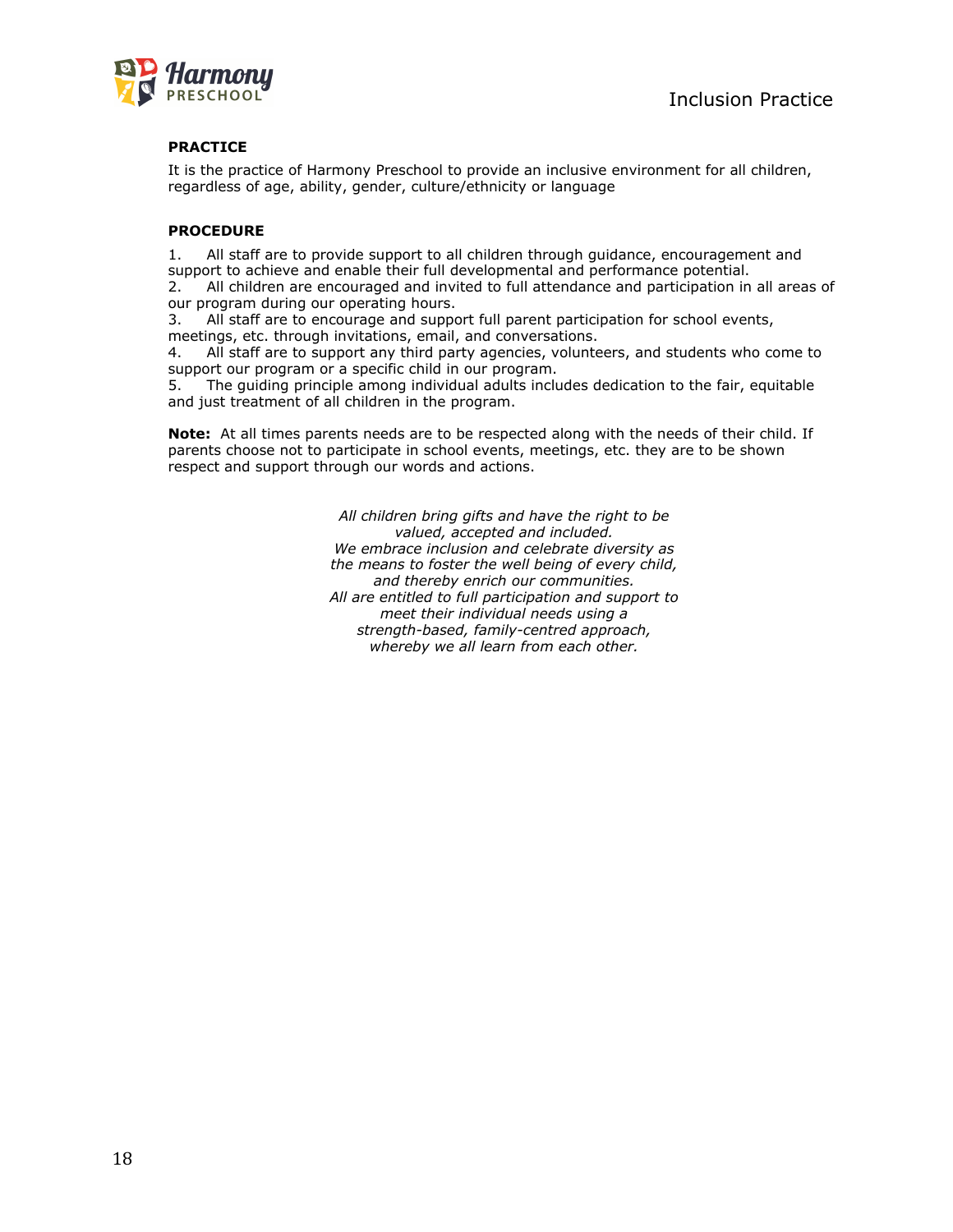

All children need to be picked up at the end of the registered program. If a child is not picked up on time, there will be a **Late Fee Penalty** issued to the parents/guardians as outlined below.

#### **PROCEDURE**

● Late Fee Schedule

| $1 - 15$ minutes late or part thereof: | \$10.00 |
|----------------------------------------|---------|
|                                        |         |
| $16 - 30$ minutes late:                | \$30.00 |
| $31 - 45$ minutes late:                | \$50.00 |
| $46 - 60$ minutes late:                | \$70.00 |
|                                        |         |

● Late Fee must be paid directly to the classroom teacher. If payment cannot be made that day, then payment will be made prior to the child's next scheduled program day.

\*\*\*\*\*\*\*\*\*\*\*\*\*\*\*\*\*\*\*\*\*\*\*\*\*\*\*\*\*\*\*\*

#### **WITHDRAWAL POLICY**

As a parent/guardian, if you choose to withdraw your child from our program you must give us one month written notice.

Upon receiving the written notice, you will be billed for the full month and any remaining Pre-Authroized Payments will be stopped.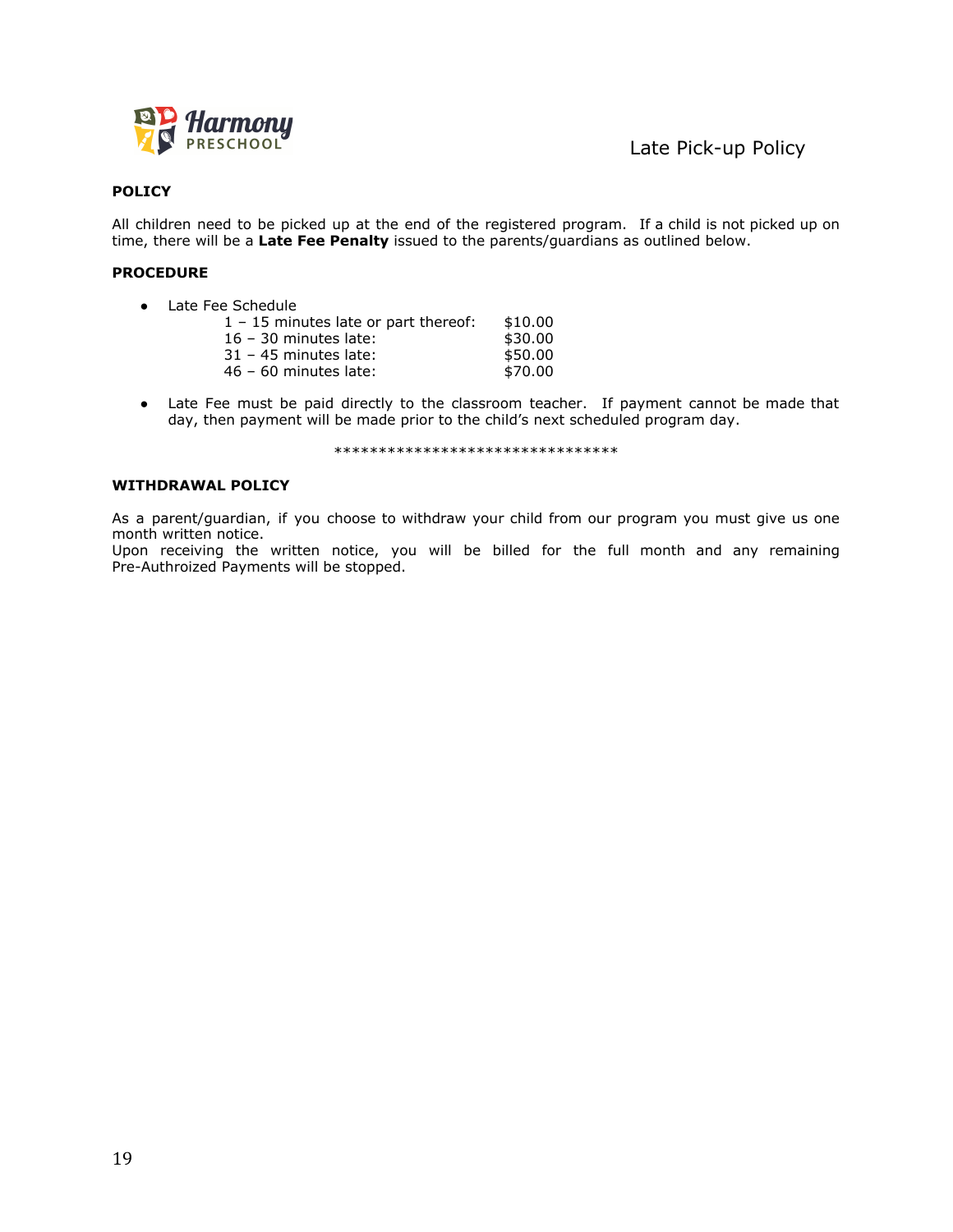

Staff administers medication to children when parents provide written authorization by filling in the Medication Authorization Form.

O. Reg 137/15 ss40.1(a-e)

## **Note: Drug or medications to be accepted in the original container ONLY**.

## **PROCEDURE**

- 1. Staff to receive the medication in its original container
	- a. The container or package containing the drugs or medications is clearly labelled with the child's name, the name of the drug or medication, the dosage of the drug or medication, the date of purchase and expiration, if applicable, and instructions for storage and administration.
- 2. Parents to complete and sign the [Medication Administration](https://docs.google.com/document/d/1zFQnlOv9TOQLQy7FU6FsssYVuVgZCX4o4iCe6gOLpK0/edit) Form and clarify any information on the form with the classroom teacher.
- 3. Staff to store drug or medication in a locked container according to the storage instructions on the label, with the exception of asthma or emergency allergy medication. **Note:** All drugs or medications are inaccessible to children at all times (with the exception of asthmas or emergency allergy medication that a child may self-administer) **Note:** Emergency allergy and asthma medication should not be locked up with other medication. Staff must also ensure that emergency asthma and allergy medication is in the staff's possession when leaving Harmony Preschool (for example, going for a neighbourhood walk) 4. RECE to administer the drug or medication according to the instructions on the label and
- written parental authorization.
	- a. RECE to designate the ECA to administer the drug or medication when the RECE is not on site and/or not available.
	- b. Drug or medication to be dispensed in a well-lit area and, where possible, to remove a child from the activity area to administer medication in a quiet environment with the least possible interruption.
	- c. Staff member to sign off the dosage and time drug or medication was administered on the Medication Form.
- 5. Staff to return the medication in the original container to the parent of the child either at the end of the day (if it is a prescription medication) or at the end of the year (if it was an "as needed" drug or medication)
- 6. Staff to file Medical Administration Form when medication is no longer required to be administered to the child.

**Note:** Any accidental administration of medication (eg., medication administered to the wrong child or error in dosage given) should be recorded in the log book and reported to the Preschool Director, who should then notify the parent of the child. If adverse symptoms are evident upon accidental administration of medication, staff should call local Emergency Medical Services.

#### **Procedure for Receiving Non-Prescription Medication**

- Staff to record date of purchase on container and authorization form for all non-prescription medication using a label.
- Staff to ensure 'sell by date' of any non-prescription medication is current.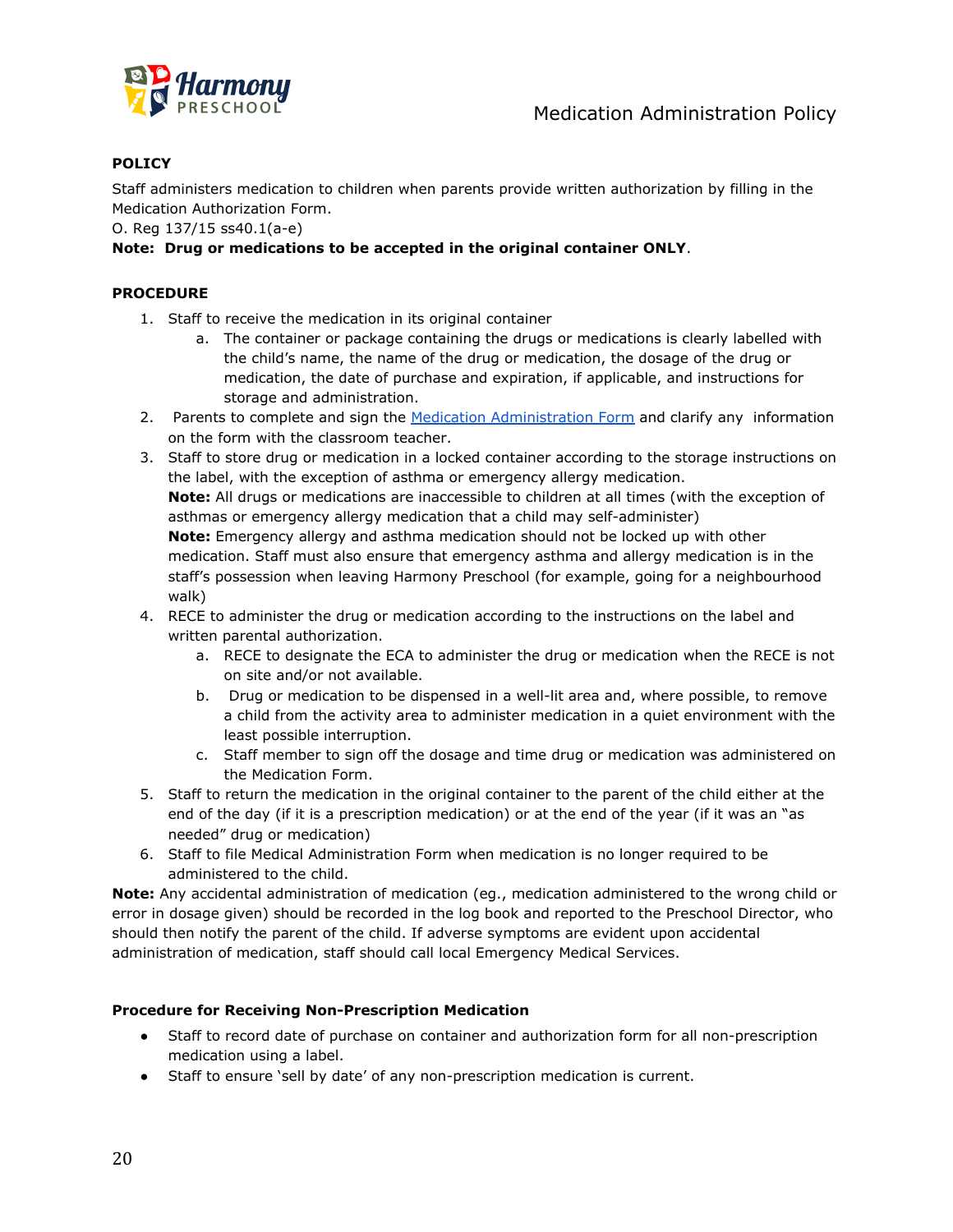- Parents record information and sign authorization form for staff to administer medication. The signed authorization form is kept in the classroom for the duration of the medication requirement. Once completed, signed medication authorization is placed in the child's file.
- Medication will only be administered in accordance with the directions on the **original** container. Any variation to administering non-prescription medication will require written documentation from a licensed physician. Such variations may include:
	- Duration (days) that the medication is to be administered
	- Dosage size and number of doses per day
- Due to the frequency and their longer term daily usage, sunscreen, diaper creams, lip balms and hand sanitizers can have a blanket authorization from a parent on the enrolment form and can be administered without a medication form as long as they are non-prescription and/or they are not for acute (symptomatic) treatment, whether they have a drug administration number (DIN) or not.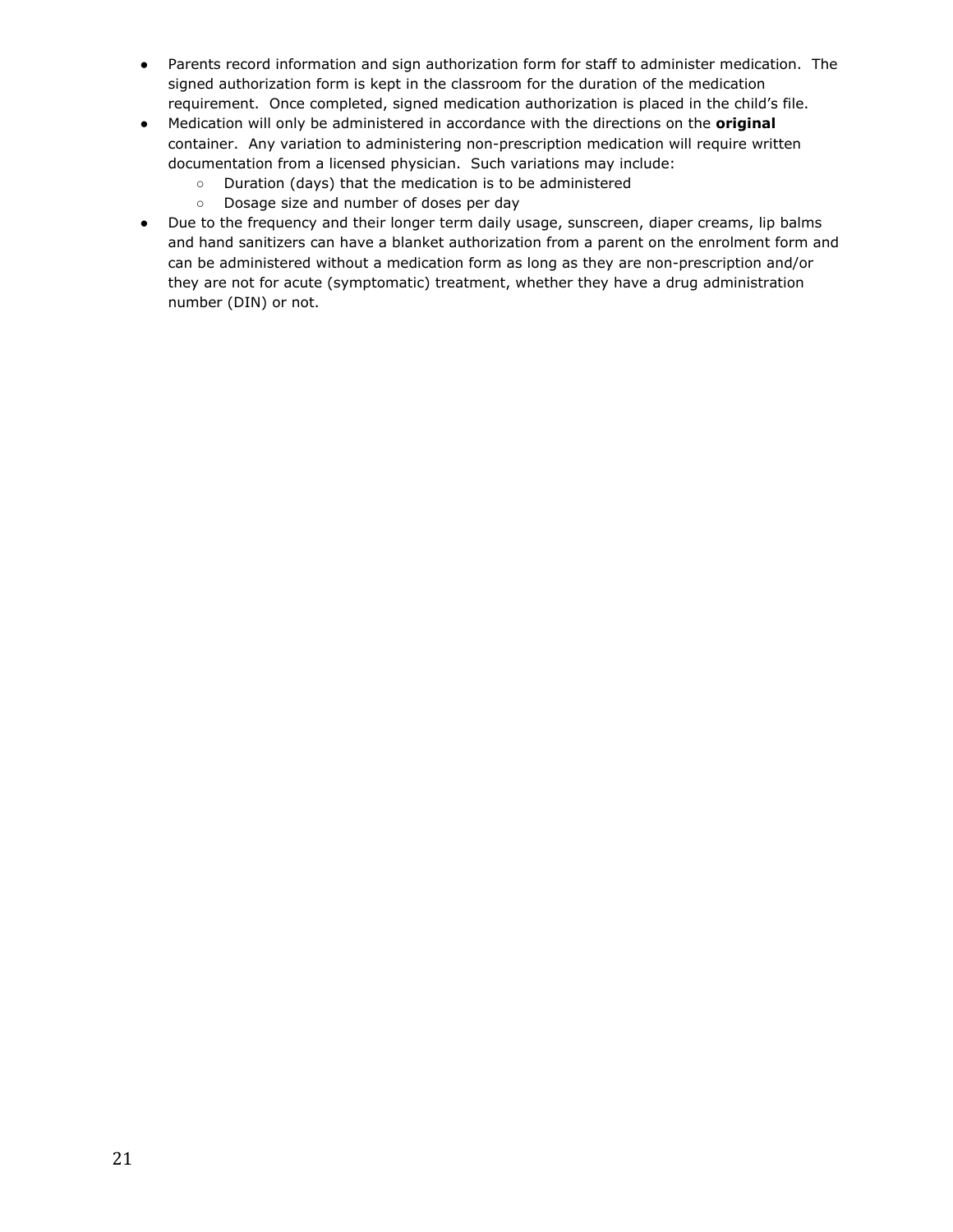

All fees are to be paid via **Pre-Authorized Payment (PAP)** as outlined below.

#### **PROCEDURE**

- All pre-authorized payment information is to be submitted at the beginning of the child's admittance into the program. Payment is processed on the 15th of each month.
- Payment is required for all statutory holidays which will occur during your child's school program (if these holidays fall during the standard school calendar schedule) i.e Family Day, Good Friday, Easter Monday, Victoria Day, Thanksgiving Day. **Note:** Harmony Preschool operates under and follows the school calendar of Halton Hills Christian School. Payment for days missed due to vacation, illness, snow days, etc are included and part of your tuition payment schedule.
- If extra hours/services have been acquired during a month that have been pre-arranged with the Director, an invoice will be sent on the last Friday of that month and a separate cheque will need to be issued, dated the **15th of the following month**.
- When a child is absent from school, due to illness, vacation or unknown reasons, reimbursement of tuition payment or opportunity for "make-up" days is not available. Calculations of fees have already included no payment for Christmas Break, March Break and Professional Development Days.
- An additional charge of **\$40.00** will be applied to any cheque returned, due to non-sufficient funds (**NSF**). Where after a cash payment for fees will be required and paid on the **15th of each month**.
- There will be a penalty of 10% per month of the amount owing added to the outstanding fees when payment is overdue. Parents will be invoiced when accounts are overdue. Payment will be expected immediately following the invoice. If a satisfactory arrangement cannot be made, it is possible that the child will be required to withdraw from the program.

#### **Note**

- If there is difficulty in following the payment schedule as outlined below, parents/guardians are asked to discuss with the Preschool Director an alternative payment schedule. If a satisfactory agreement cannot be made, then it is possible that the child will be required to be withdrawn from the program.
- Harmony Preschool reserves the right to withhold child care services when an account is over 1 month in arrears

|                                                                                                   | <b>2021 - 2022 Tuition Fees</b> |                  |  |
|---------------------------------------------------------------------------------------------------|---------------------------------|------------------|--|
| <b>Full Day</b><br>$7:30$ am $-5:00$ pm<br>Includes snacks & lunch<br>Choose one of the 3 options |                                 |                  |  |
| <b>Monday - Friday</b>                                                                            | Monday/Wednesday/Friday         | Tuesday/Thursday |  |
| \$11,407.50/year                                                                                  | \$6,844.50/year                 | \$4,563.00/year  |  |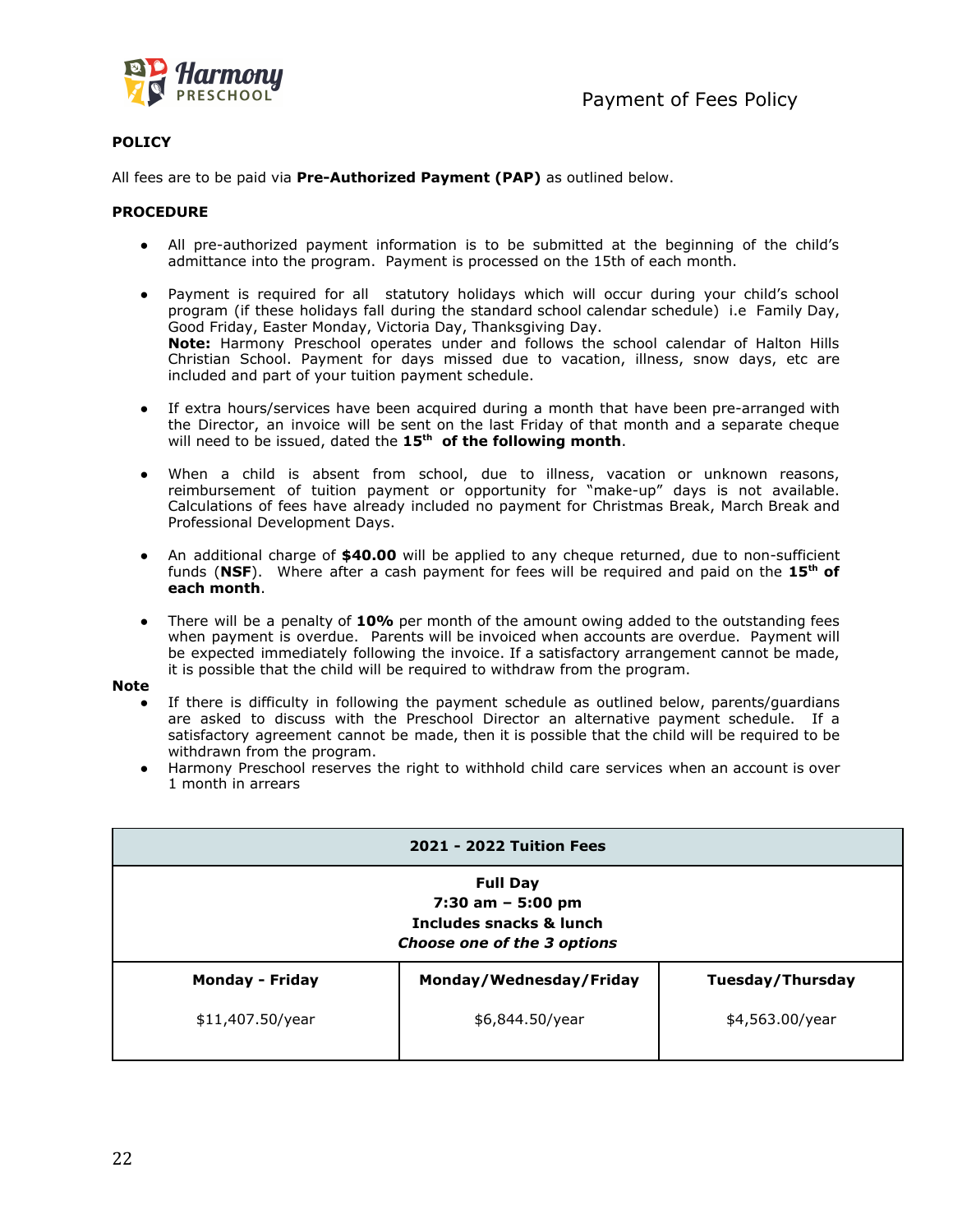

Harmony Preschool is committed to providing a safe environment for all children and their families enrolled in the program. We are committed to providing an environment that supports the belonging, well-being, engagement and expression for each individual child.

We believe young children benefit from an affirming approach that encourages positive interactions with other children and with adults, rather than from a negative or punitive approach to managing unwanted behavior.

[CCEYA 2014: O. Reg. 137/15. 48 (a-e)]

#### **PROCEDURE**

Harmony Preschool shall not permit, with respect to a child receiving child care in our program, these practices as stated below.

- a) Corporal punishment of the child;
- b) Physical restraint of the child, such as confining the child to a high chair, car seat, stroller or other device for the purposes of discipline or in lieu of supervision, unless the physical restraint is for the purpose of preventing a child from hurting himself, herself or someone else, and is used only as a last resort and only until the risk of injury is no longer imminent;
- c) Locking the exits of the child care centre for the purpose of confining the child, or confining the child in an area or room without adult supervision, unless such confinement occurs during an emergency and is required as part of the licensee's emergency management policies and procedures;
- d) Locking the exits of the child care centre or home child care premises for the purposes of confining the child; or use of harsh or degrading measures or threats or use of derogatory language directed at or used in the presence of a child that would humiliate, shame or frighten the child or undermine his or her self-respect, dignity or self-worth;
- e) Depriving the child of basic needs including food, drink, shelter, sleep, toilet use, clothing or bedding; or
- f) Inflicting any bodily harm on children including making children eat or drink against their will.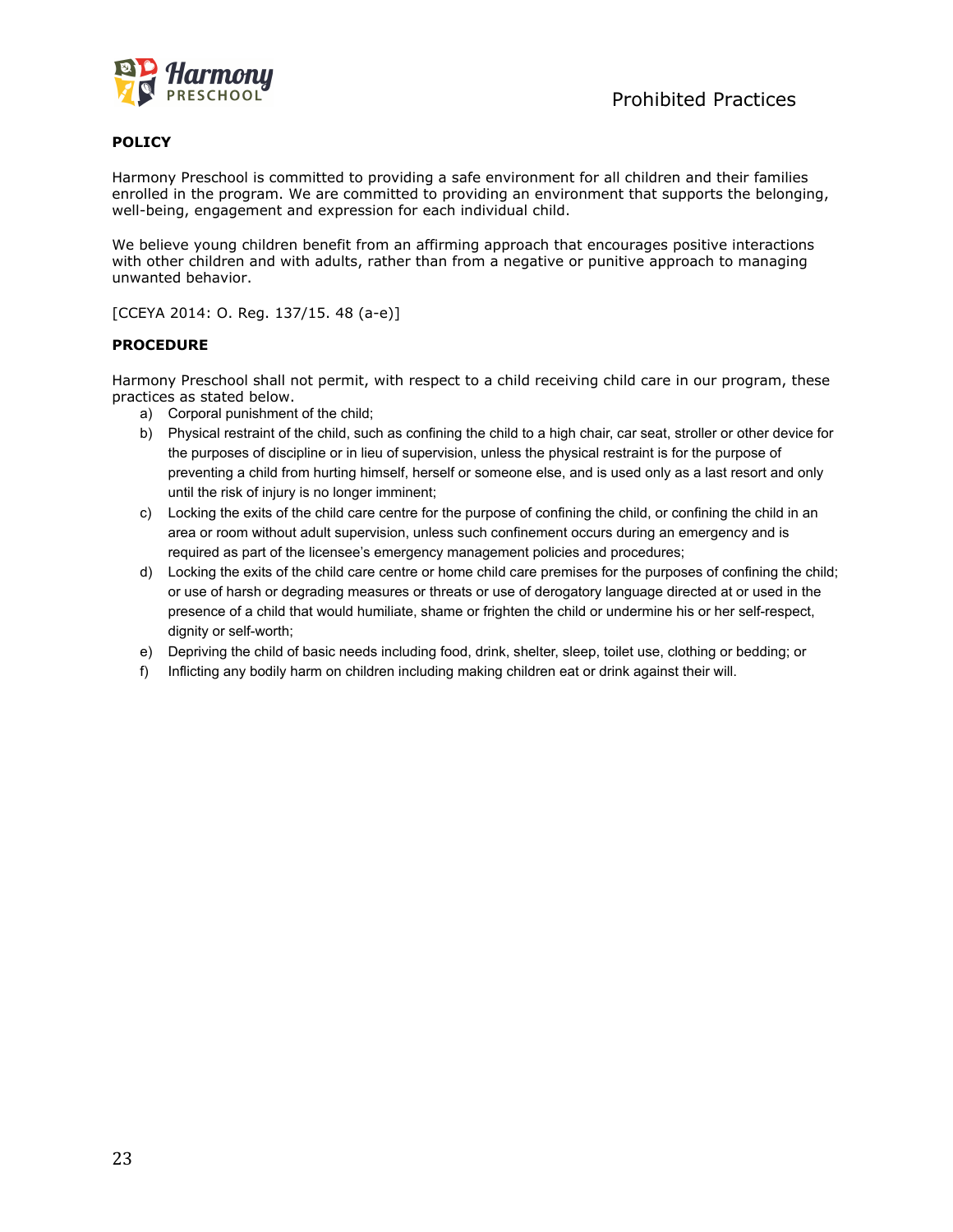

# Special Dietary and Feeding Arrangements Policy

## **POLICY**

To support the medical or religious needs of your child, we at Harmony Preschool, wish to provide the best care needed to support your child. This entails a working relationship between you, the parents and Harmony Preschool.

O.Reg. 137/15 ss44

*Every licensee shall ensure that where special dietary and feeding arrangements have been made with* the licensee with respect to a child receiving child care at a child care centre it operates or at a premises *where it oversees the provision of home child care, the arrangements are carried out in accordance with the written instructions of parent of the child.*

## **PROCEDURE**

## **Role of the Parent/Guardian:**

- 1. Complete *Special Dietary and Feeding [Arrangements](https://docs.google.com/document/d/1V52gK_PvGpLVgg-xdu6bsfsl_k2XimiNcU6j6M51VvQ/edit#) Form* based on information provided on the registration form.
- 2. Meet with the Preschool Director, Classroom Teacher and/or Preschool Cook to review the Action Plan.
	- a. Form to be signed by parent(s)/guardian(s), Preschool Director and Staff
- 3. Provide the necessary alternate food for your child that closely resembles the meal of the day.
	- a. Alternate food arrangements need to be similar to meal of the day to support the practices of Harmony Preschool and to minimize the additional adjustments necessary for our Preschool Cook.
	- b. Food provided must be peanut free and support the allergies of the other students.
- 4. Label the food brought in with your child's name.
- 5. Support the practices of Harmony Preschool to the best of your abilities.

## **Role of Harmony Preschool**

- 1. Provide parent(s) with the *Special Dietary and Feeding [Arrangements](https://docs.google.com/document/d/1V52gK_PvGpLVgg-xdu6bsfsl_k2XimiNcU6j6M51VvQ/edit#) Form.*
- 2. Preschool Director and Preschool Cook to meet with parents/guardians regarding the Action Plan of their child.
- 3. Provide parents with the current menu rotation.
- 4. Provide parents with contact information of our cook.
- 5. Support the action plan provided by the parents to the best of our abilities.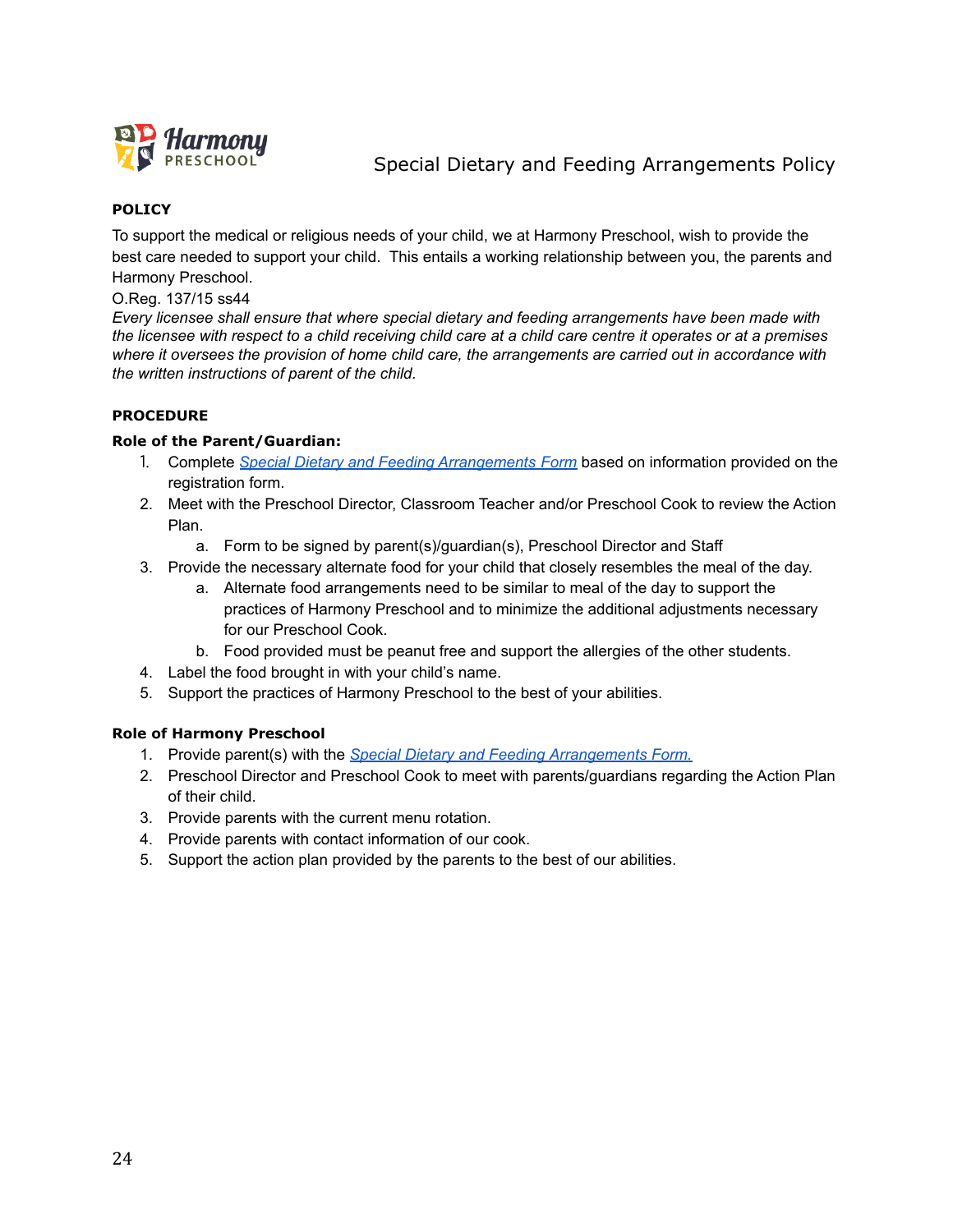

Supervision of Volunteers and Placement Students

## **POLICY**

To provide proper supervision of volunteers and placement students at Harmony Preschool, as they participate in all areas of our program both indoors and outdoors. (O. Reg. 262 under the DNA)

## **PROCEDURE**

- No child is to be supervised by a person under 18 years of age.
- Volunteers and placement students may not be counted as part of the staffing ratios
- A criminal reference check will need to be provided before volunteering within our centre. Vulnerable Sector must be filled in.

#### Roles and Responsibilities of Operator and Supervising Staff

- 1. The Preschool Director is responsible for overseeing all supervision of staff, volunteers and placement students.
	- a. The Preschool Director is responsible to go over all policies and procedures with the volunteer or student.
	- b. The Preschool Director is expected to explain the role and responsibility of the volunteer or student within the classroom.
	- c. The Preschool Director shall make the introduction with the assigned Classroom Teacher.
- 2. The Teaching Staff are responsible for overseeing and monitoring the supervision of the volunteers or placement students in the classroom as they participate in all areas of the program.
- 3. If there are any areas of concern, they are to direct them to the Preschool Director who will then take further action as deemed necessary.

#### Expectations of Volunteers and Placement Students

- 1. At the beginning of their placement, volunteers or students are to report to the Preschool Director to go over the policies & procedures and discuss their roles and responsibilities and who their Supervising Teacher will be.
	- a. The Volunteer/Student may become involved in the classroom once they have read and signed the forms necessary for the Policies & Procedures.
		- i. Behaviour Management Policy
		- ii. Anaphylaxis Policy
		- iii. Serious Occurrences Policy
		- iv. Parent Handbook
		- v. Volunteer Handbook
	- b. To give the Volunteer/Student confidence in participating in the classroom they are encouraged to observe for their first visit.
	- c. The Volunteer/Student is expected to participate in all areas of the program both indoors and outdoors as laid out in the Job Description of a Classroom Teacher (RECE or ECA)
	- d. The Volunteer/Student is expected to interact with the children only, unless suggested otherwise by their assigned Classroom Teacher.
	- e. If there are any observations of concern made by the Student/Volunteer they are to discuss it with their assigned Classroom Teacher.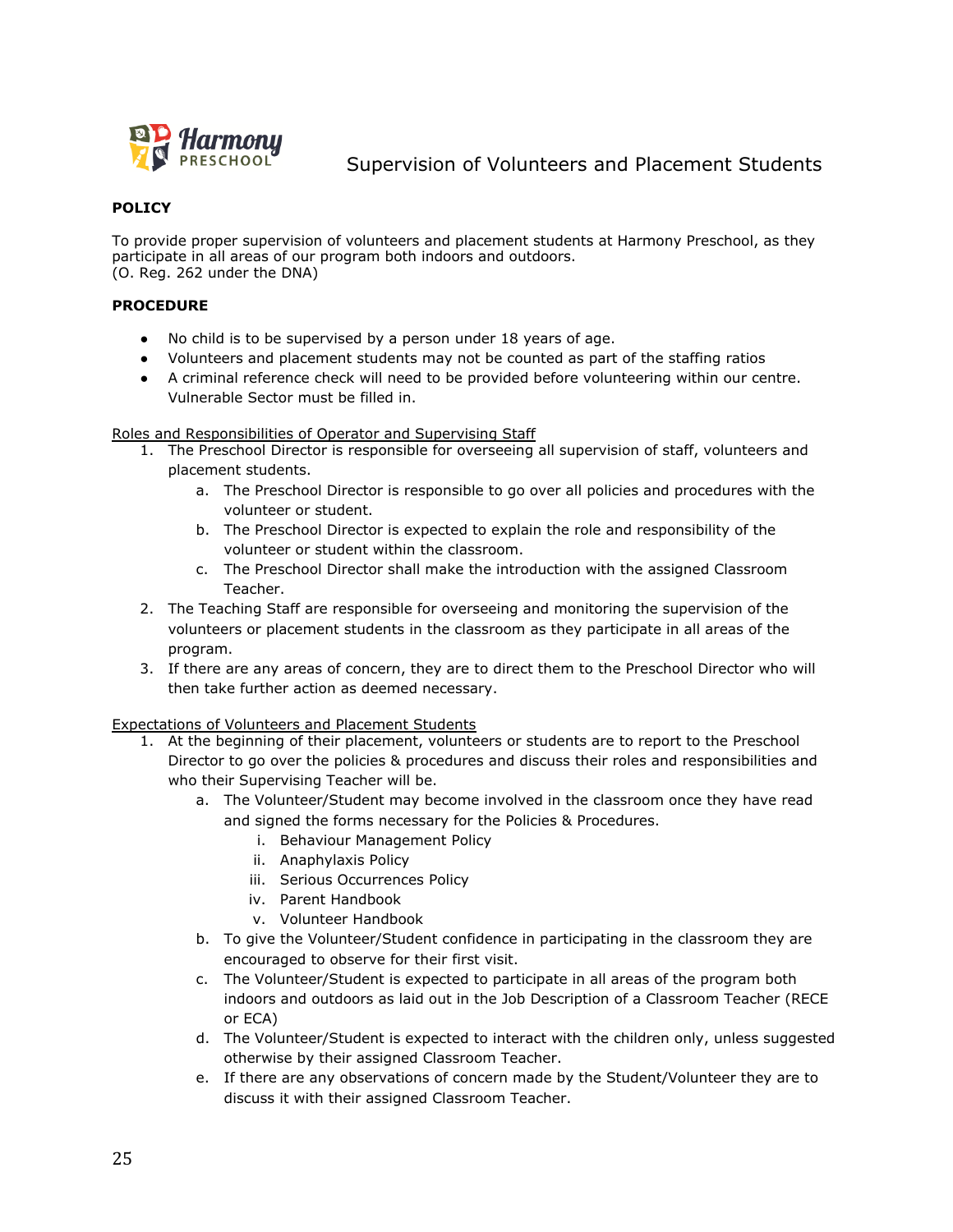

## Termination of Services Policy

All students are admitted on a six-week observation basis. During this time the teacher will observe the student's interaction and progress within the classroom. At the end of the six week period, the teacher will consult with the Preschool Director and if there are concerns based on the list below, we will follow the Policy and Procedures as listed below.

Our goal at Harmony Preschool is to work together and communicate with all parties involved to create the best environment for both the individual child and his/her classmates within the classroom.

## **POLICY**

Harmony Preschool reserves the right to terminate child care services if, in the judgment of the Teacher and Preschool Director the needs of the child and Harmony Preschool, are in conflict of each other based on any of the situations below.

- A child is aggressive toward other children and causes harm to others or self.
- An inordinate amount of the teacher's time is needed to attend to a particular child's situation, to the extent that it is depriving the other children in the classroom of the level of care and concern to which they are entitled. In such a situation, the child may have to leave the center temporarily for safety's sake. Repeated uncontrollable behaviour can lead to discontinuation of Harmony Preschool's services.
- The tuition account becomes delinquent.
- Failure of parents/guardians to honour any rules, regulations or policies of Harmony Preschool as outlined in the Parent Handbook.
- The child's special needs are beyond the Preschool's scope of care.

#### **PROCEDURE**

## **STEPS –**

#### **First Level**

- 1) Staff observes and documents concerns they have based on circumstances outlined above.
- 2) After any "cause for concern" is noted, Preschool Director/Teacher will communicate with the parent(s)/guardian(s):
	- a) Verbally, when the child is picked up or by phone
	- b) Followed up in written form and put in the file
- 3) Depending on the concern, there is the possibility of immediate temporary suspension.

#### **Second Level**

- 1) Formal meeting with staff, parent(s) and/or guardian(s). Written documentation will be provided to all parties involved.
- 2) Staff will continue to observe and document strategies/techniques being implemented as determined in the previous step.
- 3) Follow-up meetings will be scheduled to review any progress.

#### **Third Level**

- 1) A request may be made to the parents to hire additional support for one-on-one instruction.
- 2) Temporary suspensions may continue until this is arranged.

#### **Fourth Level**

If all outlets have been exhausted and the "cause of concern" still exists, the parent(s)/guardian(s) will be advised on this concern in a meeting and will be asked to find alternate care for their child. If a child is to be withdrawn from the program at the request of Harmony Preschool, the length of notice given will depend on each individual situation. Withdrawal may be effective immediately or in a maximum of 10 working days.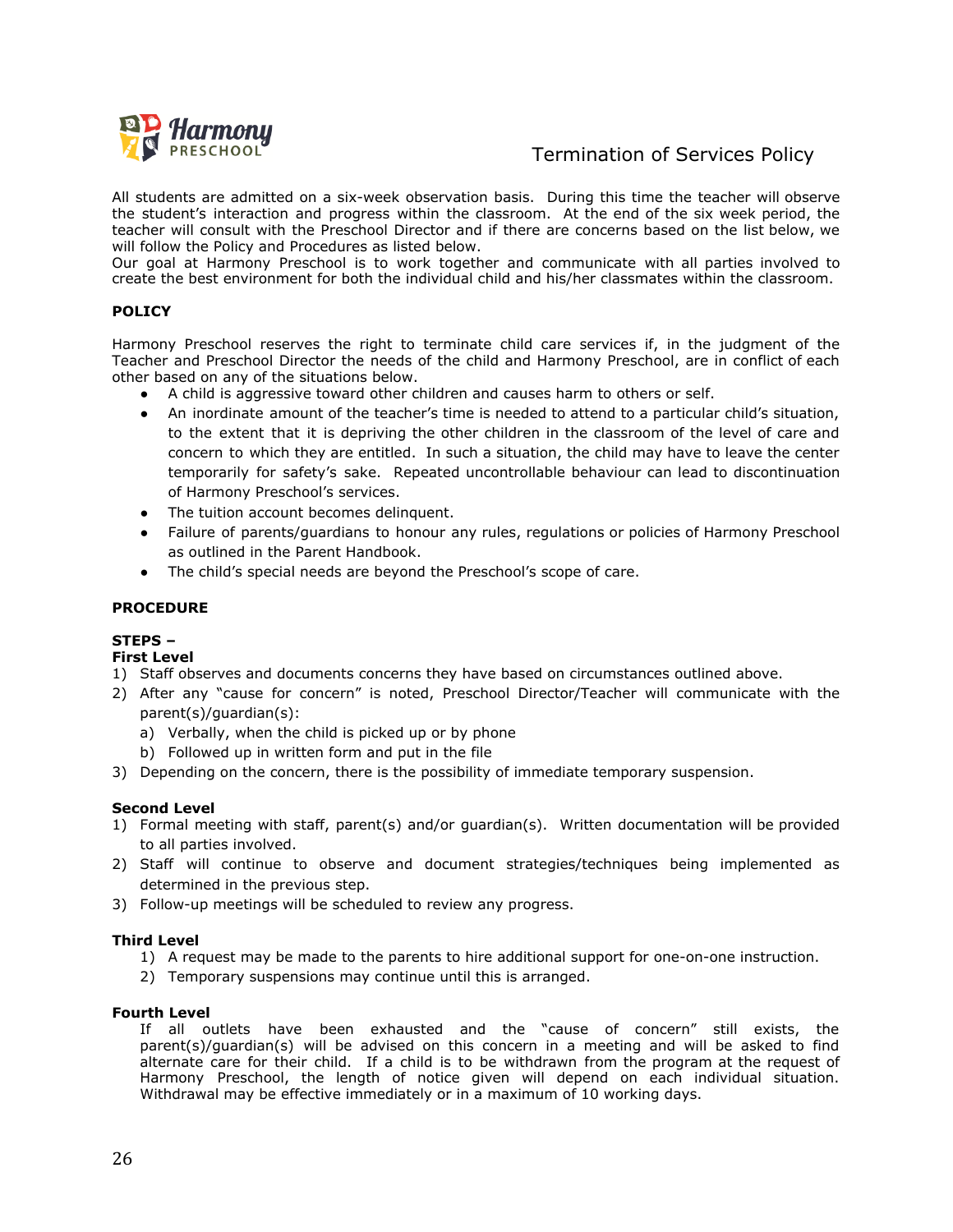#### **Any level of this process can be made void at the discretion of Harmony Preschool, depending on the "cause of concern" and the impact it is having on the classroom as a whole.**

Harmony Preschool appreciates the unique methods of child guidance from home to home. We are confident that with the support of staff, parents/guardians and community third party agencies, we can achieve common goals. We feel it is important to clearly communicate the steps we will follow in the event a child displays ongoing challenging behaviour.

**When the need to permanently terminate the care of your child and withdraw him/her from our program, you will be billed for the full month and PAP stopped.**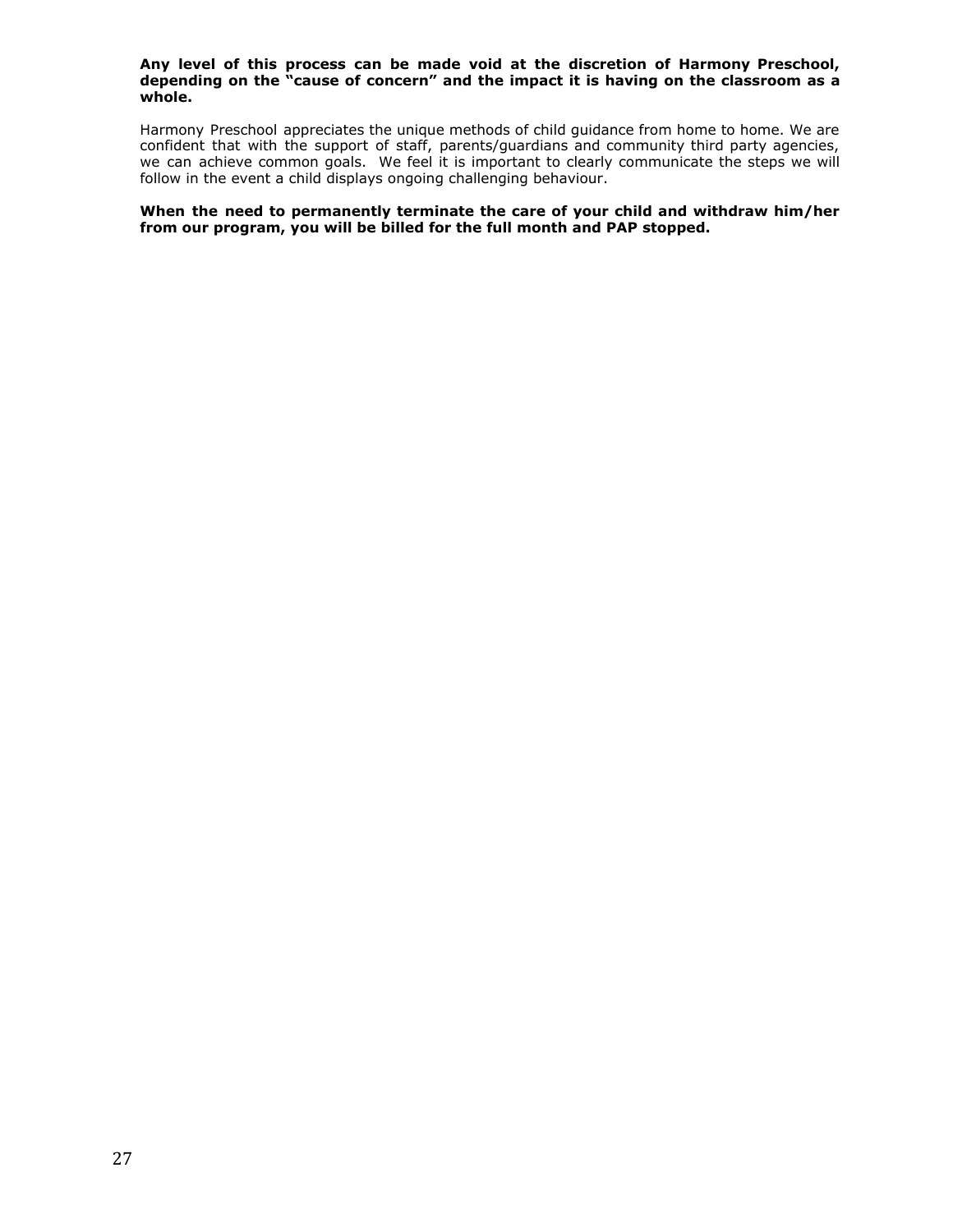

Harmony Preschool believes in providing equal opportunity for all parents within the community of Halton Hills and therefore will provide care to families when a spot becomes available. Families will be put on the waitlist with no financial cost to them.

**Note:** Harmony Preschool does reserve the right to administer a Non-Refundable Registration Fee once their child has been offered a secure spot in Harmony Preschool.

O.Reg. 137/15 ss75.1(1)

● No licensee shall charge or collect a fee or deposit for the placement of a child on a waiting list for admission in a child care centre or home child care agency.

## **PROCEDURE**

- 1. Families that inquire into our program will be informed about the availability of spots within our program.
	- a. When there are no spots available in our program they will be placed on the waitlist if that is their wish.
		- i. The Preschool Director will inform parent(s) of their position on the wiatlist.
		- ii. Parent(s) may contact the Preschool Director at anytime to clarify/affirm their position on the waitlist.
- 2. Harmony Preschool will not charge parents for the opportunity to place their child on a waitlist for an unsecured spot in our centre.
	- a. This provision is intended to set out that waiting lists are administered in a transparent manner and that information is available to prospective parents.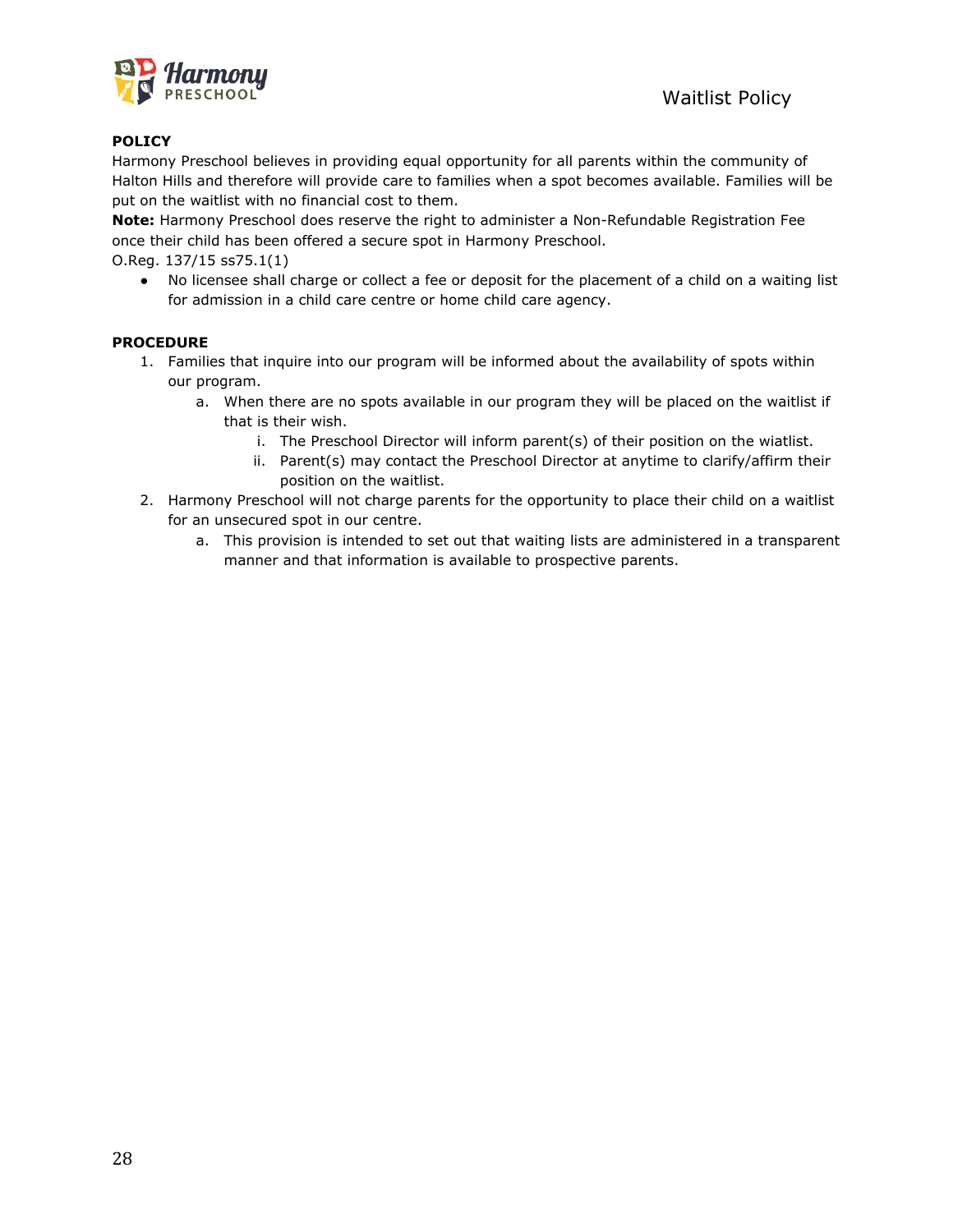

## **Purpose**

Harmony Preschool is committed to providing a safe and healthy environment for children, families and employees. HHCS and Harmony Preschool will take every reasonable precaution to prevent the risk of communicable diseases including a screening tool upon arrival.

## **Policy**

To ensure that all staff are aware of and adhere to the directive established by Halton Region Public Health, and the Ministry of Education and the Ministry of Education, Child Care and Early Years Division regarding the exclusion of sick staff and/or children attending HHCS and Harmony Preschool

#### **Application**

This policy applies to all employees, parents/guardians, children and any other persons engaged in business with HHCS and/or Harmony Preschool.

## **Legislative Authority/ Regulations/ Guidelines**

[Halton - Public Health](https://www.halton.ca/For-Residents/Public-Health) [Halton Region Child Care Health Resource](https://docs.google.com/document/d/1mpNA_uUOLZTzOpY5fVX3CxKYFykEmIcS3umSzFNR9Bw/edit) [COVID-19 Reference Document for Symptoms](https://docs.google.com/document/d/1Yz5Vqm48uiYp4RFC1IOtyjT-gK6-kZmfcWYFGnUYoyM/edit) [Child Care and Early Years Act, 2014 \(CCEYA\)](https://www.ontario.ca/laws/statute/14c11)

## **Procedure**

As required by governing regulations (Ministry of Education and *Child Care and Early Years Act, 2014)* staff must separate children of ill health and contact parents/guardians to pick up their child immediately

When children are ill and/or exhibit COVID-19 related symptoms, staff will ensure the following:

- Ill or symptomatic child will be separated into the designated exclusion room, and be removed from other children to be monitored by a staff until parent/guardian pick up
- The parent/guardian of the ill child will be notified to pick up their child immediately; or
- If it appears that the child requires immediate medical attention, the child will be taken to the hospital by ambulance and examined by a legally qualified medical practitioner or a nurse registered under the health Disciplines Act. R.R.O. 1990, Reg. 262, s. 34 (3)
- Symptoms of illness will be recorded in the child's daily record (and in a daily log as per the CCEYA - for Harmony Preschool)

If you suspect a child has symptoms of a reportable communicable disease, (refer to [Halton Child Care](https://docs.google.com/document/d/1mpNA_uUOLZTzOpY5fVX3CxKYFykEmIcS3umSzFNR9Bw/edit) [health Resource\)](https://docs.google.com/document/d/1mpNA_uUOLZTzOpY5fVX3CxKYFykEmIcS3umSzFNR9Bw/edit), please report these immediately to [publichealthemergencychildcare@halton.ca](mailto:publichealthemergencychildcare@halton.ca) or 311

#### **When to Exclude**

Staff and children should be excluded when there are signs and/or symptoms that are greater than normal, or if a child is unable to participate in regular class activities because of illness.

Common [symptoms of COVID-19](https://docs.google.com/document/d/1Yz5Vqm48uiYp4RFC1IOtyjT-gK6-kZmfcWYFGnUYoyM/edit) include:

- Fever (temperature of 37.8 C or greater)
- New or worsening cough
- Shortness of breath (dyspnea)

Other symptoms of COVID-19 can include:

- Sore throat
- Runny nose or sneezing
- Nasal congestion
- Hoarse voice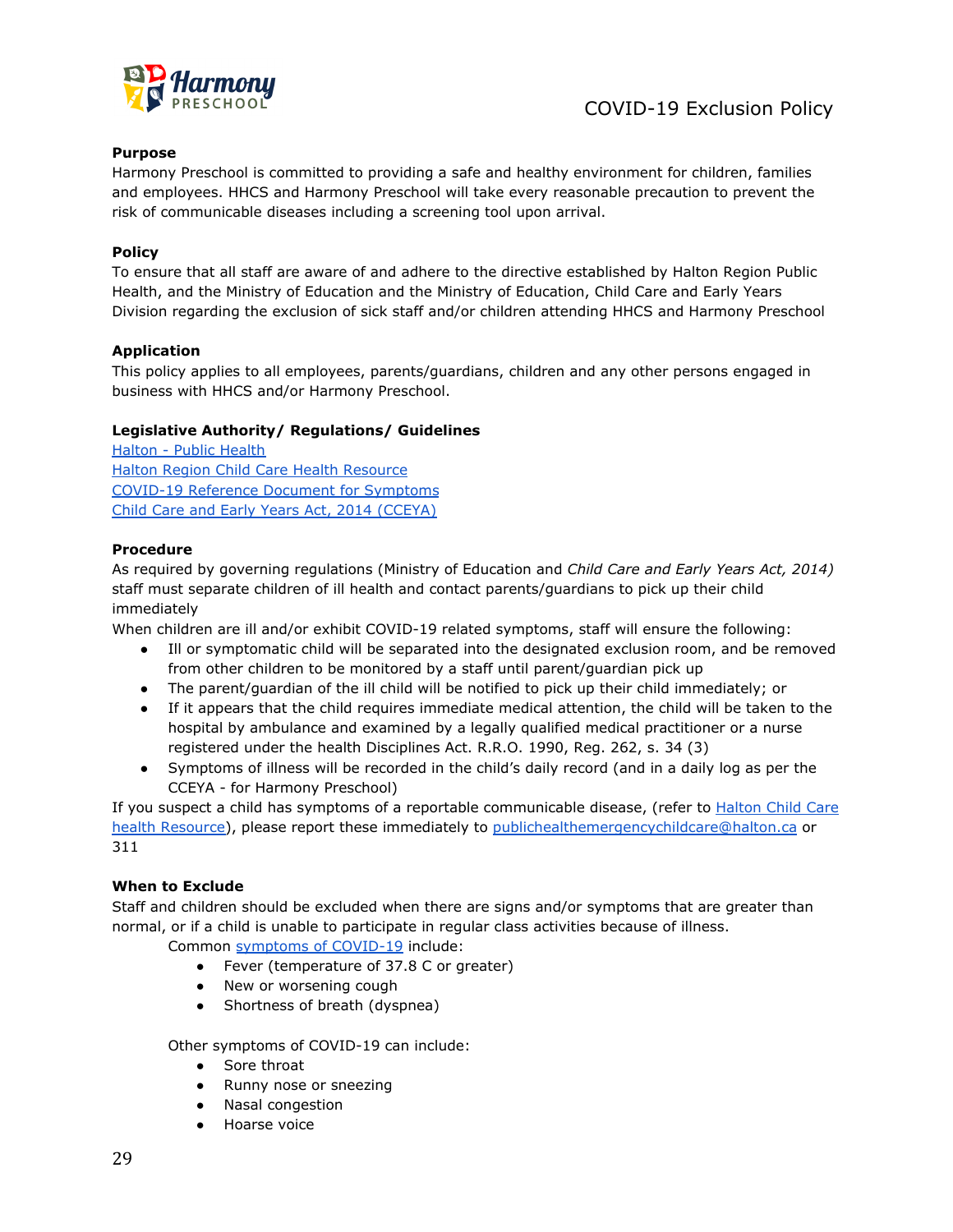- Difficulty swallowing
- New olfactory or taste disorder(s)
- nausea/vomiting, diarrhea, abdominal pain

## **How to Exclude**

- Supervise the child in a designated room with a hand washing sink and hand sanitizer available
- Notify parents/caregivers of the sick child for pick up immediately
- Only one staff should be in the designated room and attempt physical distancing from the ill child maintaining a distance of 2 meters. If physical distancing of 2 meters cannot be maintained, staff should wear a surgical/procedure mask, eye protections and gloves and should perform hand hygiene and attempt to not touch their face with unwashed hands. The ill child should also wear a surgical/procedure mask if it is tolerated and the child is above the age of two
- Staff should not interact with others while waiting with ill child
- Staff should avoid contact with the child's respiratory secretions
- Tissues should be provided to the child for proper respiratory etiquette, with proper disposal of the tissues and proper hand hygiene
- Increase ventilation in the designated exclusion room if possible (e.g., open windows)
- Clean and disinfect the area immediately after the child has been sent home
- Items that cannot be cleaned (paper, books, cardboard puzzles) should be removed and stored in a sealed container for a minimum of 7 days
- Children with symptoms should be tested
- Staff and children who were in the same room with the ill child will be cohorted and Halton Region Public Health will provide further direction on testing and isolation of these individuals
- Contact [publichealthemergencychildcare@halton.ca](mailto:publichealthemergencychildcare@halton.ca) or 311 to notify of a potential case and seek input regarding the information that should be shared with parents of children in HHCS and/or Harmony Preschool
- Children or staff who have been exposed to a **confirmed** case of COVID-10 should be excluded for 14 days
- Children or staff who have been in contact with a **probable** COVID-19 case should be monitored for symptoms and chorted until test results, if any, have been completed or until directed by Halton Region Public Health
- Staff awaiting test results, who are asymptomatic, may continue to work unless they are a close contact of a case.

## **Reporting**

The directions outlined below will be followed for any **probable and/or confirmed** cases of COVID-19 for the following individuals

- A child enrolled at Harmony Preschool
- A parent/guardian of a child enrolled at Harmony Preschool
- A staff member of Harmony Preschool

When becoming aware of any **probable and/or confirmed** cases of COVID-19 for any of the above individuals:

- Notify the local **Public Health** unit (905-825-6000 or 1-866-442-5866) and follow **all** direction provided;
- Follow Halton Region Public Health's advice with respect to the appropriate process for notifying parents with children enrolled at Harmony Preschool
	- Notify the Child Care Quality Assurance and Licensing Branch **Regional Manager,** Sue Ewen (647-825-2749 or [Sue.ewen@ontario.ca\)](mailto:Sue.ewen@ontario.ca)
	- Notify **Halton Region, Manager of Direct Child Care Service,** Sandy Palinski (905-825-6000 or 1-866-442-5866 ext 2530 and/or [Sandy.Palinksi@halton.ca](mailto:Sandy.Palinksi@halton.ca)) and **Director of Children's Services,** Cindy Morin [\(Cindy.Morin@halton.ca\)](mailto:Cindy.Morin@halton.ca)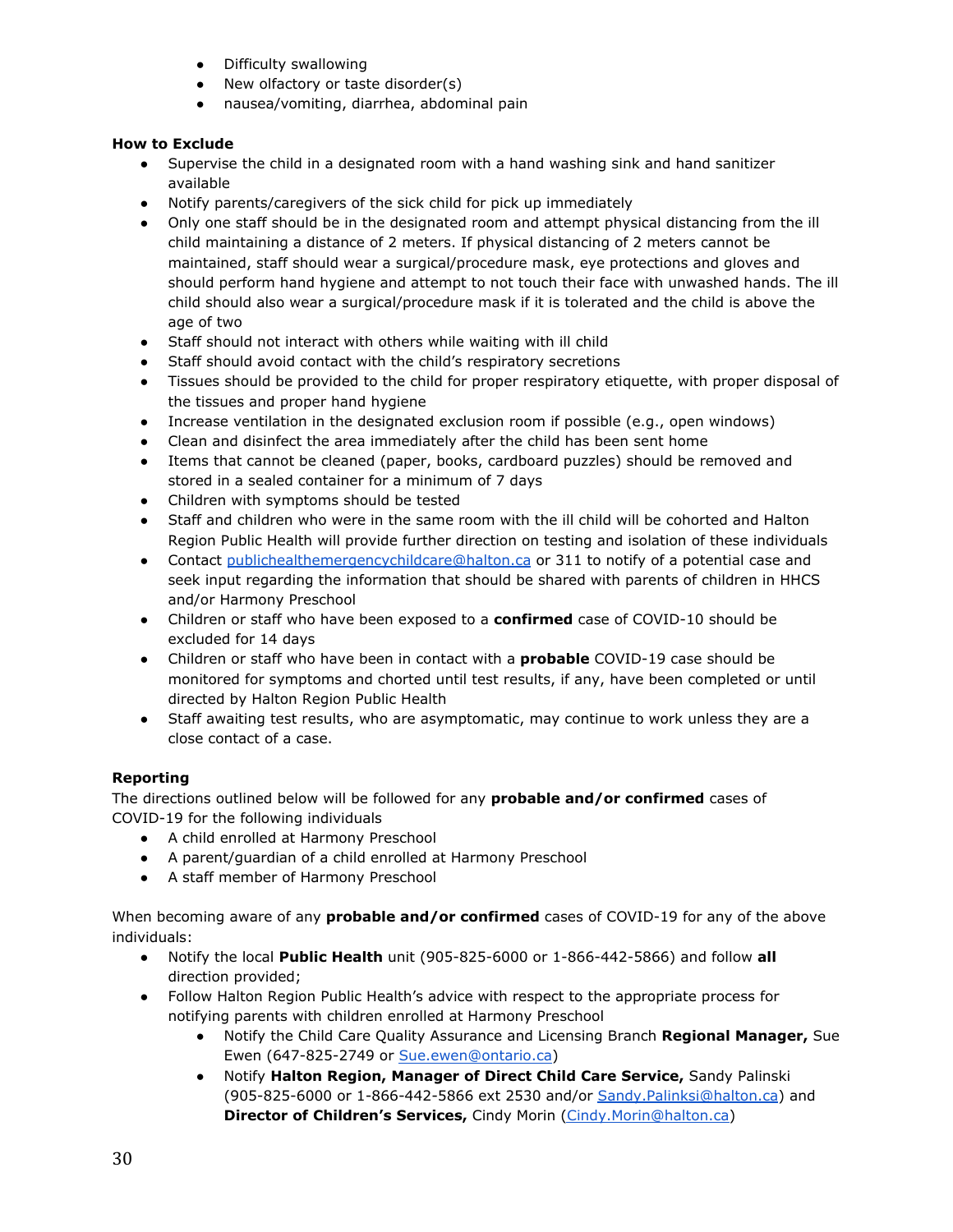● Follow the regular **Serious Occurrence** (SO) reporting requirements (including submitting a SO report in the Child Care Licensing System and posting the SO notification form).

## **Testing for COVID-19**

- **●** Symptomatic staff and children should be referred for testing. Testing of asymptomatic person should only be performed as directed by Halton Region Public Health as part of outbreak management.
- Those who test negative for COVID-19 must be excluded until 24 hours after symptom resolution.
- Those who test positive for COVID-19 must be excluded from HHCS/Harmony Preschool for 14 days after the onset of symptoms and clearance has been received from Halton Region Public Health.
- Asymptomatic contacts of a confirmed case may consider going for testing for COVID-19 within 14 days from their last exposure. If they test negative and become symptomatic after the negative test, they should be re-tested.
- Asymptomatic contacts must remain in self isolation for 14 days from their last exposure to the case, even if they get a negative test result.
- Staff who test positive for COVID-19 inform the Principal/Preschool Director of the positive result and this will be documented in their staff file
- Outbreaks should be declared in collaboration with HHCS/Harmony Preschool and Halton Region Public Health.

●

**Note:** Staff who are tested as part of the surveillance screening are not required to self-isolate and may return to work as long as they pass the daily screening for the workplace.

## **Surveillance**

Ensuring that all environmental conditions are constantly monitored is essential in preventing and reducing illness. Staff must monitor for an increase in above normal amount of illnesses among other co-workers and students/children by looking at the normal occurrence of illness during the specific time period.

Ensure surveillance includes the following:

- Observe students/children for illness upon arrival
- Active screening is required for anyone entering HHCS/Harmony Preschool. Anyone who fails screening criteria will not be allowed into the building
- Record symptoms of illness for each child including signs or complains the student/child may describe (e.g., sore throat, stomach ache, head ache) on the HHCS/Harmony Preschool [Emergency Entrance Screen](https://docs.google.com/document/d/1NupOsE4IllZvmKJYNdhRNNQMm9XCjJkudxK624jiC1k/edit)
- Record the date and time that the symptoms occur
- Keep all screening records on site
- Record the classroom the student/child attends
- Record attendances and absences

## **Returning from Exclusion Due to Illness**

Staff/students/Children who are being managed by Halton Region Public health (e.g., confirmed cases of COVID-19, household contacts of cases) should follow instructions from Halton Region Public health to determine when to return to the facility.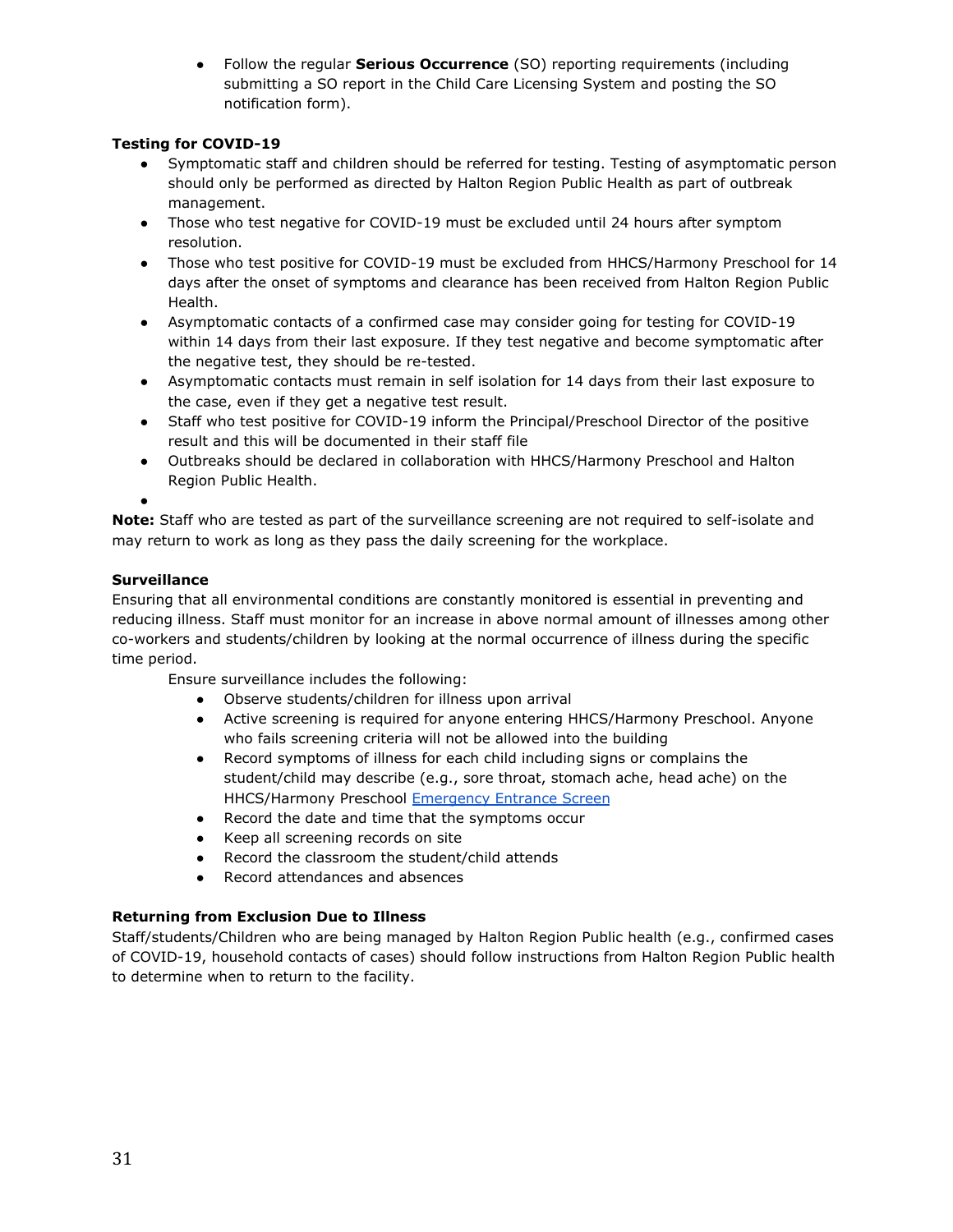



# Updated COVID-19 Screening Questionnaire 2020 -2021

| First Name:   | <b>Last Name:</b>  |
|---------------|--------------------|
| Today's Date: | Primary Contact #: |

When assessing for the symptoms below, you should focus on evaluating if they are **new, worsening, or different from the child's baseline health status or usual state** (check off "Yes"). Symptoms associated with known chronic health conditions or related to other known causes/conditions should not be considered unless new, different or worsening (check off "No"). (see examples below).

**Note:** After developing symptoms, in general, children should no longer have a fever and their symptoms improving to be able to return to school/child care. Mild symptoms known to persist in young children (e.g. runny nose or mild cough that may persist following infections) may be ongoing at time of return to school/child care if other symptoms have resolved.

## **Required Screening Questions**

1. Does your child have any of the following **new or worsening** symptoms? *Symptoms should not be chronic or related to other known causes or conditions.*

| Fever and/or chills<br>(temperature of 37.8 C or 100.0 F or greater)                                                                                                                                              | $\Box$ Yes | $\sqcap$ No |
|-------------------------------------------------------------------------------------------------------------------------------------------------------------------------------------------------------------------|------------|-------------|
| <b>Cough</b> (more than usual if chronic cough) including croup (barking cough, making a<br>whistling noise when breathing)<br>Not related to other known causes or conditions (e.g. asthma, reactive airway)     | $\Box$ Yes | ⊟ No        |
| <b>Shortness of breath</b> (dyspnea, out of breath, unable to breath deeply, wheeze, that is<br>worse than usual if chronically short of breath)<br>Not related to other known causes or conditions (e.g. asthma) | $\Box$ Yes | $\sqcap$ No |
| <b>Decrease or loss of smell or taste</b> (new olfactory or taste disorder)<br>Not related to other known causes or conditions (e.g. nasal polyps, allergies<br>neurological disorders)                           | $\Box$ Yes | ⊟ No        |

2. Does your child have any of the following **new or worsening** symptoms? *Symptoms should not be chronic or related to other known causes or conditions.*

| Sore throat (painful swallowing or difficulty swallowing)<br>Not related to other known causes or conditions (e.g. post nasal drip,<br>gastroesophaegeal reflux)                                                                                | Yes   | $\Box$ No |
|-------------------------------------------------------------------------------------------------------------------------------------------------------------------------------------------------------------------------------------------------|-------|-----------|
| Stuffy nose and/or runny nose (nasal congestion and/or rhinorrhea)<br>Not related to other known causes or conditions (e.g. seasonal allergies, returning<br>inside from the cold, chronic sinusitis unchanged from baseline, reactive airways) | □ Yes | $\Box$ No |
| Headache that is new and persistent, unusual, unexplained, or long-lasting<br>Not related to other known causes or conditions (e.g. tension-type headaches, chronic                                                                             | Yes   | $\Box$ No |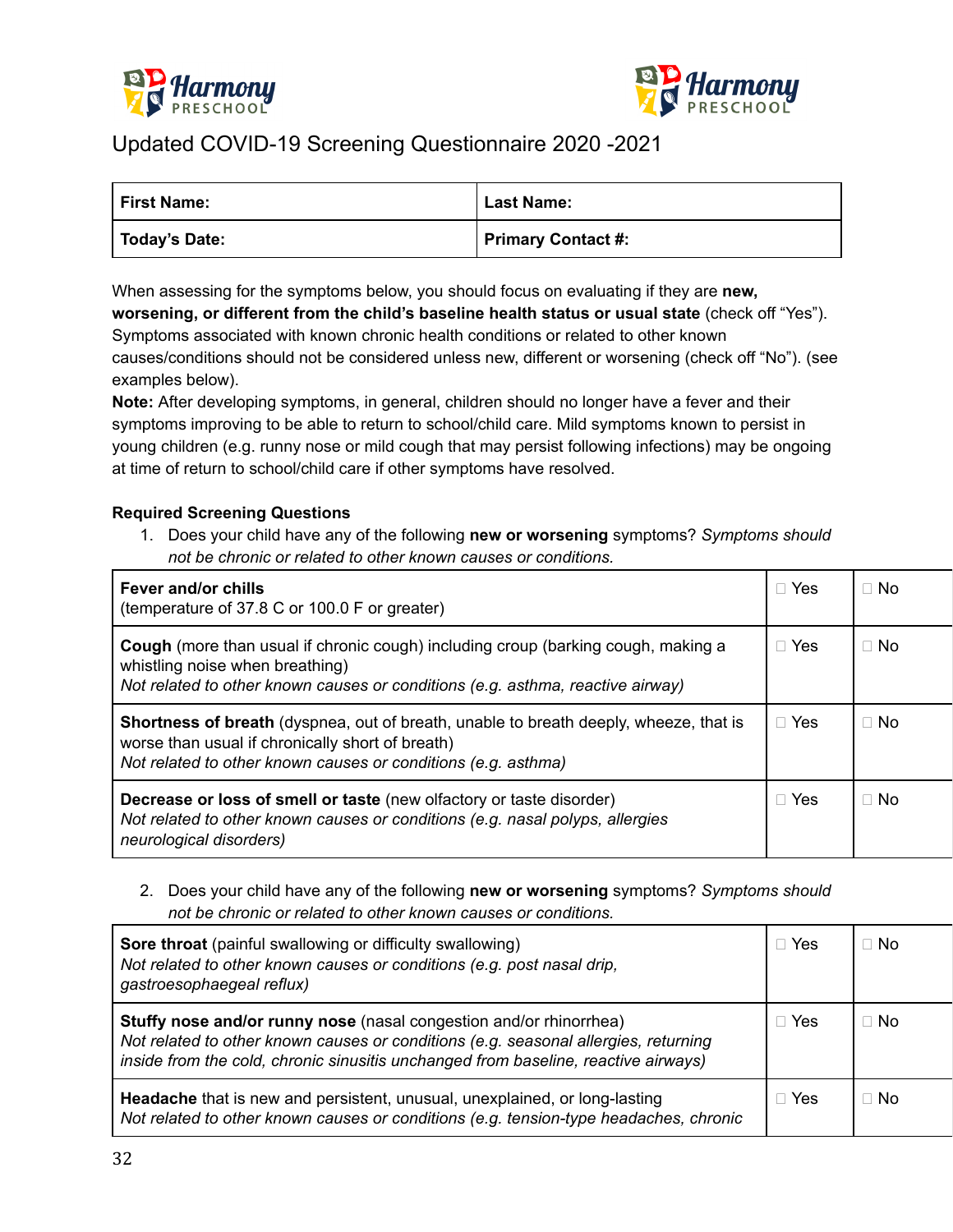| migraines)                                                                                                                                                                                                                                                                                |            |           |
|-------------------------------------------------------------------------------------------------------------------------------------------------------------------------------------------------------------------------------------------------------------------------------------------|------------|-----------|
| Nausea, vomiting and/or diarrhea<br>Not related to other known causes or conditions (e.g.transient vomiting due to anxiety in<br>children, chronic vestibular dysfunction, irritable bowel syndrome, inflammatory bowel<br>disease, side effect of medication)                            | Yes        | $\Box$ No |
| Fatigue, lethargy, muscle aches or malaise (general feeling of being unwell, lack of<br>energy, extreme tiredness, poor feeding in infants) that is unusual or unexplained<br>Not related to other known causes or conditions (e.g. depression, insomnia, thyroid<br>dysfunction, anemia) | $\Box$ Yes | $\Box$ No |

- 3. Has your child travelled outside of Canada in the past 14 days?  $\Box$  Yes  $\Box$  No
- 4. Has your child been identified as a close contact of someone who is confirmed as having COVID-19 by your local public health unit?
	- $\Box$  Yes  $\Box$  No
- 5. Has your child been directed by a health care provider, including public health official, to isolate?
	- $\Box$  Yes  $\Box$  No
- 6. Has your child been given fever reducing medication in the last 5 hours?  $\Box$  Yes  $\Box$  No
- 7. Child's current temperature in Celsius **C**

## **Results of Screening Questions:**

If you answered "YES" to any of the symptoms included under question 1:

- Your child should stay home to isolate immediately.
- Contact your child's health care provider for further advice or assessment, including if your child needs a COVID-19 test or other treatment.

If you answered "YES" to only one of the symptoms included under question 2:

- Your child should stay home for 24 hours from when the symptom started.
- If the symptom is improving, your child may return to school/child care when they feel well enough to do so. A negative COVID-19 test is not required to return.
- If the symptom persists or worsens, contact your child's health care provider for further advice or assessment, including if your child needs a COVID-19 test or other treatment.

If you answered "YES" to two or more of the symptoms included under question 2:

- Your child should stay home to isolate immediately.
- Contact your child's health care provider for further advice or assessment, including if your child needs a COVID-19 test or other treatment.

If the individual answers "YES" to question 3, 4 or 5

- Your child should stay home to isolate immediately and follow the advice of public health.
- If your child develops symptoms, you should contact your local public health unit or the health care provider for further advice.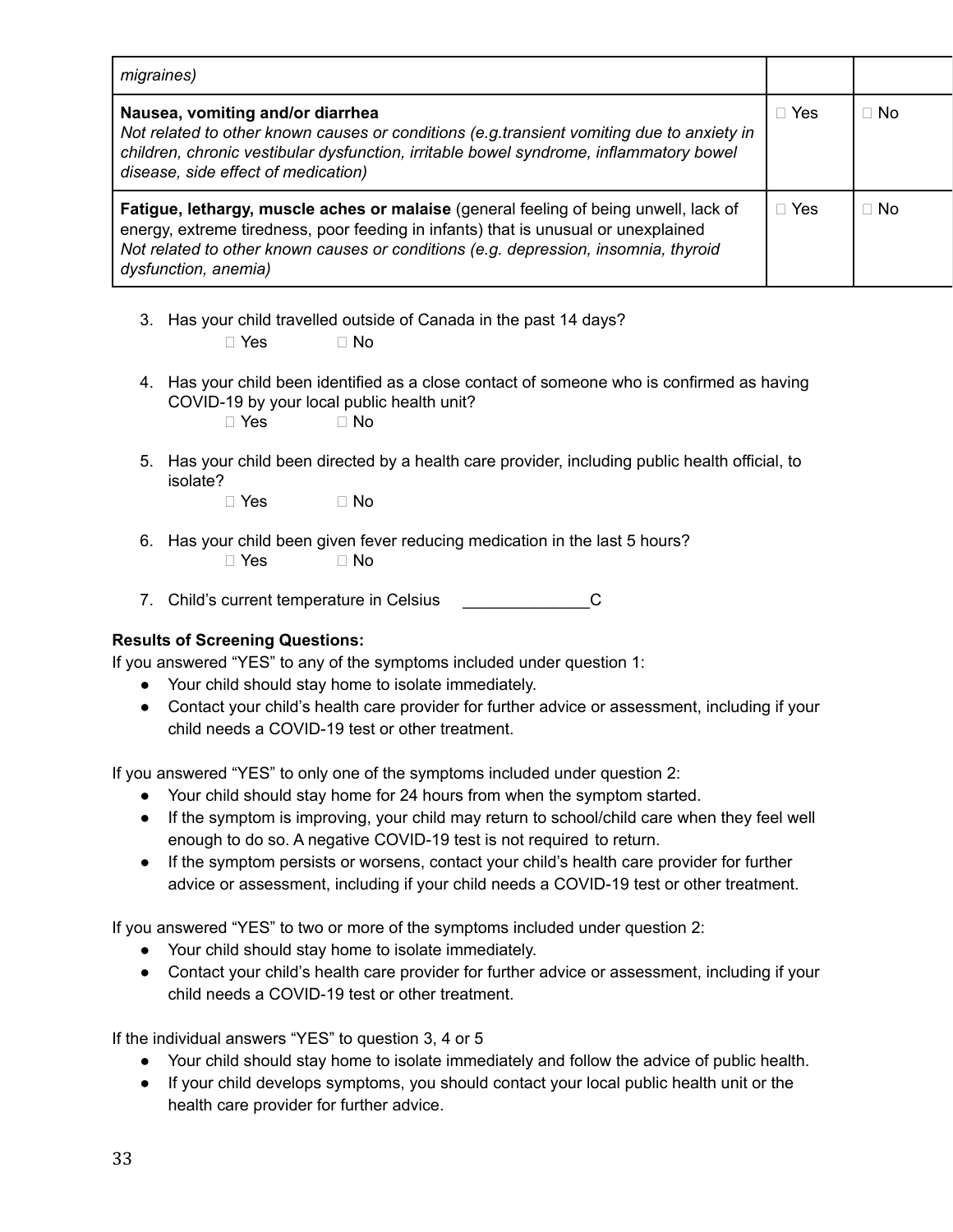

## **Purpose**

In order to help reduce the risk of respiratory infections (including COVID-19), a health screening is an essential step.

This procedure applies to all employees, children/students, clients and/or persons engaging in business with Halton Hills Christian School (HHCS) and Harmony Preschool (HP). Everyone must be screened prior to entering the facility.

This tool will assist in preparing and administering health screening for staff and children/students.

Prior to health screening, set up is required, please complete the following:

- **•** Ensure staff are familiar with the **[Entrance Health](https://docs.google.com/document/d/1rvJF79wO3jmQyBqaBbyo_Ww4dmZPRLKyScU3TJRFb84/edit#) Screen**
- Identify/set up the location and staff responsible for the screening table:
	- Placed outside main entrance, visually blocking entrance into the school (if possible)
	- Only ONE entrance/exit is to be used, to ensure that each person is screened
		- If more than ONE entrance/exit is to be used, assign staff to their location. NOTE: Halton Hills Christian School and Harmony Preschool may each have a separate entrance/exit
	- Maintain a minimum of 2 metres/6 feet distance between staff conducting screening and the person being screened.
	- Staff conducting the screening must wear personal protective equipment (PPE) (i.e., surgical/procedure mask and eye protection - goggles or face shield)
	- $\circ$  Provide visual guides to assist with physical distancing (e.g., pylons, bright colour tape on floor) in the event that a line-up forms while parents and their children are waiting to be screened prior to entering the school
	- Staff member(s) must be trained on conducting the screening tool
- Place front entrance signage identifying the screening process outside and directly inside the school doors
- Place alcohol based hand sanitizer, containing at least 60% alcohol content at the screening table. Ensure it is visible to staff/clients entering the building,while remaining out of reach of young children.

#### **Screening Procedure**

Every staff, child/student, parent/guardian must be screened prior to being admitted into the school. Staff must follow the screening checklist for each person and record the outcome (pass or fail). Daily records of screening results must be maintained and kept on the premise.

Daily temperature checks must be conducted on every person as part of the screening process before entering the school. A temperature reading of 37.8 Celsius or above has failed the screening and cannot enter the building.

#### [Entrance Health Screen](https://docs.google.com/document/d/1rvJF79wO3jmQyBqaBbyo_Ww4dmZPRLKyScU3TJRFb84/edit#)

#### **How to Respond:**

- If the individual answers NO to all questions, they have passed the screening and can enter the building:
	- "Thank you for your patience. Your child/staff are cleared to enter the school".
- If the individual answers YES to any of the screening questions, or refuses to answer, then they have failed the screening and cannot enter the building.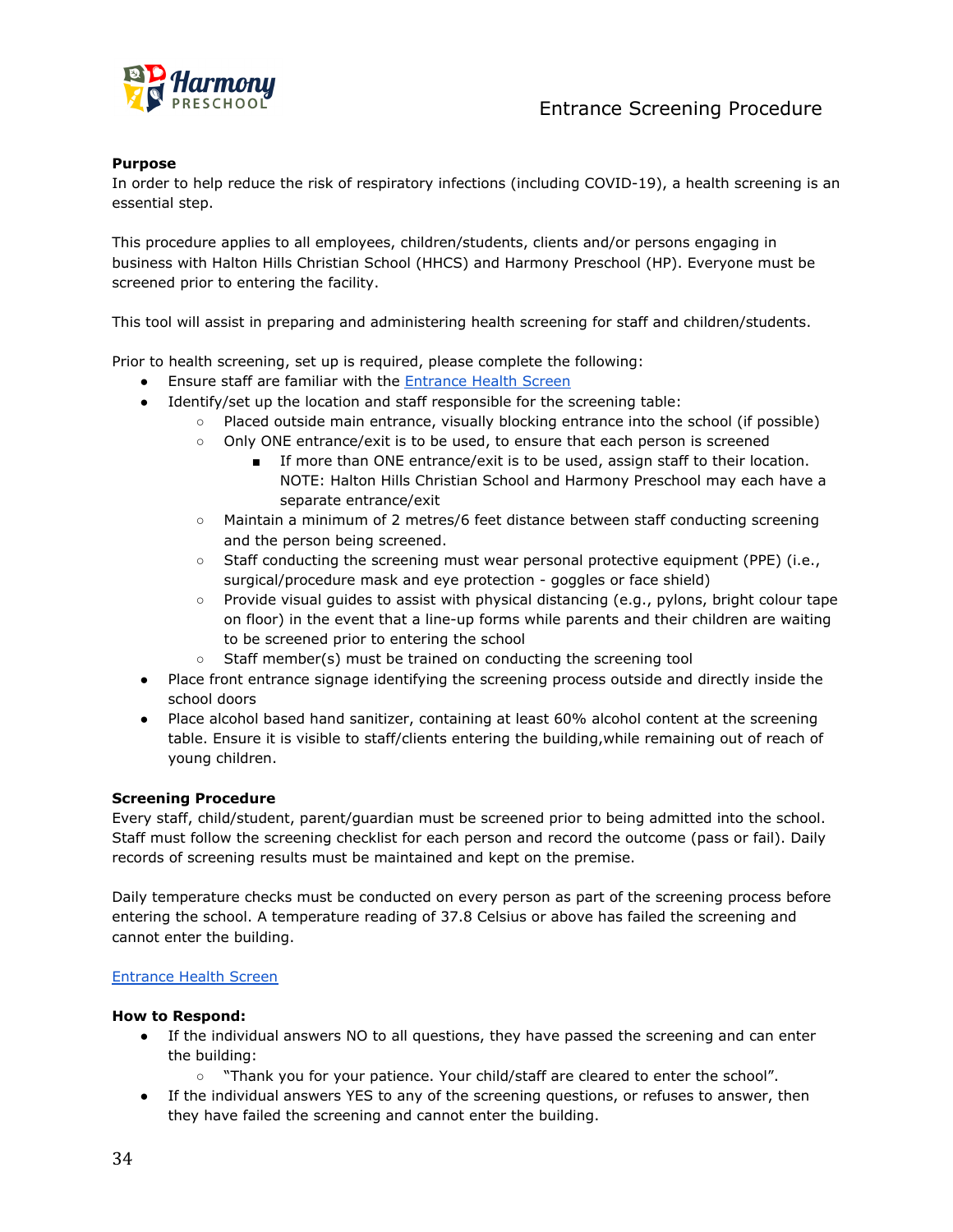- "Thank you for your patience. Unfortunately based on these answers, I'm not able to let your child/staff enter the building. Please review the [self-assessment tool](https://covid-19.ontario.ca/self-assessment/) on the Ministry of Health website or visit [www.halton.ca](http://www.halton.ca) to determine if further care is required".
- If response is for a staff member, advise that the Principal and/or Preschool Director will be notified and will follow up later in the day

NOTE: Halton Hills Christian School and Harmony Preschool is responsible for keeping up to dat4e will all the relevant legislation/guidelines within this procedure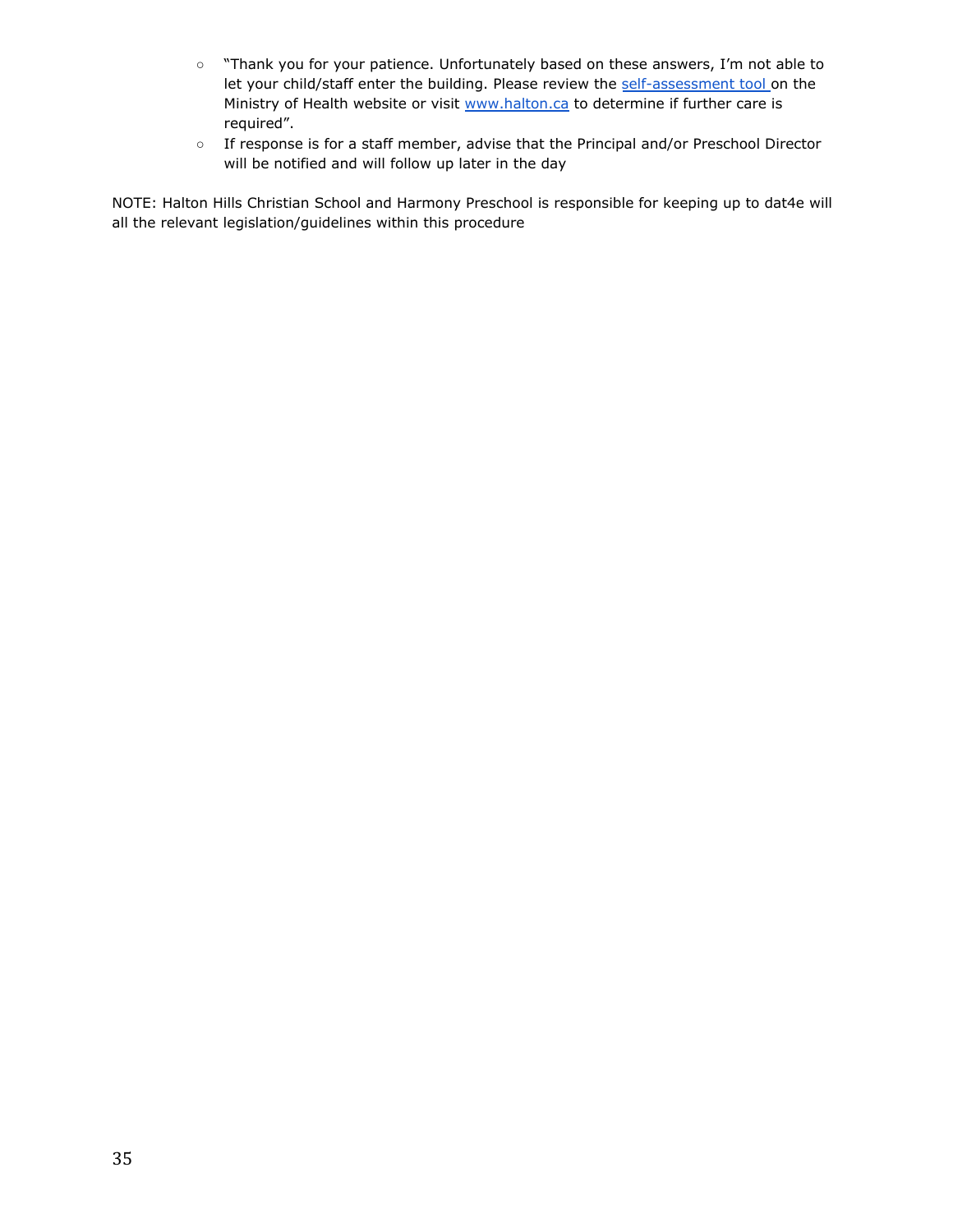

## **Purpose**

Harmony Preschool is committed to providing a safe and healthy environment for children, families, and employees. HHCS and HP will take every reasonable precaution to prevent the risk of communicable diseases within our facility.

## **Legislative Authority/Regulations/Guidelines**

[Halton - Public Health](https://www.halton.ca/For-Residents/Public-Health) [Halton Region Child Care Health Resource](https://docs.google.com/document/d/1mpNA_uUOLZTzOpY5fVX3CxKYFykEmIcS3umSzFNR9Bw/edit) [COVID-19 Reference Document for Symptoms](https://docs.google.com/document/d/1Yz5Vqm48uiYp4RFC1IOtyjT-gK6-kZmfcWYFGnUYoyM/edit) [Child Care and Early Years Act, 2014 \(CCEYA\)](https://www.ontario.ca/laws/statute/14c11)

## **Definitions**

**Handy Hygiene** is a general term referring to any action of hand cleaning. Hand Hygiene relates to the removal of visible soil and removal or killing of transient microorganisms from the hands. Hand hygiene may be accomplished using soap and running water or a hand sanitizer (60%- 90% alcohol based). Hand washing with soap and running water must be performed when hands are visibly soiled.

#### **Procedure**

Hands carry and spread germs. Touching your eyes, nose, mouth or sneezing or coughing into your hands may provide an opportunity for germs to get into your body or spread to others. Keeping your hands clean through good hygiene practice is one of the most important steps to avoid getting sick and spreading germs.

Ensure that staff and children are always practicing good hand hygiene when hands are visibly dirty and/or after:

- Sneezing, coughing, or blowing your nose
- Using the washroom
- Handling garbage
- Handling raw foods
- Outdoor play
- Toileting//diapering routine
- Handling soiled laundry or dishes
- Handling soiled toys or other items
- Coming into contact with bodily fluids
- Coming into contact with any soiled/mouthed items
- Gardening
- Touching commonly touched surfaces

Hands should be cleaned using soap and water or hand sanitizer before and after:

- Preparing, handling, serving and eating food
- Handling animals
- Touching a cut or open sore
- Glove use
- Before and after giving medication
- Communal sensory play activity
- Changing diapers (HP only)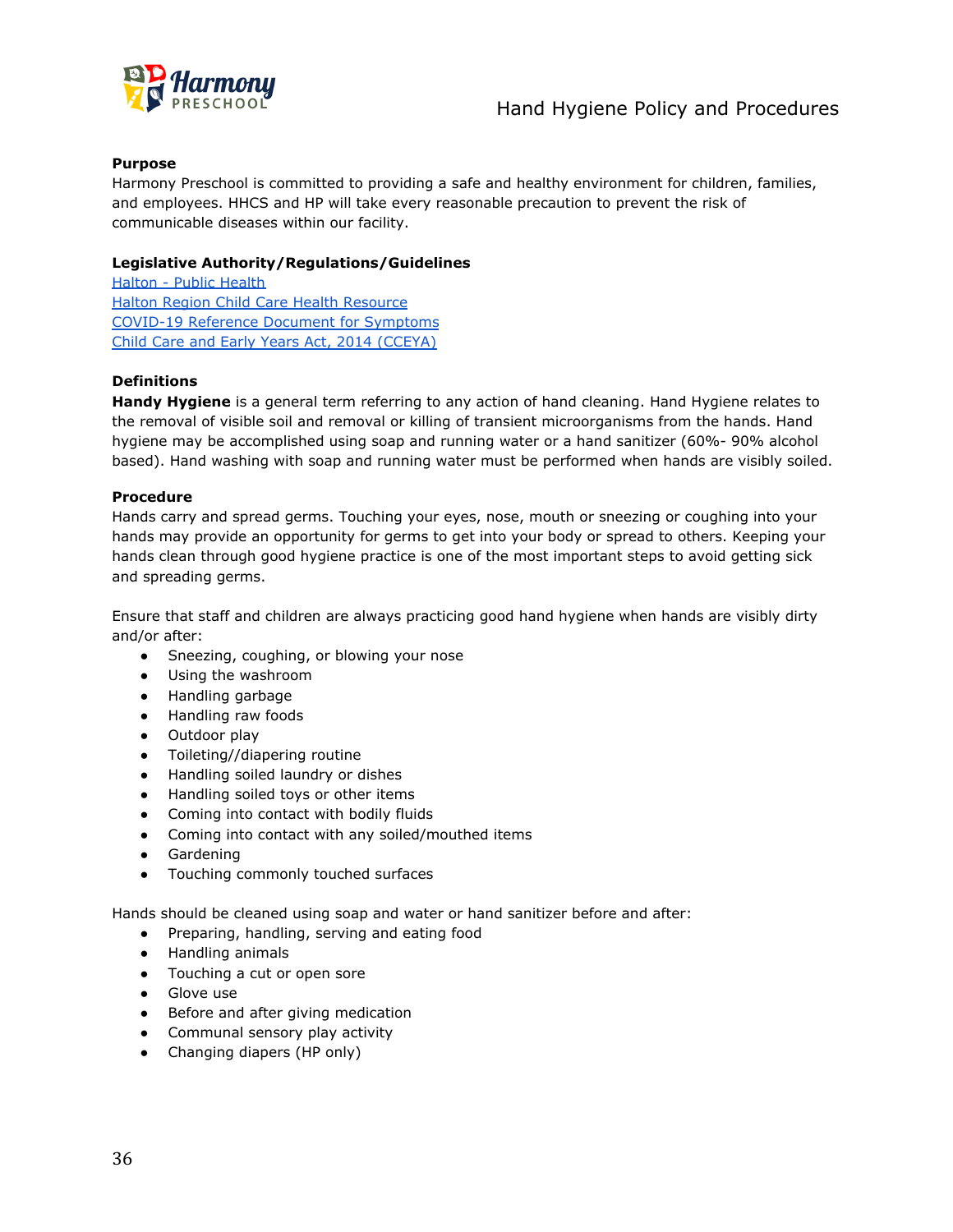When hands are visibly soiled, follow these steps for cleaning hands:

- Wet hands
- Apply soap
- Lather for at least 20 seconds. Rub between fingers, back and top of hands, fingertips, under nails, thumbs
- Rinse well under running water
- Dry hands well with paper towel or hot air blower
- Turn taps off with paper towel, if available

When hands are not visibly soiled, follow these steps for cleaning hands:

- Apply hand sanitizer (60% 90% alcohol-based)
- Rub hands together for at least 15 seconds
- Work sanitizer between fingers, back and top of hands, fingertips, under nails, thumbs
- Rub hands until dry

## **Covering Your Cough Procedure**

Germs, such as influenza and cold viruses, are spread by coughing and/or sneezing. When you cough or sneeze on your hands, your hands now carry and spread these germs.

Attempt to keep your distance (preferably more than 2 metres/6 feet) from people who are coughing or sneezing. Follow these steps to stop the spread of germs:

- If you have a tissue, cover your mouth and nose when you cough, sneeze or blow your nose
- Put used tissues in the garbage
- If you don't have a tissue, cough or sneeze into your sleeve, NOT into your hands
- Clean your hands with soap and water or hand sanitizer (60% 90%) alcohol-based) regularly and after using a tissue on yourself or others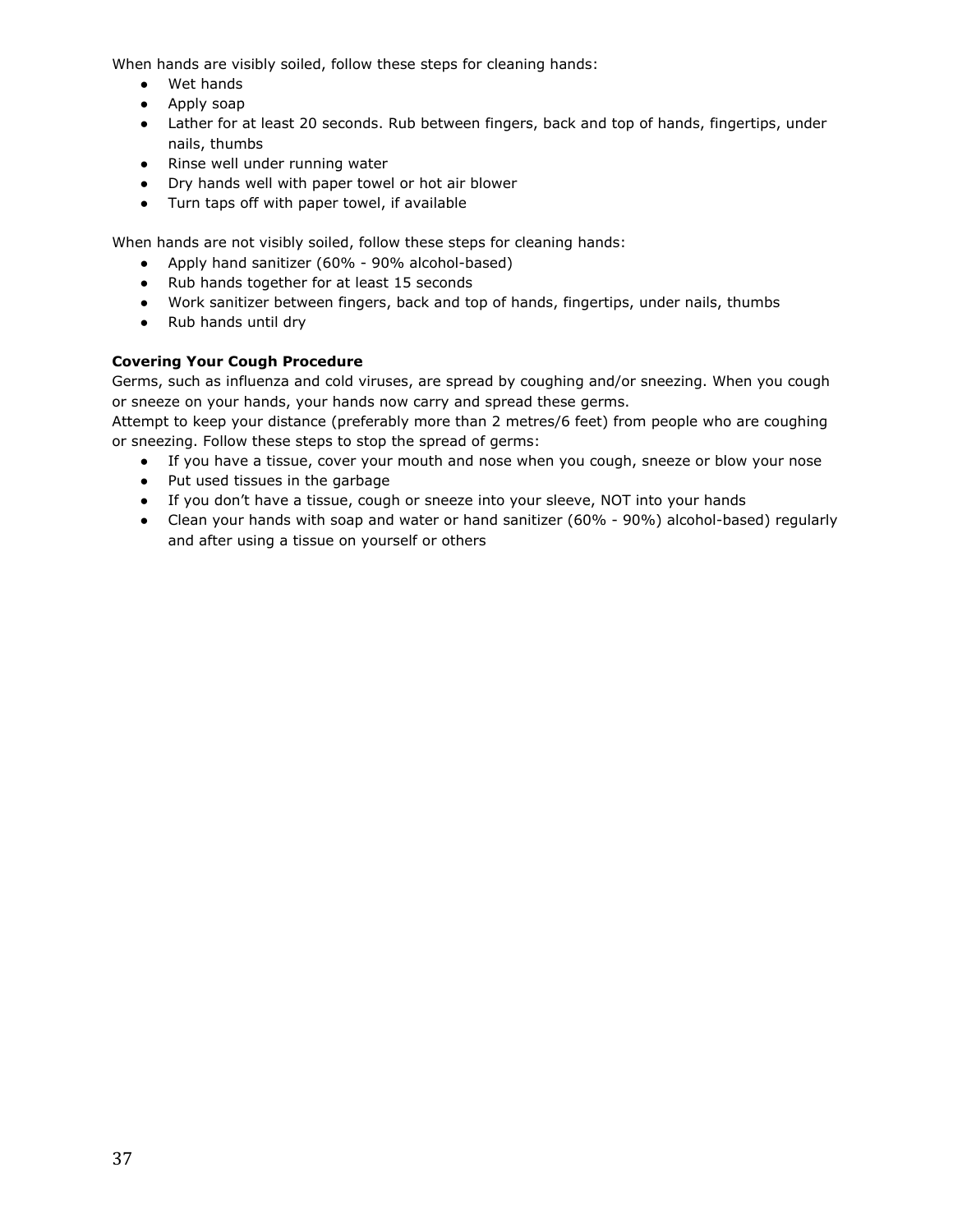

## **Purpose**

Halton Hills Christian School (HHCS)and Harmony Preschool (HP) are committed to providing a safe and healthy environment for children, families and employees. HHCS and HP will take every reasonable precaution to prevent the risk of communicable diseases within our facility.

## **Legislative Authority/Regulations/Guidelines**

Public Health Ontario, *[Cleaning and Disinfection for](https://www.publichealthontario.ca/-/media/documents/ncov/factsheet-covid-19-environmental-cleaning.pdf?la=en) Public Settings* [Public Health Ontario,](https://www.publichealthontario.ca/en/health-topics/infection-prevention-control/hand-hygiene) *Hand Hygiene* [Child Care Early Years Act \(CCEYA\). O.Reg 137/15](https://www.ontario.ca/laws/regulation/150137#BK70)

## **Definitions**

**Cleaning:** refers to the physical removal of foreign material (i.e., dust, soil) and organic material (i.e., blood, secretions, microorganisms). Cleaning removes, rather than kills microorganisms. Warm water, detergent and mechanical action (i.i., wiping) is required to clean surfaces. Rinsing with clean water is required to complete the cleaning process to ensure the detergent film is removed.

**Disinfecting:** describes a process completed after cleaning in which a chemical solution (i.e., a 1:1 or 1:9 bleach and water solution), is used to kill most disease-causing microorganisms. In order to be effective disinfectants must be left on a surface for a period of time. Contact times are generally prescribed by the product manufacturer. Any items children may come into contact with, require a final rinse after the required contact time is observed.

#### **Procedure**

All products, including cleaning agents and disinfectants, must be out of reach of children/students, labelled, and must have Material Safety Data Sheets (MSDS) up to date (within three years), which are stored in the MSDS Binder.

#### **Cleaning**

- Use detergent and warm water to clean visibly soiled surfaces
- Rinse the surface with clean water (warm to tepid temperature preferred) to ensure detergent is removed
- Let the surface dry

#### **Disinfecting**

Staff are to use a 1:1 bleach and water solution (prepared daily) as a disinfectant **Note: 1:1 = 1 cup water + 1 tsp bleach**

- For general environmental disinfection of high touch surfaces large toys and equipment that cannot be immersed in a disinfectant solution, use a wet cloth soaked in a 1:9 bleach and water solution. The contact time for disinfecting is one minute
- For all other toy cleaning and disinfecting, first clean toys in a detergent and water solution, followed by soaking in a clean water solution, followed by soaking in a 1:9 bleach and water solution. The contact time for disinfecting is one minute.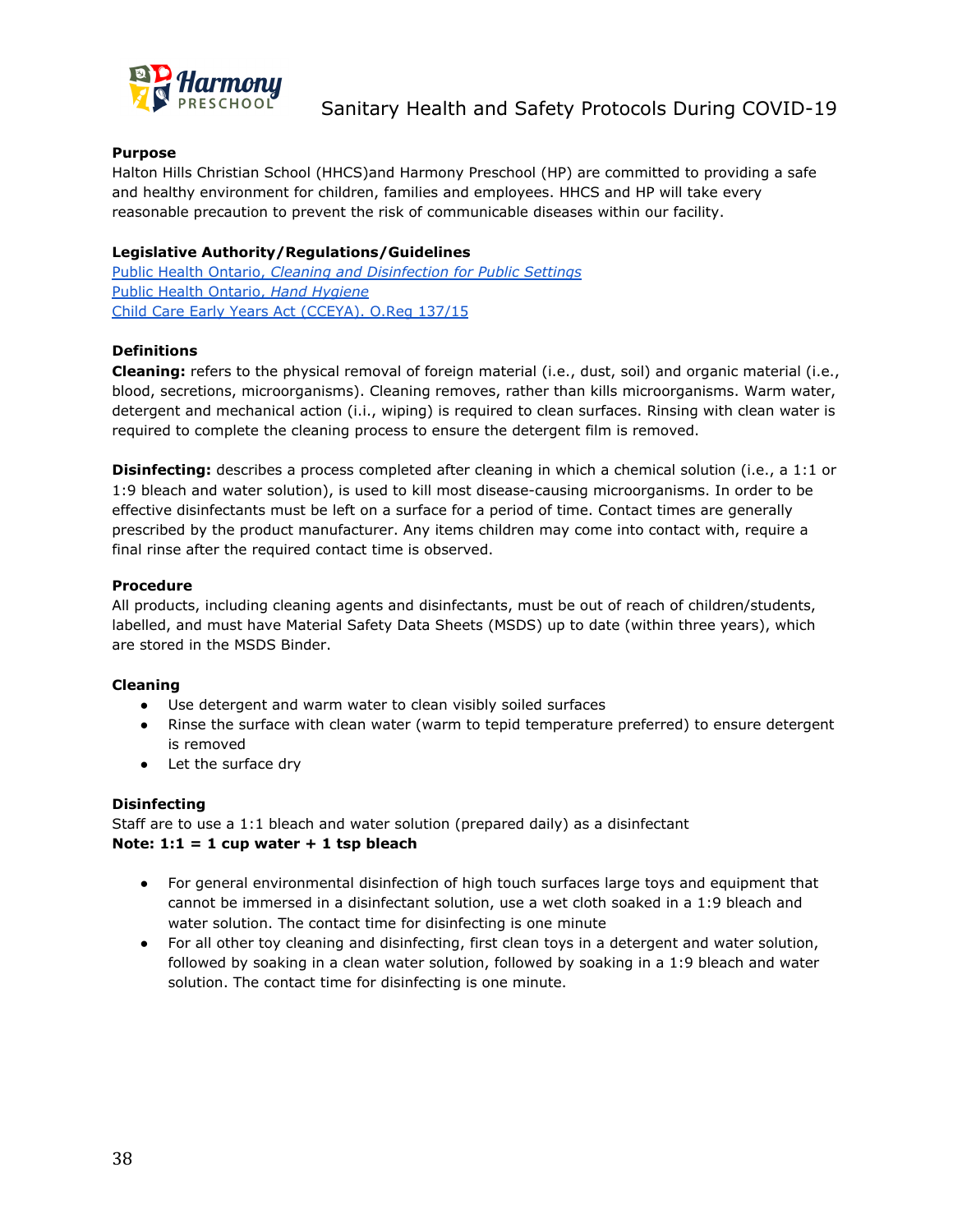## **Cleaning and Disinfection Frequency Requirements:**

## **Clean and Disinfect upon ENTRY to facility (for staff):**

● Any personal hard surfaces such as water bottles, travel mugs, cell phones, lunch containers, etc

## **Clean and Disinfect upon child/student/s ENTRY to the facility:**

● Any personal hard surfaces such as water bottles, containers, etc

#### **Clean and Disinfect Frequencies for Other Surfaces and Items:**

Cleaning and disinfecting routines **must** be increased as the risk of environment contamination is higher:

- **● Tables/Desks/Countertops:** used for food preparation and food service (i.e. eating lunch at your desk) must be cleaned and disinfected before and after each use
- **● Spills**: must be cleaned and disinfected immediately
- **● Handwashing Sinks:** staff and student washroom areas must be cleaned and disinfected at least two times per day and as often as necessary (i.e., when visibly dirty or contaminated with body fluids).
- **● Floors:** cleaning and disinfecting must be performed as required (i.e., when spills occur, and throughout the day when rooms are available - e.g., during outdoor play)
- **● Outdoor Play Equipment:** must be disinfected before use, and as required (i.e., visibly dirty). Any outdoor play equipment that is used must be easy to clean and disinfect.
- **● High-touch Surfaces:** any surfaces at our school that has frequent contact with hands (e.g., light switches, shelving, containers, handrails, door knobs, fountains, sinks/toilets). These surfaces should be cleaned at least twice per day and as often as necessary (i.e., when visibly dirty or contaminated with body fluids)
- **● Other Shared Items:** (e.g., phones, tablets, keyboards, attendance binders etc) these must be disinfected between users.

#### **Clean and Disinfect Daily:**

- Low-touch surfaces (any surface at our facility that has minimal contact with hands), must be cleaned and disinfected daily (e.g., window ledges, doors, sides of furnishings, etc)
- Carpets are to be vacuumed dail when the rooms are available (e.g., during outdoor play)

#### **Clean and Disinfect as Required:**

Blood/Bodily Fluid Spills: using the steps below, the surface must be cleaned first then disinfected: **Note: 1:9 = 1 cup water + 9 tsp** (or 3 tbsp) **bleach**

- 1. Isolate the area around the spill so that no other objects/humans can be contaminated.
- 2. Gather all supplies, perform hand hygiene, then put on single-use gloves.
- 3. Scoop up the fluid with disposable paper towels (check the surrounding area for splash/splatter) and dispose of in a separate garbage bag.
- 4. Clean the spill area with detergent, warm water, and single-use paper towel.
- 5. Rinse to remove detergent residue with clean water and single-use paper towel.
- 6. Discard used paper towels and gloves immediately in a tied plastic bag
- 7. Spray 1:9 bleach and water solution in and around the spill area and allow the appropriate **one minute** disinfecting contact time.
- 8. A final rinse is required if children come into contact with the area.
- 9. Remove gloves as directed and discard them immediately
- 10. Perform hand hygiene as directed